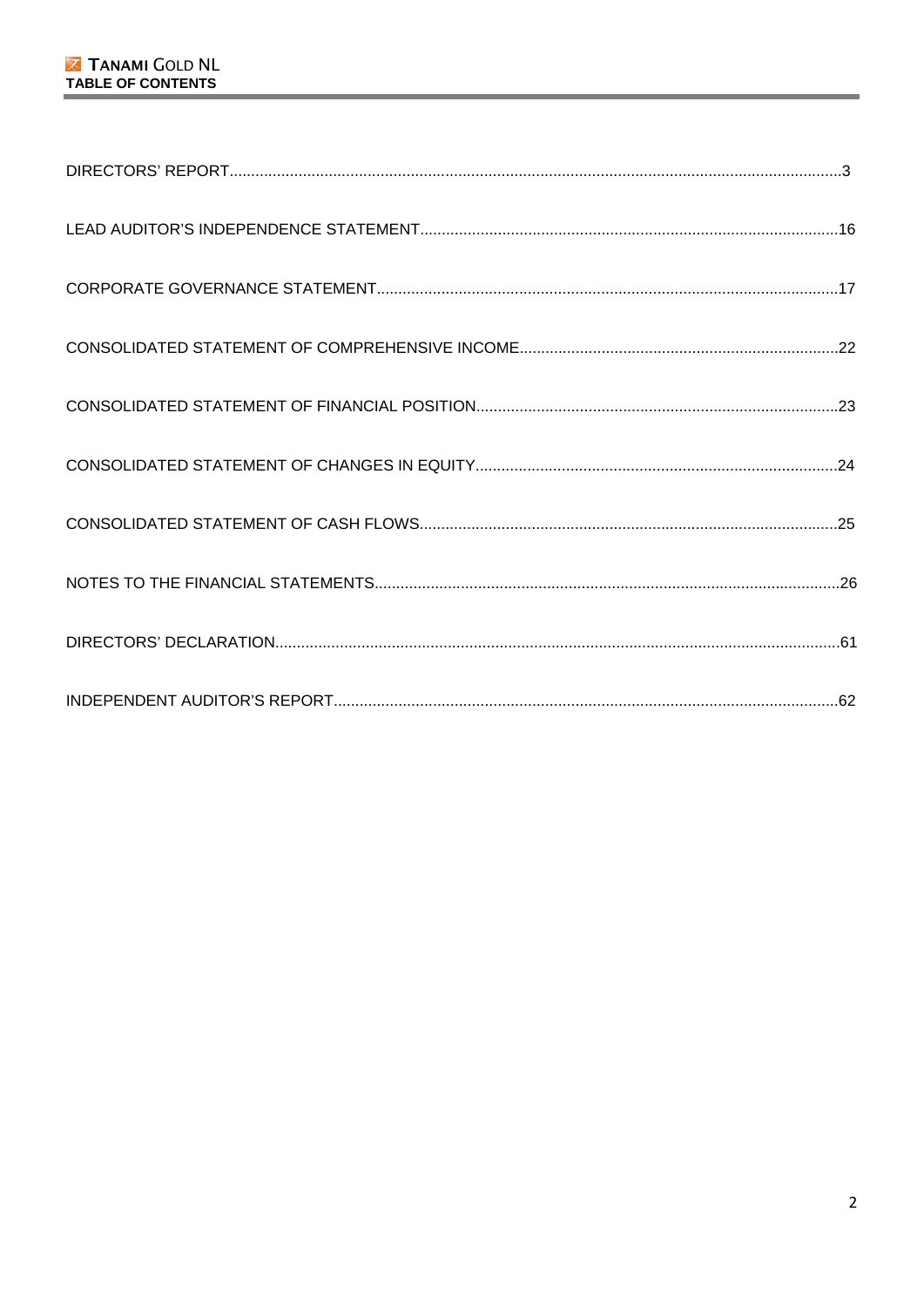### **Z TANAMI GOLD NL DIRECTORS' REPORT FOR THE YEAR ENDED 30 JUNE 2012**

The Directors present their report together with the consolidated financial report of the Consolidated Entity, being the Company and its subsidiaries for the year ended 30 June 2012 and the auditor's report thereon.

#### **1. Directors**

The Directors of the Company at any time during or since the end of the financial year are:

#### **Non-Executive Chairman** – Arthur G Dew, B.A., L.L.B. (appointed 2 December 2011)

Mr Arthur Dew is a non-practising Barrister with a broad range of corporate and business experience and has served as a Director, and in some instances Chairman of the Board of Directors, of a number of public listed companies in Australia, Hong Kong and elsewhere. He is Chairman and Non-Executive Director of Allied Group Limited, a Hong Kong listed company which is indirectly Tanami Gold NL's largest shareholder. Mr Dew is also Chairman and Non-Executive Director of the Hong Kong listed companies, Allied Properties (H.K.) Limited and Allied Overseas Limited and is a Non-Executive Director of SHK Hong Kong Industries Limited.

Special responsibilities - Member of the Audit Committee and the Remuneration and Nomination Committee.

#### **Deputy Chairman/Executive Director –** Denis P Waddell, ACA, FAICD (appointed 21 July 1995)

Mr Denis Waddell is a Chartered Accountant with extensive experience in the management of exploration and mining companies. Prior to establishing Tanami Exploration NL in 1994, he was the Finance Director of the Metana Minerals NL group. During the past 29 years, he has gained considerable experience in corporate, finance and operations management of exploration and mining companies. Mr Waddell is also the Chairman of Orion Gold NL and was appointed to that position on 27 February 2009.

Special responsibilities - Member of the Audit Committee and the Remuneration and Nomination Committee.

#### **Non-Executive Director** – Alan A Senior, AsscshpMechEng, FIEAUST, FAusIMM (appointed 31 July 2007)

Mr Alan Senior is a Consulting Engineer with over 30 years of experience in design and project development mainly associated with the mining and mineral processing industry in Australia. Mr Senior's previous roles include Project Manager for the development of the Cosmos Nickel Mine and the subsequent transition from open cut to underground mining for Jubilee Mines NL. Mr Senior is also the independent Non-Executive Chairman of Talisman Mining Limited and was appointed to that position on 7 November 2007.

Special responsibilities - Chairman of the Risk Committee, Chairman of the Remuneration and Nomination Committee and Member of the Audit Committee.

#### **Non-Executive Director –** Lee Seng Hui, LL.B (appointed 5 March 2008)

Mr Lee Seng Hui is currently the Chief Executive of Allied Group Limited (AGL), a Hong Kong listed company, having been appointed in January 1998. Mr Lee graduated with Honours from the Law School of the University of Sydney and worked with Baker & McKenzie and N M Rothschild & Sons (Hong Kong) Limited. Following his appointment as a Non-Executive Director of AGL in July 1992, Mr Lee became an Executive Director of AGL in December 1993. On 2 October 2009, Mr Lee was appointed as a Non-Executive Director of APAC Resources Limited which is a Hong Kong listed company. On 18 June 2010, Mr Lee was appointed as the Chief Executive and Executive Director of Allied Properties (H.K.) Limited (APL) which is a Hong Kong listed company and a non wholly-owned subsidiary of AGL. He is also a Non-Executive Director and Chairman of Tian An China Investments Company Limited which is a Hong Kong listed company and an associate of AGL and APL. Mr Lee was appointed to the Board of Mount Gibson Iron Limited as a Non-Executive Director on 29 January 2010.

**Non-Executive Director** – Carlisle C Procter, B.Ec, M.Ec, FFin, (appointed 9 December 2011)

Mr Carlisle Procter graduated from the University of Sydney with a Bachelor's Degree and a Master's Degree in Economics. He is a fellow of the Financial Services Institute of Australasia (FFin.). Based in Australia, Mr Procter worked in the Reserve Bank of Australia for over 30 years, holding various senior management positions. Since leaving the Reserve Bank, he has worked as a consultant to the International Monetary Fund and the Asian Development Bank and has also undertaken private consulting work in the Philippines, Indonesia and Papua New Guinea in the areas of bank supervision, anti-money laundering and corporate governance respectively. Mr Procter is currently a Non-Executive Director of Bank South Pacific Limited, a company listed on the Port Moresby Stock Exchange, and an independent Non-Executive Director of Sun Hung Kai & Co Limited and Allied Overseas Limited.

Special responsibilities – Chairman of the Audit Committee and Member of the Risk Committee.

**Managing Director/CEO –** Graeme J Sloan, B.App.Sc (Mining), Dip Mine Survey, MAusIMM (appointed 18 September 2008; resigned 9 December 2011)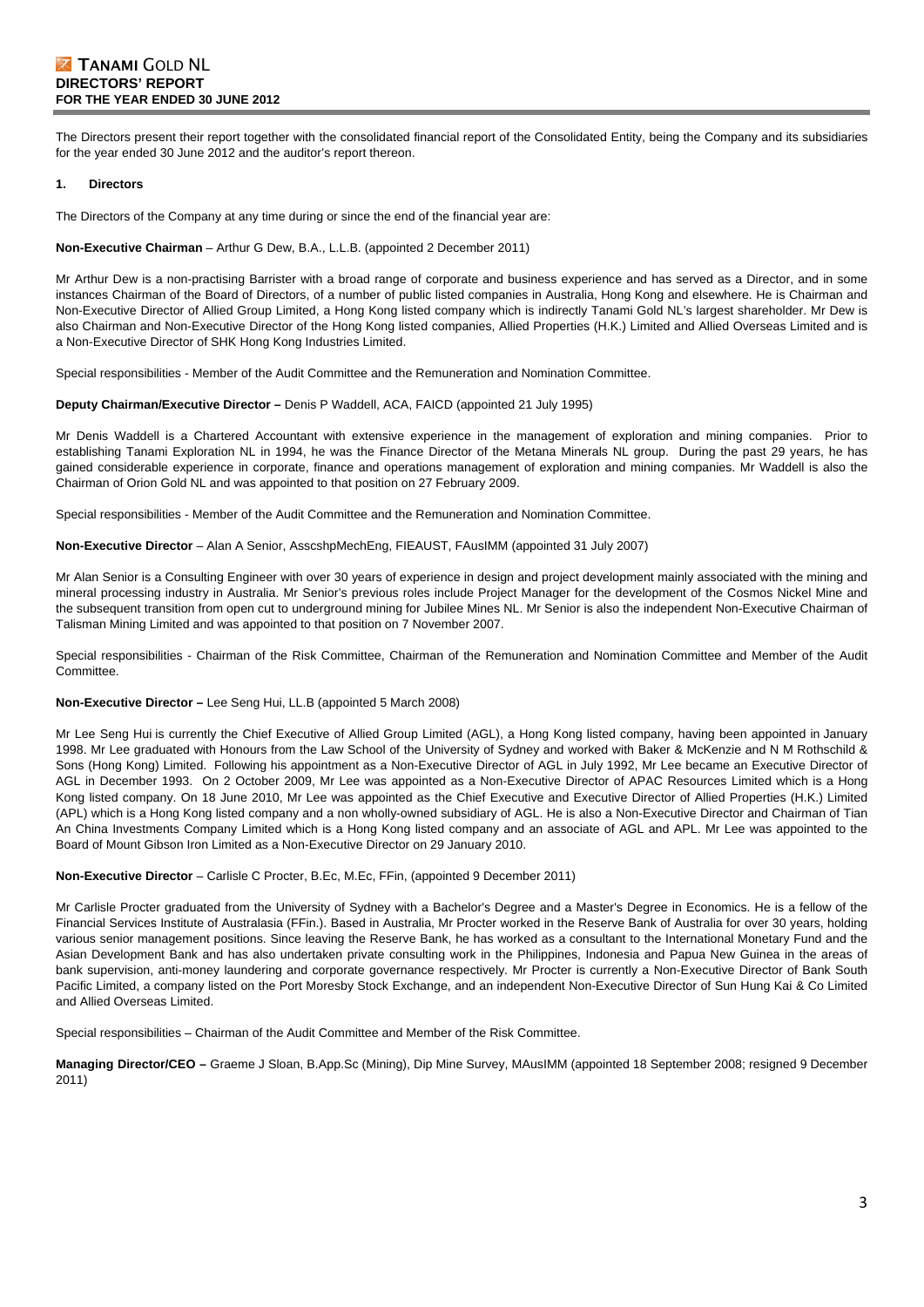#### **2. Company Secretary**

#### **Jon Latto** B.Com CA MBA GradDipAppCorpGov ACIS

Mr Jon Latto, the Company's Chief Financial Officer, was appointed Company Secretary on 1 September 2010. Mr Latto is a Chartered Accountant with over 18 years' experience gained both locally and internationally. Prior to joining Tanami Gold NL in November 2007, Mr Latto was a Senior Manager within Ernst & Young's Business Advisory Services division working in Australia, America and India on projects focussed primarily on finance function reform. Prior to this, Mr Latto held roles with Iluka Resources Limited in Australia and Halifax Bank of Scotland and Cable & Wireless Plc in London. Mr Latto qualified as a Chartered Secretary in September 2009.

#### **3. Directors' Meetings**

| <b>Director</b> | <b>Board Meetings</b> |          |                       | <b>Audit Committee Meetings</b> | <b>Remuneration &amp; Nomination</b><br><b>Committee Meetings</b> |          |
|-----------------|-----------------------|----------|-----------------------|---------------------------------|-------------------------------------------------------------------|----------|
|                 | Eligible to<br>Attend | Attended | Eligible to<br>Attend | Attended                        | Eligible to<br>Attend                                             | Attended |
| Mr A Dew        |                       |          |                       |                                 |                                                                   |          |
| Mr D Waddell    |                       |          |                       |                                 |                                                                   |          |
| Mr A Senior     |                       |          |                       |                                 |                                                                   |          |
| Mr SH Lee       |                       |          |                       |                                 |                                                                   |          |
| Mr C Procter    |                       |          |                       |                                 |                                                                   |          |
| Mr G Sloan      |                       |          |                       |                                 |                                                                   |          |

#### **4. Nature of Operations and Principal Activities**

The Company is a no liability company and is domiciled and incorporated in Australia. The principal activity of the Consolidated Entity during the course of the financial year was gold mining operations and mineral exploration.

#### **5. Operating and Financial Review**

#### **Community Relations**

The Company recognises the importance of developing relationships based on trust and mutual advantage and in respecting the needs and concerns of the communities located within the regions in which it operates.

The Company has agreements in place with the Traditional Owners and is committed to building strong relationships by:

- Being open and transparent in its communications;
- Improving cross-cultural awareness through training and education;
- Developing community relations management procedures that include business alliances, employment and training initiatives;
- Being sensitive to the values and heritage issues of the local communities; and
- Being a good neighbour.

#### **Coyote Gold Project**

The Coyote Gold Project overcame several challenges during the year to deliver 41,184 ounces of gold at an average cash cost of \$1,022 per ounce (including royalties). Challenges included a significant bush fire event, a reduced mineral Resource base upon which to draw and ageing mining equipment. The Company has worked diligently to rectify these issues over the course of the year and has:

- Improved key components of its infrastructure, including an upgrade to its Tailings Storage Facility;
- Developed a robust and greatly enhanced conceptual exploration model targeting additional underground Resources; and
- Embarked on a significant replacement and rebuilding program for its mining equipment.

These improvements have had a positive impact on operations at the Coyote Gold Project and are expected to deliver ongoing benefits to the Company as it continues to optimise and improve its operations.

#### **Central Tanami Project Definitive Feasibility Study**

The Company's Central Tanami Project (CTP) was acquired from Newmont Australia Limited in March 2010 and following this acquisition, the Company commenced a Pre-Feasibility Study (PFS) for the development of the CTP.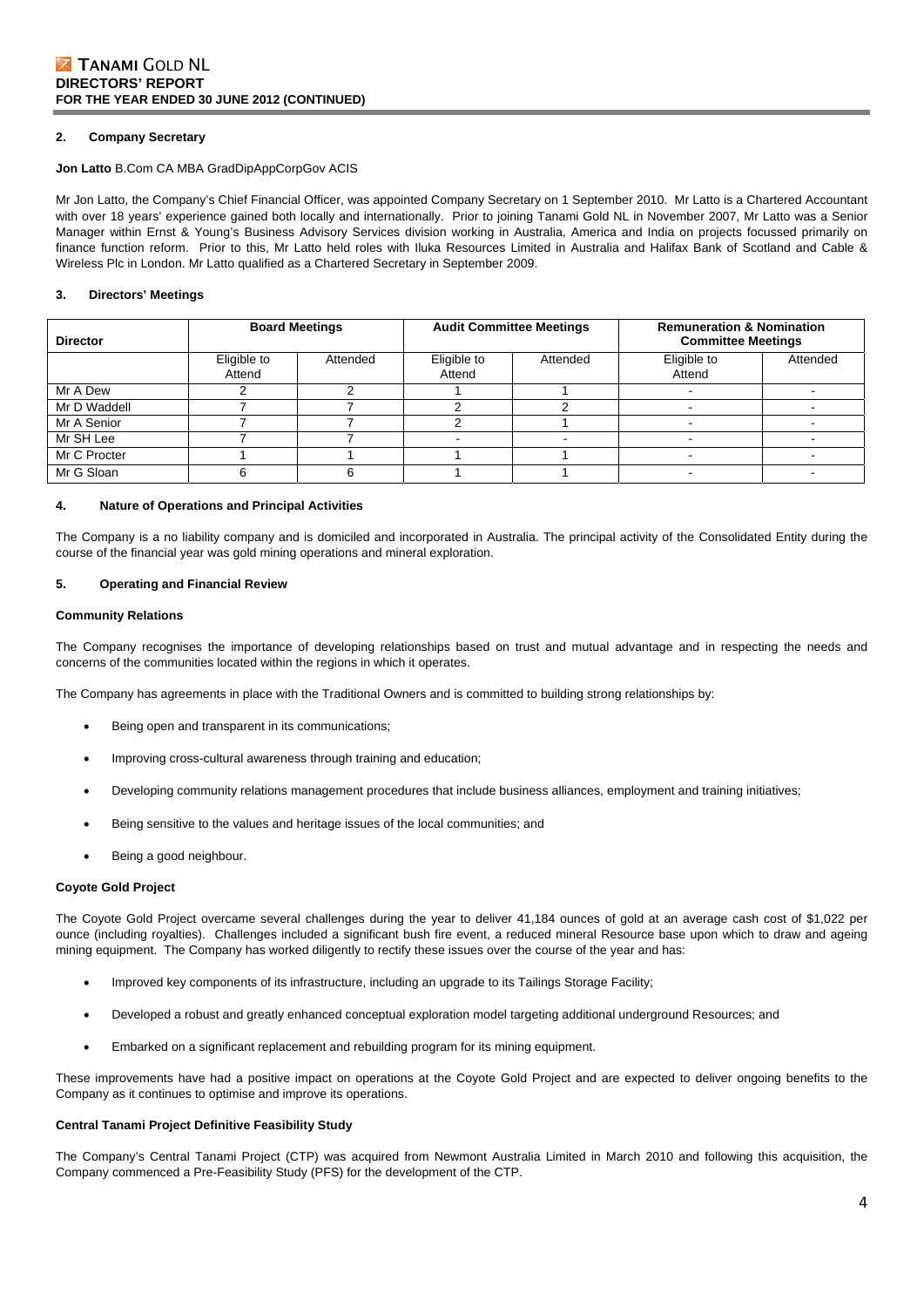#### **5. Operating and Financial Review (continued)**

In December 2011 the Company's restructured Board and management team, following strong exploration success at the Groundrush deposit, decided to delay the delivery date of the CTP PFS. This strategic decision was undertaken to allow adequate time for:

- Resource delineation drilling and evaluation studies (appropriate to the potential of the deposit) to be completed; and
- To enable the preparation of an optimised and robust mine plan.

The CTP PFS was completed on schedule early in 2012 and the Company's Board of Directors elected to proceed with a Definitive Feasibility Study (DFS) aimed at recommissioning the CTP operations.

The Company has made solid progress on the DFS with key achievements being:

- Substantial Resource growth at the Groundrush Deposit to 1 million ounces;
- Metallurgical testwork is well advanced, with indications of a 95% recovery for Groundrush;
- Site civil geotechnical work for the Tailings Storage Facility has been completed;
- Environmental and hydrological studies are well advanced;
- Evaluation of mining, airfield upgrade and power and water supply options are in progress; and
- Permitting requirements are on schedule.

Early indications are that the DFS should provide a compelling investment case based on robust economics, low start-up capital requirements, low execution risk and substantial organic growth opportunities. The DFS is on track for completion by April 2013.

#### **Coyote Mine Exploration**

In January 2012, a fresh geological approach and reinterpretation was applied to the Coyote deposit aimed at expanding the scope of the conceptual exploration model. The overarching objective of the exploration effort is to build a substantial geological mineral Resource thereby allowing the mining operations to move to a sustainable medium and long term mine plan.

The most immediate outcome from the reinterpretation was the generation of additional drill targets within the mine corridor. Importantly, these areas are proximal to the existing mine development and infrastructure. Three drill rigs, one surface multi-purpose drill rig and two Company owned and operated underground diamond rigs are currently deployed to test these targets. Additionally, the reinterpretation of the Coyote Deposit has elevated the prospectivity of several targets located deeper within the Coyote Anticline.

#### **Central Tanami Exploration**

The past 12 months has been an extremely active period for the Central Tanami exploration team, with 19,035 metres of reverse circulation drilling and 29,112 metres of diamond core drilling completed. Drilling has been carried out on a combination of historic deposits and lesser advanced prospects, all of which have delivered significant results to date.

In addition to Groundrush, the Company has delivered a maiden Resource estimate for the Ripcord deposit of 1,100,000t at 2.53g/t for 89,000 ounces of gold. Preliminary investigations into the mining potential of this deposit have returned promising results. The Company continues to investigate the synergies of adding another potential open pit mining operation at Ripcord which would complement the Groundrush mine given the close proximity of the deposits.

#### **Western Dolerite**

The Company continues to examine other dolerite units surrounding the Groundrush dolerite, with particular interest being shown in the Western Dolerite, situated approximately 100 metres to the west of the Groundrush Deposit. Mineralisation was first identified during routine sampling of precollars for diamond holes that were targeting the deeper Groundrush mineralisation in March 2012.

The Western Dolerite mineralisation is highly significant as it is the first mineralisation identified outside the main Groundrush Dolerite and opens up potential for the surrounding dolerites to host gold mineralisation. This new zone of mineralisation remains open and untested to the south.

#### **Beaver Deposit**

The Beaver Deposit is situated on Mining Lease MLS180, 36 kilometres west of the Central Tanami plant. It was mined from June 1999 to February 2001 by Otter Gold Mines Limited, producing 57,000 ounces of gold.

A comprehensive project review was carried out by Tanami geologists in April 2012 which identified multiple areas where the Resource had significant potential to be expanded.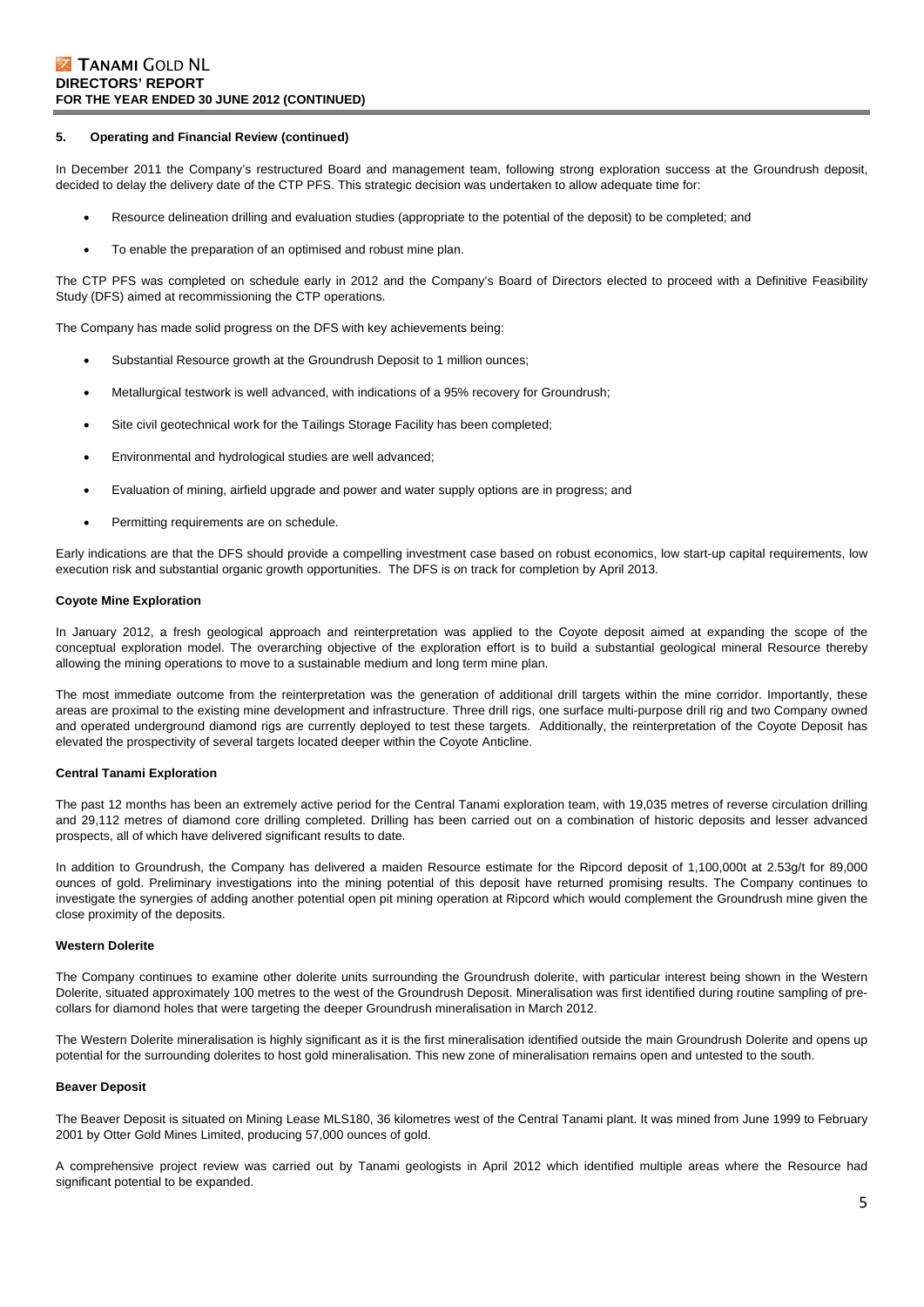#### **5. Operating and Financial Review (continued)**

The significance of this second zone of mineralisation is that it enhances the open pit viability of the deposit. Geological interpretation and Resource modelling is underway which once completed, will enable open pit optimisation to be carried out. Due to its proximity to the Coyote treatment plant (64 kilometres), this deposit also has the potential to provide additional open pit ore feed to Coyote.

#### **Corporate**

#### **Board Restructure and Management Changes**

On 9 December 2011, the Company's former Managing Director/CEO, Mr Graeme Sloan resigned to pursue personal interests.

On 12 December 2011, the Company announced that its Board had been strengthened with the appointment of Mr Arthur Dew and Mr Carlisle Procter as Non-Executive Directors of the Company. Both Mr Dew and Mr Procter have significant corporate experience which is outlined in Section 1 of this Report. Mr Dew was also elected Chairman of the Board with Mr Denis Waddell assuming the role of Deputy Chairman.

The Company is being managed by Denis Waddell and the Company's senior executive team along with assistance from the Board.

The Company also strengthened its management team with the promotion of Mr Andrew Czerw to General Manager of the Company on 1 January 2012. Mr Czerw is a highly experienced, multi-disciplined geoscience professional with over 22 years of significant senior management experience in Australia and overseas.

#### **Sale of the Majority of the Company's Shareholding in ABM Resources NL**

On 13 February 2012, the Company announced that it had entered into an agreement to sell the majority of the Company's shareholding in ABM Resources NL. As part of this transaction, the Company:

- Sold 508,014,212 shares in ABM Resources NL to APAC Resources Capital Limited on 15 February 2012;
- Converted its 300,000,000 options in ABM Resources NL to shares at an exercise price of 1.5 cents per option; and
- Sold a further 139,896,797 shares in ABM Resources NL to APAC Resources Capital Limited.

The Company realised gross proceeds of \$32,395,550 from this transaction which were utilised as follows:

- \$4.5 million was used to convert the Company's 300 million options in ABM Resources to shares;
- \$5.1 million was retained by the Company as working capital; and
- \$22.7 million was paid to AP Finance Limited to significantly reduce the Company's debt.

#### **Loan Facility with AP Finance Limited**

During the year ended 30 June 2012, the Company has continued to use its unsecured loan facility with AP Finance Limited to assist with funding its:

- Intensive exploration programs at both the Company's Coyote Gold Project and the Central Tanami Project which have resulted in significant increases in the Company's Resources;
- Definitive Feasibility Study for the development of the Central Tanami Project;
- Ongoing care and maintenance costs at the Central Tanami Project;
- Progressive refurbishment of the Company's mining equipment, support equipment and camp infrastructure;
- Other capital upgrades such as increases to the Tailings Storage Facility at the Coyote Gold Project; and
- Provision of additional working capital.

The Company has an unsecured loan facility with AP Finance Limited for HK\$280.7 million (approximately A\$35.52 million) that has a 30 June 2014 repayment date. As at 30 June 2012, the Company had drawn down HK\$216.7 million (approximately A\$27.42 million), leaving it with HK\$64 million (approximately A\$8.10 million) in undrawn loan funds under its facility with AP Finance Limited.

#### **Financial Result**

The Consolidated Entity has generated a total comprehensive loss for the period ended 30 June 2012 of \$4,326,014 (2011: Profit \$1,070,896).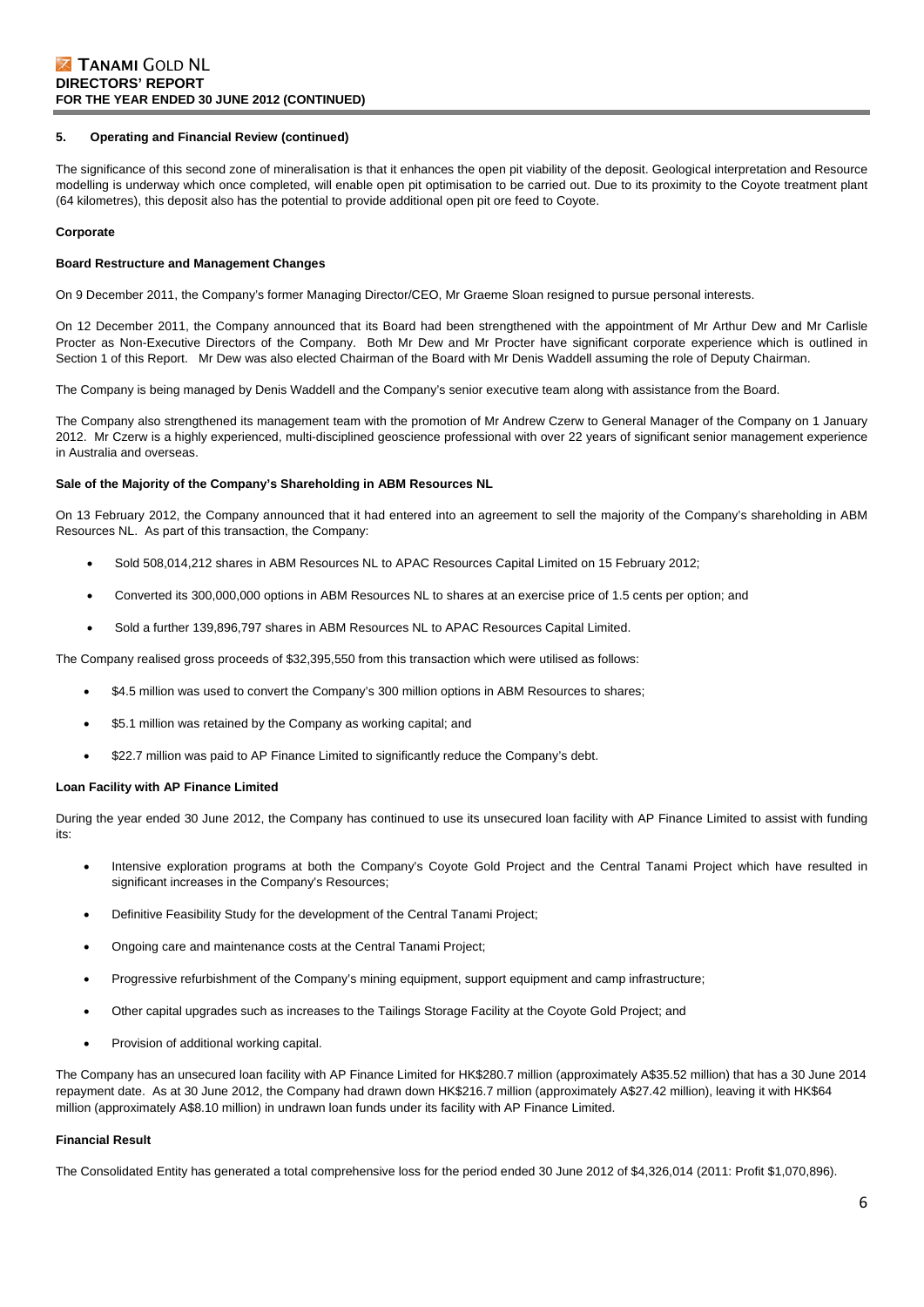#### **5. Operating and Financial Review (continued)**

#### **Growth Strategy**

The Company's growth strategy is to:

- Optimise production and lower operating costs at its Coyote Gold Mine;
- Complete the Definitive Feasibility Study for the development of the Central Tanami Project by April 2013;
- Target first gold from the Central Tanami Project by mid-2014 (based on the successful completion of the Definitive Feasibility Study and Board approval); and
- Continue a watching brief on value accretive corporate opportunities that complement the Company's existing assets and expertise.

#### **Conclusion**

The acquisition of the Central Tanami Project from Newmont Australia Limited in March 2010 combined with the continued turnaround in the performance of the Coyote Gold Mine and the ongoing flow of exceptional exploration results at both Central Tanami (Groundrush deposit) and Coyote Gold Mine has provided the Company with the platform necessary to allow it to work towards its stated objective of becoming a leading midtier Australian gold producer.

The impressive growth in the Company's total Mineral Resources, in particular the Groundrush deposit, should allow long mine life operations which are further supported through the Company's 100% ownership of over 4,000 square kilometres of extremely prospective exploration tenements.

With targeted production of 45,000 - 50,000 ounces of gold from the Coyote Gold Mine for the year ending 30 June 2013, the completion of the Central Tanami Definitive Feasibility Study by April 2013, the development of the Central Tanami Project following Board approval, and an ongoing intensive exploration program, the Company is well positioned for strong growth.

#### **6. Environmental Regulation**

The Consolidated Entity's operations are subject to environmental regulations under Commonwealth and State legislation. The Directors believe that the Consolidated Entity has adequate systems in place for the management of the requirements under those regulations, and are not aware of any breach of such requirements as they apply to the Consolidated Entity.

#### **7. Significant Changes in the State of Affairs**

Significant changes to the Company's State of Affairs have been set out in section 5 above.

#### **8. Dividends**

The Directors have not recommended the declaration of a dividend. No dividends were paid or declared during the year.

#### **9. Events Subsequent to Reporting Date**

#### **Drawdown of Additional Funds under Loan Facility with AP Finance Limited**

During the period from 1 July 2012 to 20 September 2012, the Company progressively drew down its remaining HK\$64 million under its unsecured loan facilities with AP Finance Limited, receiving approximately A\$8.93 million over 5 drawdowns. As indicated in the Corporate section of this report above, these drawdowns were used to assist with funding the Company's:

- Intensive exploration programs at both the Company's Coyote Gold Project and the Central Tanami Project which have resulted in significant increases in the Company's Resources;
- Definitive Feasibility Study for the development of the Central Tanami Project;
- Ongoing care and maintenance costs at the Central Tanami Project;
- Progressive refurbishment of the Company's mining equipment, support equipment and camp infrastructure;
- Other capital upgrades such as increases to the Tailings Storage Facility at the Coyote Gold Project; and
- Provision of additional working capital.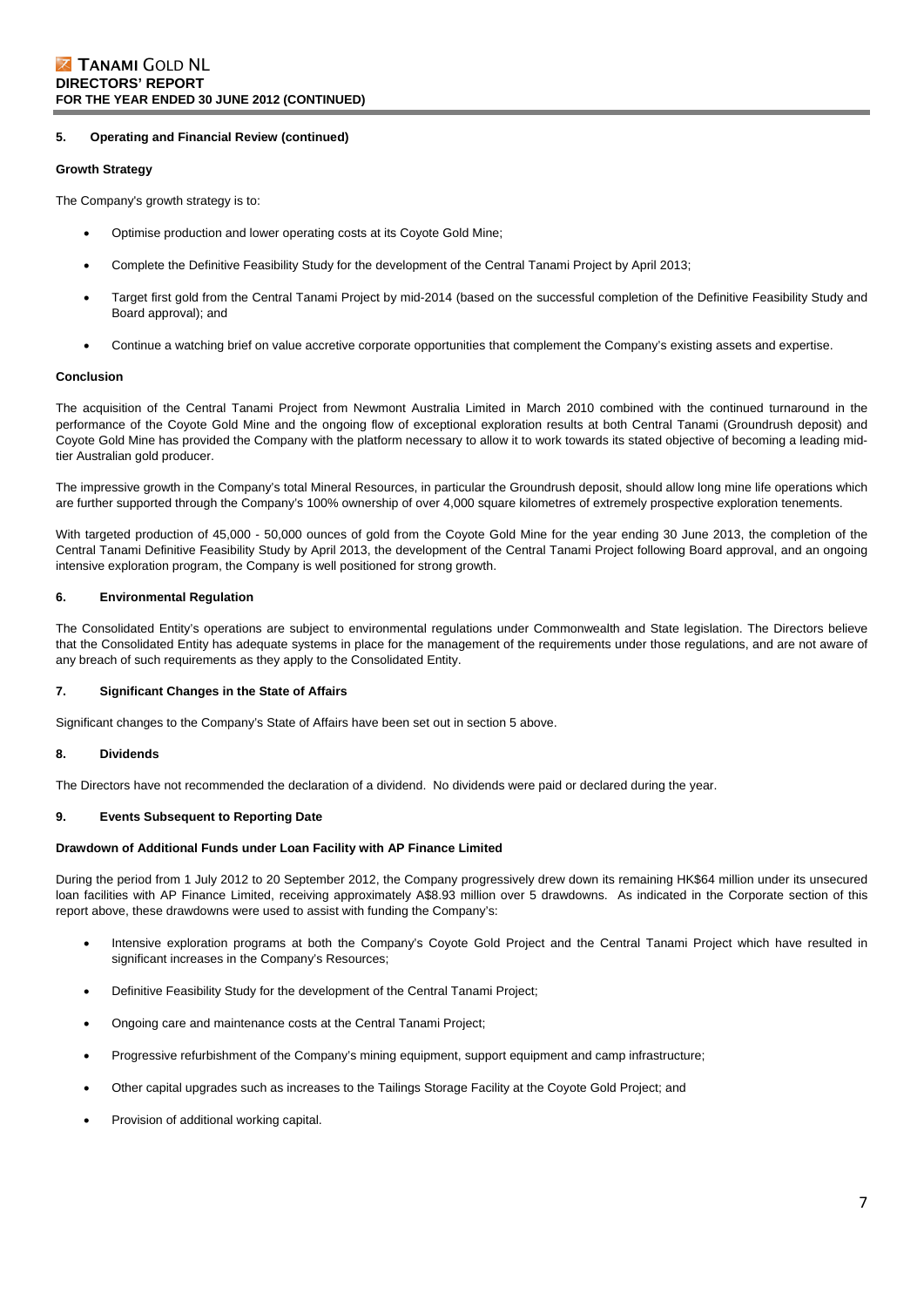### **Z TANAMI GOLD NL DIRECTORS' REPORT FOR THE YEAR ENDED 30 JUNE 2012 (CONTINUED)**

#### **10. Likely Developments**

The Company will continue to develop and optimise the Coyote Gold Mine and develop and commission the Central Tanami Project (subject to Board approval). In addition, the Company plans significant expenditure on intensive Resource and Reserve definition and exploration programs across the Company's large prospective tenement holdings which should add significantly to the Company's Resource and Reserve inventory.

#### **11. Directors' Interests**

The relevant interest of each director in shares and options of the Company, as notified by the directors to the Australian Securities Exchange in accordance with section S205G(1) of the Corporations Act 2001, at the date of this report is as follows:

| <b>Directors</b> | Relevant Interest of Directors in Securities of Tanami Gold NL |                          |  |  |  |  |  |
|------------------|----------------------------------------------------------------|--------------------------|--|--|--|--|--|
|                  | <b>Fully Paid Shares</b>                                       | <b>Unquoted Options</b>  |  |  |  |  |  |
| Mr A Dew         | $\overline{\phantom{0}}$                                       | $\overline{\phantom{0}}$ |  |  |  |  |  |
| Mr D Waddell     | 5,772,134                                                      | $\overline{\phantom{0}}$ |  |  |  |  |  |
| Mr A Senior      | 66.705                                                         | 416.668                  |  |  |  |  |  |
| Mr SH Lee*       | 61,378,788                                                     | $\overline{\phantom{0}}$ |  |  |  |  |  |
| Mr C Procter     | $\overline{\phantom{a}}$                                       | $\overline{\phantom{0}}$ |  |  |  |  |  |

*\* These shares are held by Allied Properties Resources Limited, a company in which Mr SH Lee (together with others as trustees of the Lee and*  Lee Trust) has an interest of 64.90%. Accordingly, Mr SH Lee is taken to have a relevant interest in the 61,378,788 shares held by Allied Properties *Resources Limited.* 

#### **12. Share Options**

#### **Options granted to Directors and Executives of the Company**

During or since the end of the financial year, the Company granted options for no consideration over unissued ordinary shares in the Company to the following directors and to the following most highly remunerated officers of the Company as part of their remuneration:

|                   | Number of options granted |                          | <b>Expiry Date</b> |
|-------------------|---------------------------|--------------------------|--------------------|
| <b>Directors</b>  |                           |                          |                    |
| Mr A Dew          | $\blacksquare$            | $\blacksquare$           | ٠                  |
| Mr D Waddell      |                           | $\overline{\phantom{a}}$ | -                  |
| Mr A Senior       | 300,000                   | \$1.34                   | 22 December 2016   |
| Mr SH Lee         |                           | $\overline{\phantom{a}}$ | ۰                  |
| Mr C Procter      | ۰                         | $\blacksquare$           | ۰                  |
| <b>Executives</b> |                           |                          |                    |
| Mr A Czerw        | 500,000                   | \$0.90                   | 28 March 2017      |
| Mr A Czerw        | 500,000                   | \$1.00                   | 28 March 2017      |
| Mr A Czerw        | 500,000                   | \$1.10                   | 28 March 2017      |
| Mr J Latto        | 250,000                   | \$0.90                   | 28 March 2017      |
| Mr J Latto        | 250,000                   | \$1.00                   | 28 March 2017      |

All options were granted during the financial year. No options have been granted to key management personnel of the Company since the end of the financial year.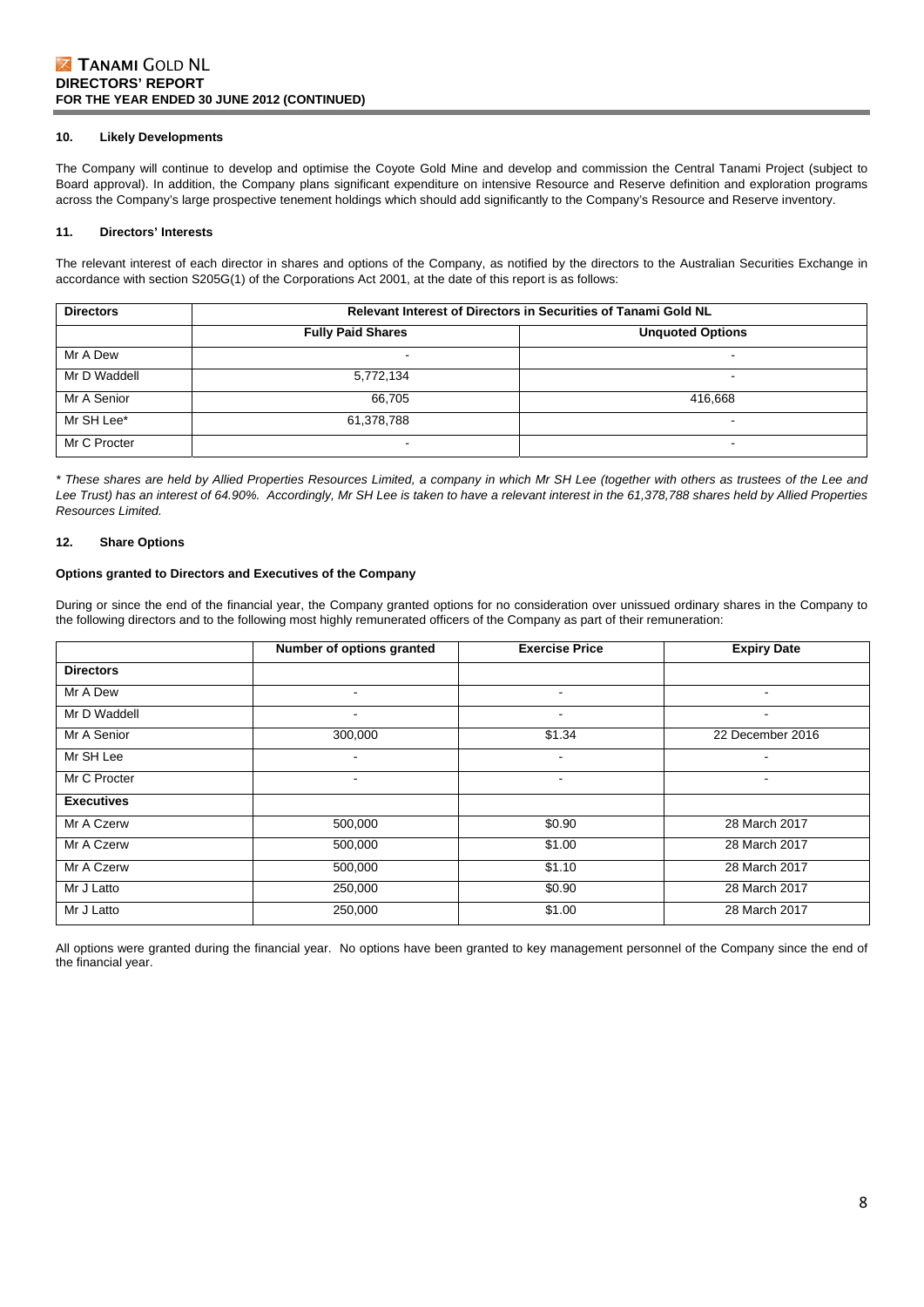### **Z TANAMI GOLD NL DIRECTORS' REPORT FOR THE YEAR ENDED 30 JUNE 2012 (CONTINUED)**

#### **12. Share Options (continued)**

#### **Unissued shares under option**

At the date of this report the unissued ordinary shares in the Company under option are:

| <b>Number</b> | Type     | <b>Exercise Price</b> | <b>Expiry Date</b> |
|---------------|----------|-----------------------|--------------------|
| 58,334        | Unquoted | \$6.00                | 22 November 2012   |
| 58,334        | Unquoted | \$4.50                | 22 November 2012   |
| 300,000       | Unquoted | \$1.34                | 22 December 2016   |
| 2,300,000     | Unquoted | \$0.90                | 28 March 2017      |
| 2,300,000     | Unquoted | \$1.00                | 28 March 2017      |
| 500.000       | Unquoted | \$1.10                | 28 March 2017      |
| 5,516,668     |          |                       |                    |

All options expire on the earlier of their expiry date or six months from the date on which the option holder's employment with the Company is terminated, subject to the Board of Directors waiving this condition. These options do not entitle the holder to participate in any share issue of the Company or any other body corporate.

During the year, the following options were forfeited due to performance criteria not being achieved or cessation of employment.

| Exercise Price | <b>Number of Options</b> | <b>Grant Date</b> | <b>Expiry Date</b> |
|----------------|--------------------------|-------------------|--------------------|
| \$4.50         | 30,000                   | April 2007 ،<br>∼ | h 2012<br>March    |

#### **Shares issued**

Since the end of the financial year, there were no shares issued.

#### **Shares issued on exercise of options**

During the financial year, no shares were issued by the Company as a result of the exercise of options.

#### **13. Remuneration Report – audited**

Remuneration is referred to as compensation throughout this report.

Key management personnel have authority and responsibility for planning, directing and controlling the activities of the Company and the Consolidated Entity. Key management personnel comprise the directors of the Company and executives of the Company and the Consolidated Entity including the most highly remunerated Company and Consolidated Entity executives.

Compensation levels for key management personnel of the Company and relevant key management personnel of the Consolidated Entity are competitively set to attract and retain appropriately qualified and experienced directors and executives.

The compensation structures explained below are designed to attract suitably qualified candidates, reward the achievement of strategic objectives, and to achieve the broader outcome of creation of value for shareholders. Compensation packages include a mix of fixed compensation and equity-based compensation as well as employer contributions to superannuation funds.

Shares and options may only be issued to directors subject to approval by shareholders in a general meeting.

The Board has no established retirement or redundancy schemes.

#### **13.1.1 Fixed Compensation**

Fixed compensation consists of base compensation (which is calculated on a total cost basis and includes any FBT charges related to employee benefits), as well as employer contributions to superannuation funds.

Compensation levels are reviewed annually through a process that considers individual performance and the overall performance of the Consolidated Entity.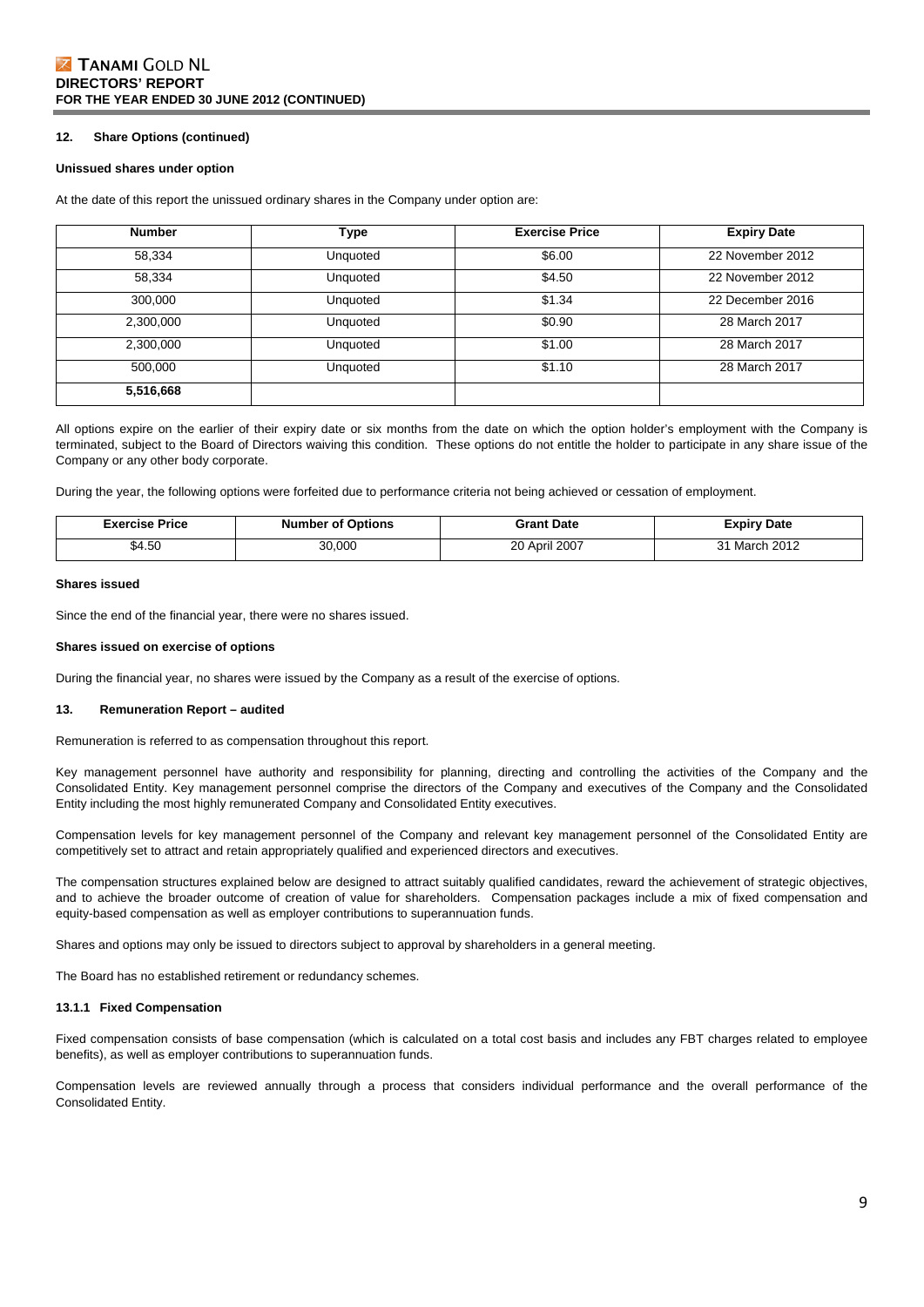#### **13.1.2 Performance-linked Compensation (short-term incentive bonus)**

The Company has not paid any performance linked short-term incentives to key management personnel during the financial year ended 30 June 2012.

#### **13.1.3 Equity-based Compensation (long-term incentive bonus)**

The Company has put in place an Option and Performance Rights Plan. Options may only be issued to directors subject to approval by shareholders in a general meeting.

The Remuneration and Nomination Committee uses equity-based long-term incentives (LTIs) where appropriate to promote continuity of employment and to provide additional incentive to increase shareholder wealth. LTIs are provided as options over ordinary shares of the Company and are provided to key management personnel and employees based on their level of seniority and position within the Company and are exercisable on various dates.

LTIs shall be in such form and content and with such terms and conditions as the Board determines, including exercise price, vesting conditions, disposal conditions and terms of expiry.

If the option holder ceases to be a director and/or employee of the Company during the vesting period for any reason, the options will expire six months after cessation (subject to the exercise of discretion by the Board) and cease to carry any rights or benefits unless otherwise approved by the Remuneration and Nomination Committee.

There are no voting or dividend rights attached to the options. Voting rights will be attached to the ordinary issued shares when the options have been exercised.

On 20 September 2012 the Company introduced a policy that prohibits those that are granted share-based payments as part of their remuneration from entering into other arrangements that limit their exposure to losses that would result from share price decreases. Entering into such arrangements has been prohibited by law since 1 July 2011.

#### **13.1.4 Consequences of Performance on Shareholder Wealth**

The Company continues to focus on enhancing shareholder wealth through the development of a significant production profile and an ongoing commitment to exploration aimed at increasing the Company's Resource inventory at its Coyote Gold Project and at its Central Tanami Project. To assist shareholders in assessing the Consolidated Entity's performance and benefits for shareholder wealth, the Company reports the following data for the current financial year and the previous four financial years:

|                                                            | 2012         | 2011      | 2010                     | 2009           | 2008           |
|------------------------------------------------------------|--------------|-----------|--------------------------|----------------|----------------|
| (Loss)/profit<br>the<br>attributable<br>to<br>owners<br>of | (S4.304.922) | \$972,405 | \$353.667                | (\$21,029,451) | (\$32,585,921) |
| Company                                                    |              |           |                          |                |                |
| Dividends paid                                             |              |           | $\overline{\phantom{0}}$ |                |                |
| Share price as at 30 June                                  | \$0.730      | \$0.895   | \$0.041                  | \$0.028        | \$0.066        |

#### **13.1.5 Service Contracts**

Compensation and other terms of employment for directors and key management personnel are formalised in contracts of employment. The major provisions of the agreements relating to compensation are set out below.

#### *Mr Denis Waddell – Deputy Chairman/Executive Director*

Mr Waddell is employed on a contract basis as Executive Director. The arrangement can be terminated by either party without notice and without a termination payment. Mr Waddell has been Executive Director since 9 December 2011 and his duties as Executive Director are in addition to his duties as Deputy Chairman of the Company.

#### *Mr Andrew Czerw – General Manager*

Mr Czerw has a contract of employment with the Company dated 10 October 2011 as Geology Manager. The contract specifies the duties and obligations to be fulfilled by the Geology Manager. The contract may be terminated by either party by the provision of three months' notice, which, based on current remuneration rates, would amount to a termination payment of \$90,000. Mr Czerw was appointed to the position of General Manager on 1 January 2012.

#### *Mr Jon Latto – Company Secretary/Chief Financial Officer*

Mr Latto has a contract of employment with the Company dated 14 September 2007. The contract specifies the duties and obligations to be fulfilled by the Chief Financial Officer. The contract may be terminated by either party by the provision of three months' notice, which, based on current remuneration rates, would amount to a termination payment of \$73,750 (2011: \$68,760). Mr Latto was appointed to the position of Company Secretary on 1 September 2010.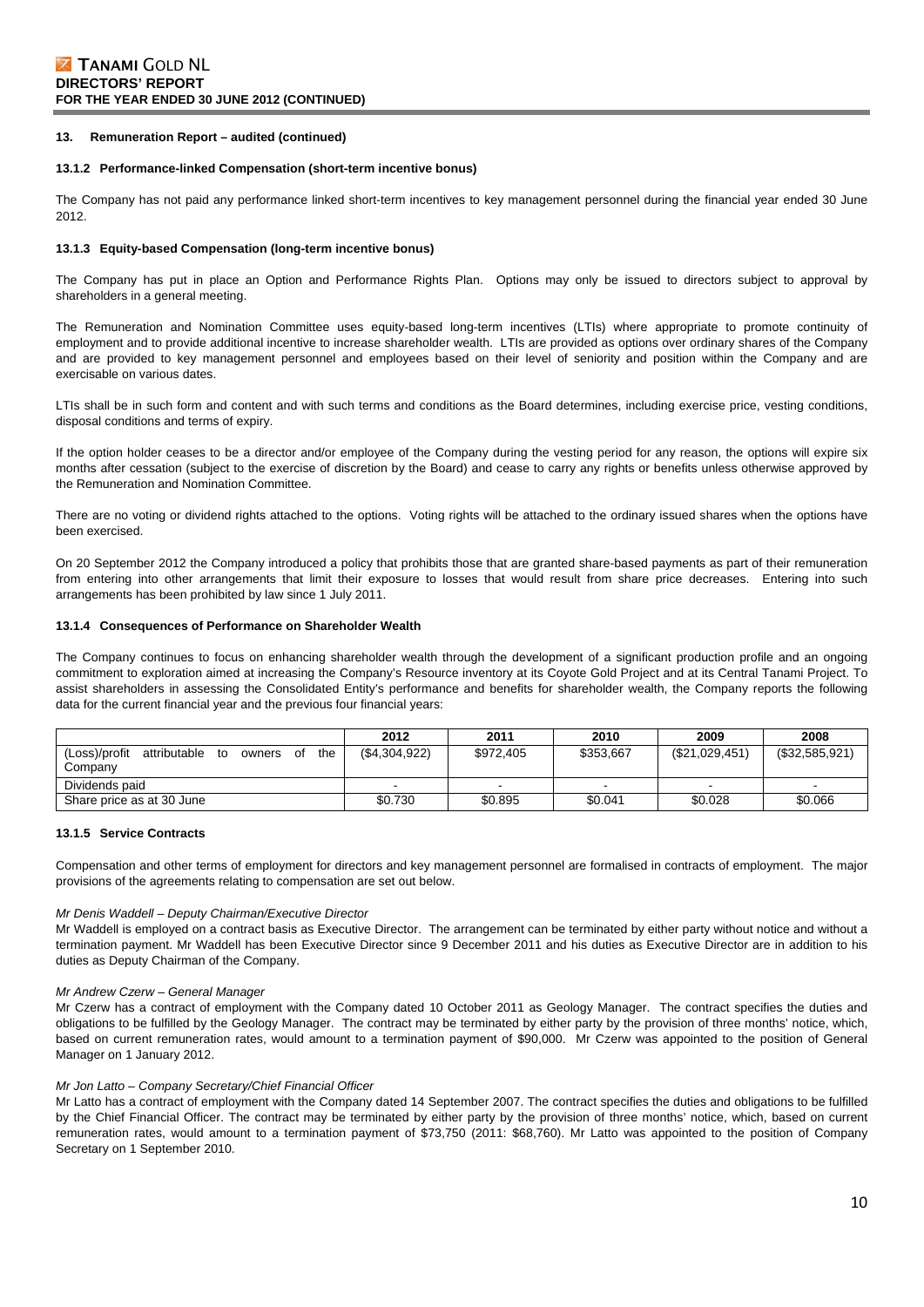#### **13.1.5 Service Contracts (continued)**

#### *Mr Graeme Sloan – Managing Director/CEO (resigned 9 December 2011)*

Mr Sloan had a contract of employment with the Company dated 18 September 2008. The contract specified the duties and obligations to be fulfilled by the Managing Director/CEO. The contract could be terminated by Mr Sloan on the provision of 3 months' notice or alternatively by the Company on the provision of 6 months' notice. Mr Sloan resigned on 9 December 2011.

#### *Mr Don Harper – Chief Operating Officer (resigned 6 January 2012)*

Mr Harper had a contract of employment with the Company dated 10 March 2011. The contract specified the duties and obligations to be fulfilled by the Chief Operating Officer. The contract could be terminated by either party by the provision of three months' notice. Mr Harper resigned on 6 January 2012.

No remuneration consultants were engaged by the Company during the year.

#### **13.2 Non-executive directors**

Non-executive directors do not receive performance related compensation. Directors' fees cover all main board activities and membership of any committee. The Board has not established retirement or redundancy schemes in relation to non-executive directors.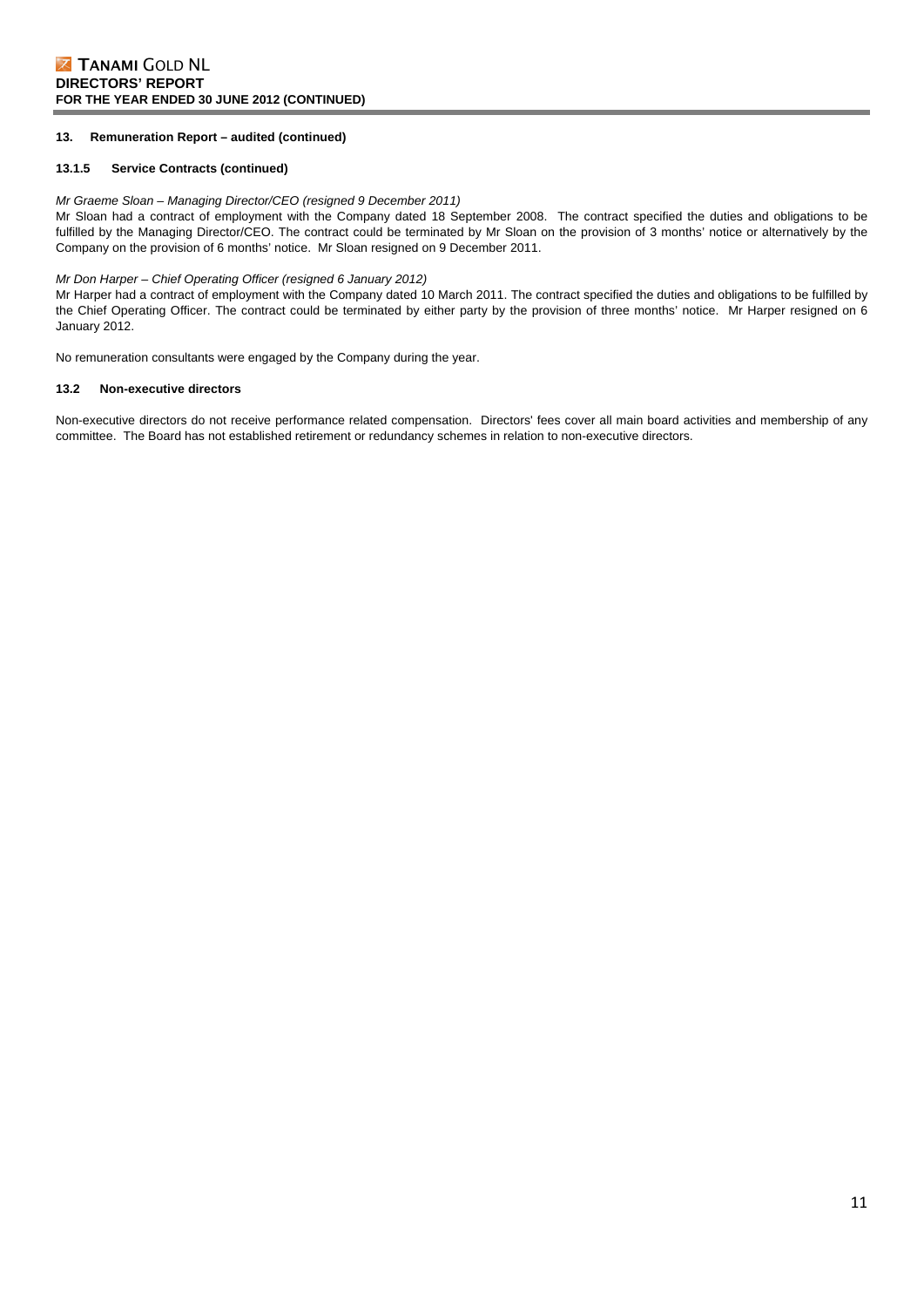#### **13.3 Directors' and executive officers' remuneration**

Details of the nature and amounts of each major element of the remuneration of each director of the Company and each of the named officers of the Company and the Consolidated Entity receiving the highest remuneration are:

|                                             |              | <b>Short Term</b>        |                          |                                                                             |                            | Post<br>Employment                     | <b>Share Based</b><br>Payments         |                                                        |                          |                                                                     |                                                                    |
|---------------------------------------------|--------------|--------------------------|--------------------------|-----------------------------------------------------------------------------|----------------------------|----------------------------------------|----------------------------------------|--------------------------------------------------------|--------------------------|---------------------------------------------------------------------|--------------------------------------------------------------------|
| In dollars                                  |              | <b>Salary &amp; Fees</b> | Accrued<br>Remuneration  | Payment of<br><b>Accrued Annual</b><br>Leave & Long<br><b>Service Leave</b> | STI Cash<br><b>Bonuses</b> | <b>Non Monetary</b><br><b>Benefits</b> | Super-<br>annuation<br><b>Benefits</b> | Calculated<br>Value of<br><b>Options</b><br>(Non Cash) | Total<br>Remuneration    | <b>Proportion of</b><br>Remuneration<br>Performance<br>Related<br>% | Value of<br>Options as a<br>Proportion of<br>Total<br>Remuneration |
| <b>Directors</b>                            |              | s.                       | \$                       | \$                                                                          | \$                         | \$                                     | \$                                     | \$                                                     | s.                       | %                                                                   | %                                                                  |
| A Dew (i)                                   | 2012         | 43,466                   | $\overline{\phantom{a}}$ | $\overline{\phantom{a}}$                                                    | $\overline{\phantom{a}}$   | $\overline{\phantom{a}}$               | 3,912                                  | $\overline{\phantom{a}}$                               | 47,378                   | $\overline{\phantom{a}}$                                            | $\overline{\phantom{a}}$                                           |
| (Non-Executive Chairman)                    | 2011         |                          | $\overline{\phantom{a}}$ | $\overline{\phantom{a}}$                                                    | $\overline{\phantom{a}}$   | $\overline{\phantom{a}}$               | $\sim$                                 | $\overline{\phantom{a}}$                               | $\overline{\phantom{a}}$ | $\overline{\phantom{a}}$                                            | $\overline{\phantom{a}}$                                           |
| D Waddell                                   | 2012         | 372,250                  | 98,000                   | $\overline{\phantom{a}}$                                                    | $\overline{\phantom{a}}$   | 8,741                                  | $\sim$                                 | $\overline{\phantom{a}}$                               | 478,991                  | $\overline{\phantom{a}}$                                            | $\overline{\phantom{a}}$                                           |
| (Deputy Chairman/Executive Director)        | 2011         | 197,500                  | 39,500                   | $\overline{\phantom{a}}$                                                    | $\overline{\phantom{a}}$   | 5,889                                  | $\overline{a}$                         | $\overline{\phantom{a}}$                               | 242,889                  | $\overline{\phantom{a}}$                                            | $\overline{\phantom{a}}$                                           |
| A Senior                                    | 2012         | 55,000                   | $\overline{\phantom{a}}$ | $\overline{\phantom{a}}$                                                    | $\overline{\phantom{a}}$   | $\overline{\phantom{a}}$               | 4,950                                  | 130,151                                                | 190,101                  | $\overline{\phantom{a}}$                                            | 68.46%                                                             |
| (Non-Executive Director)                    | 2011         | 55,000                   | $\overline{\phantom{a}}$ | $\overline{\phantom{a}}$                                                    | $\overline{\phantom{a}}$   | $\overline{\phantom{a}}$               | 4,950                                  | $\overline{\phantom{a}}$                               | 59,950                   | $\overline{\phantom{a}}$                                            | $\overline{\phantom{a}}$                                           |
| SH Lee                                      | 2012         | 32,083                   | $\overline{\phantom{a}}$ | $\overline{\phantom{a}}$                                                    | $\overline{\phantom{a}}$   | $\overline{\phantom{a}}$               | 2,888                                  | $\overline{\phantom{a}}$                               | 34,971                   | $\overline{\phantom{a}}$                                            | $\overline{\phantom{a}}$                                           |
| (Non-Executive Director)                    | 2011         | 10,000                   | $\overline{\phantom{a}}$ | $\overline{\phantom{a}}$                                                    | $\overline{\phantom{a}}$   | $\overline{\phantom{a}}$               | $\overline{a}$                         | $\overline{\phantom{a}}$                               | 10,000                   | $\overline{\phantom{a}}$                                            | $\overline{\phantom{a}}$                                           |
| C Procter (ii)                              | 2012         | $\overline{\phantom{a}}$ | 32,083                   | $\overline{\phantom{a}}$                                                    | $\overline{\phantom{a}}$   | $\overline{\phantom{a}}$               | 2,888                                  | $\overline{\phantom{a}}$                               | 34,971                   | $\overline{\phantom{a}}$                                            | $\overline{\phantom{a}}$                                           |
| (Non-Executive Director)                    | 2011         | $\overline{\phantom{a}}$ | $\overline{\phantom{a}}$ | $\overline{\phantom{a}}$                                                    | $\overline{\phantom{a}}$   | $\overline{\phantom{a}}$               | $\overline{\phantom{a}}$               | $\overline{\phantom{a}}$                               | $\overline{\phantom{a}}$ | $\overline{\phantom{a}}$                                            | $\sim$                                                             |
| <b>Total all specified Directors</b>        | 2012<br>2011 | 502,799<br>262.500       | 130,083<br>39,500        | $\overline{\phantom{a}}$                                                    | ٠<br>٠                     | 8,741<br>5.889                         | 14,638<br>4,950                        | 130,151                                                | 786,412<br>312,839       | ٠                                                                   | $\sim$<br>$\sim$                                                   |
| <b>Executives</b>                           |              |                          |                          |                                                                             |                            |                                        |                                        |                                                        |                          |                                                                     |                                                                    |
| A Czerw (iii)                               | 2012         | 192,500                  | $\sim$                   | $\overline{\phantom{a}}$                                                    | $\overline{\phantom{0}}$   | 4,979                                  | 17,325                                 | 118,083                                                | 332,887                  | $\overline{\phantom{a}}$                                            | 35.47%                                                             |
| (General Manager)                           | 2011         |                          | $\overline{\phantom{a}}$ |                                                                             | $\overline{\phantom{a}}$   | $\overline{\phantom{a}}$               |                                        |                                                        |                          | $\overline{\phantom{a}}$                                            | $\sim$                                                             |
| J Latto                                     | 2012         | 285,000                  | $\overline{\phantom{a}}$ | $\overline{\phantom{a}}$                                                    | $\overline{\phantom{a}}$   | 6,638                                  | 25,650                                 | 48,688                                                 | 365,976                  | $\overline{\phantom{a}}$                                            | 13.30%                                                             |
| (Company Secretary/Chief Financial Officer) | 2011         | 265,833                  | $\overline{\phantom{a}}$ | $\overline{\phantom{a}}$                                                    | $\overline{\phantom{a}}$   | 4,765                                  | 23,925                                 | 3,636                                                  | 298,159                  | $\overline{\phantom{a}}$                                            | 1.22%                                                              |
| Former Executives                           |              |                          |                          |                                                                             |                            |                                        |                                        |                                                        |                          |                                                                     |                                                                    |
| G Sloan (iv)                                | 2012         | 436,829                  | $\overline{\phantom{a}}$ | 81,017                                                                      | $\overline{\phantom{a}}$   | 54,343                                 | 15,955                                 | $\overline{\phantom{a}}$                               | 588,144                  | $\overline{\phantom{a}}$                                            | $\overline{\phantom{a}}$                                           |
| (Managing Director/CEO)                     | 2011         | 400,000                  | $\overline{\phantom{a}}$ |                                                                             | $\overline{\phantom{a}}$   | 73,062                                 | 36,000                                 | $\overline{\phantom{a}}$                               | 509,062                  | $\overline{\phantom{a}}$                                            | $\overline{\phantom{a}}$                                           |
| D.Harper(V)                                 | 2012         | 278,182                  | $\overline{\phantom{a}}$ | 17,460                                                                      | $\overline{\phantom{a}}$   | $\overline{\phantom{a}}$               | 16,936                                 | $\overline{\phantom{a}}$                               | 312,578                  | $\overline{\phantom{a}}$                                            |                                                                    |
| (Chief Operating Officer)                   | 2011         | 32,728                   | $\overline{\phantom{a}}$ |                                                                             | $\overline{\phantom{a}}$   | $\overline{\phantom{a}}$               | 2,946                                  | $\overline{\phantom{a}}$                               | 35,674                   | $\overline{\phantom{a}}$                                            | $\overline{\phantom{0}}$                                           |
| Total all named Executives                  | 2012         | 1,192,511                | $\blacksquare$           | 98,477                                                                      | ٠                          | 65,960                                 | 75,866                                 | 166,771                                                | 1,599,585                | $\blacksquare$                                                      |                                                                    |
|                                             | 2011         | 698,561                  | $\blacksquare$           | $\overline{\phantom{a}}$                                                    | ٠                          | 77,827                                 | 62,871                                 | 3,636                                                  | 842,895                  | $\overline{\phantom{a}}$                                            | $\blacksquare$                                                     |
| <b>Total all specified Directors</b>        | 2012         |                          | 130,083                  |                                                                             | $\blacksquare$             | 74,701                                 | 90,504                                 | 296,922                                                | 2,385,997                | $\overline{\phantom{a}}$                                            |                                                                    |
| and Executives                              | 2011         | 1,695,310                | 39,500                   | 98,477                                                                      |                            |                                        |                                        |                                                        | 1,155,734                |                                                                     | $\overline{\phantom{a}}$                                           |
|                                             |              | 961,061                  |                          | $\overline{\phantom{a}}$                                                    | $\overline{\phantom{a}}$   | 83,716                                 | 67,821                                 | 3,636                                                  |                          | ٠                                                                   |                                                                    |

(i) Appointed December 2011.

(ii) Appointed December 2011.

(iii) Appointed January 2012.

(iv) Appointed September 2008, resigned December 2011.

(v) Appointed March 2011, resigned January 2012.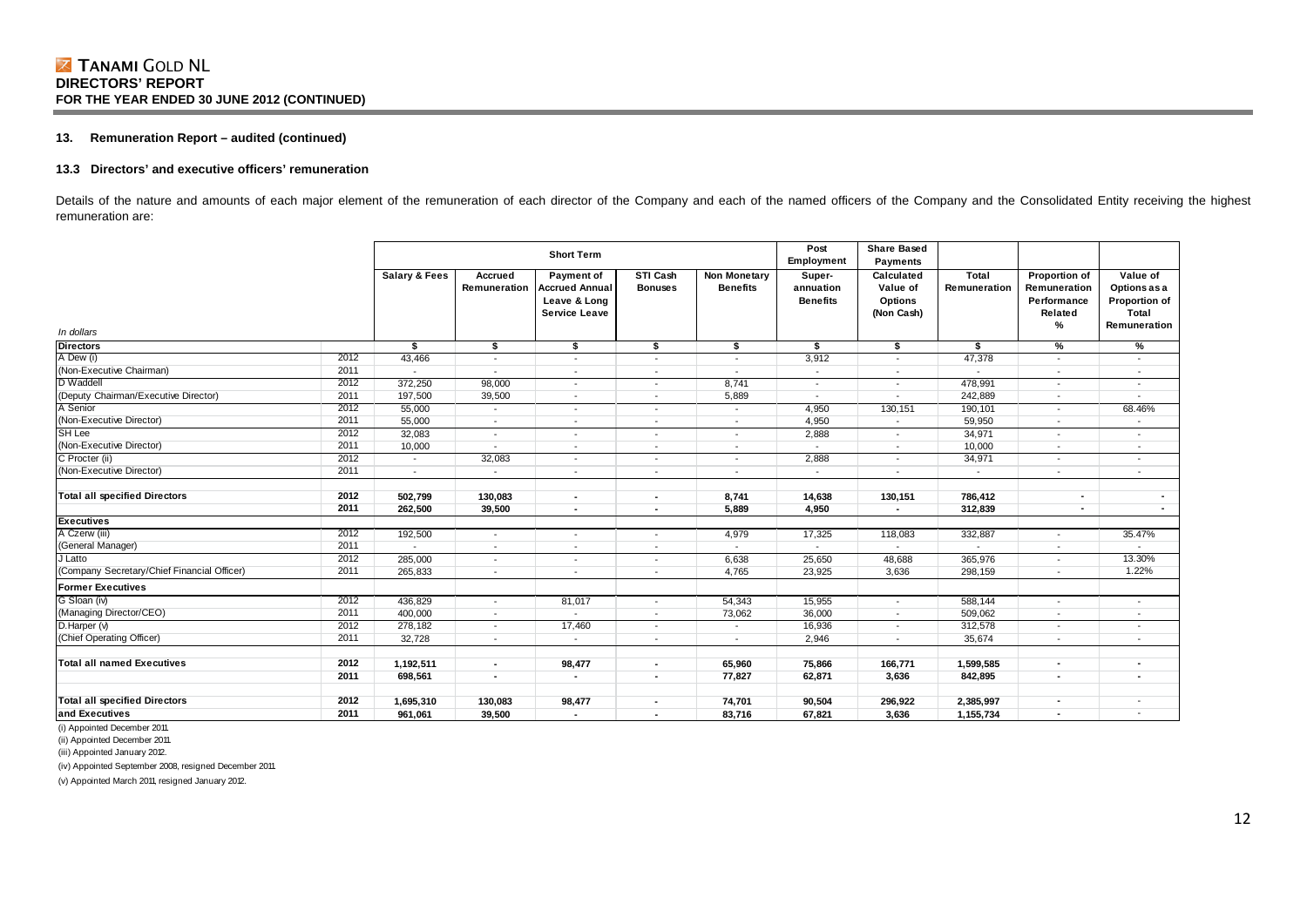### **Z TANAMI GOLD NL DIRECTORS' REPORT FOR THE YEAR ENDED 30 JUNE 2012 (CONTINUED)**

### **13. Remuneration Report – audited (continued)**

#### **13.4 Equity instruments - audited**

#### **13.4.1 Options over equity instruments granted as compensation - audited**

Details on options over ordinary shares in the Company that were granted as compensation to key management personnel during the reporting period and details of options that vested during the reporting period are as follows:

|                           | <b>Balance</b><br>1 July 2011 | Granted as<br><b>Remuneration</b> | <b>Options</b><br><b>Exercised</b> | Options<br>Forfeited | <b>Options</b><br><b>Expired</b> | <b>Balance</b><br>30 June<br>2012 | <b>Vested</b><br>30 June<br>2012 | Vested and<br>Exercisable<br>30 June 2012 | <b>Vested and</b><br>Un-Exercisable<br>30 June 2012 |
|---------------------------|-------------------------------|-----------------------------------|------------------------------------|----------------------|----------------------------------|-----------------------------------|----------------------------------|-------------------------------------------|-----------------------------------------------------|
| <b>Directors</b>          |                               |                                   |                                    |                      |                                  |                                   |                                  |                                           |                                                     |
| Mr A Dew                  | $\overline{\phantom{a}}$      | $\overline{\phantom{a}}$          |                                    |                      |                                  |                                   |                                  |                                           |                                                     |
| Mr D Waddell              | $\blacksquare$                | $\overline{\phantom{a}}$          | -                                  | -                    | -                                | $\overline{\phantom{a}}$          | $\overline{\phantom{a}}$         | $\overline{\phantom{a}}$                  |                                                     |
| Mr A Senior               | 116.668                       | 300,000                           | -                                  | ٠                    | -                                | 416,668                           | 416,668                          | 416,668                                   | -                                                   |
| Mr SH Lee                 | $\overline{\phantom{a}}$      | $\overline{\phantom{a}}$          | $\overline{\phantom{a}}$           | ٠                    | $\overline{\phantom{a}}$         | $\overline{\phantom{a}}$          | $\overline{\phantom{a}}$         | $\overline{\phantom{a}}$                  |                                                     |
| Mr C Procter              | $\overline{\phantom{a}}$      | $\overline{\phantom{a}}$          | $\overline{\phantom{a}}$           | -                    | -                                | $\overline{\phantom{a}}$          | $\overline{\phantom{0}}$         | $\overline{\phantom{a}}$                  | $\overline{\phantom{a}}$                            |
| <b>Company Executives</b> |                               |                                   |                                    |                      |                                  |                                   |                                  |                                           |                                                     |
| Mr A Czerw                | $\blacksquare$                | 1.500.000                         | -                                  | -                    | -                                | 1,500,000                         | $\overline{\phantom{0}}$         | $\overline{\phantom{a}}$                  |                                                     |
| Mr J Latto                | 10,000                        | 500,000                           | $\overline{\phantom{0}}$           | (10,000)             | $\overline{\phantom{a}}$         | 500,000                           | ٠                                | $\overline{\phantom{a}}$                  | -                                                   |

#### **13.4.2 Modifications of terms of equity-settled share-based payment transactions**

No terms of equity-settled share-based payment transactions (including options and rights granted as compensation to key management personnel) have been altered or modified by the issuing entity during the reporting period or the prior period.

#### **13.4.3 Exercise of options granted as compensation**

During the financial year, no shares were issued on the exercise of options previously granted as compensation to key management personnel.

#### **13.4.4 Analysis of options and rights over equity instruments granted as compensation - audited**

Details of the options granted and vesting profiles of the options granted as remuneration to key management personnel of the Company are detailed below:

|              | <b>Options Granted</b> |             |                | <b>Vesting Profile</b>      |                    |                          |                          |                                                     |  |
|--------------|------------------------|-------------|----------------|-----------------------------|--------------------|--------------------------|--------------------------|-----------------------------------------------------|--|
|              | <b>Number</b>          | Date        | Fair<br>value  | <b>Exercise</b><br>price \$ | <b>Expiry date</b> | % Vested<br>in year      | % Forfeited<br>in year   | <b>Financial</b><br>year in<br>which<br>grant vests |  |
| Mr A Dew     |                        | ۰           | $\blacksquare$ |                             | $\blacksquare$     |                          |                          |                                                     |  |
| Mr D Waddell |                        |             | ۰              |                             | $\blacksquare$     |                          |                          |                                                     |  |
| Mr A Senior  | 300,000                | 22 Dec 2011 | \$0.434        | \$1.34                      | 21 Dec 2016        | 100%                     |                          | 2012                                                |  |
| Mr SH Lee    |                        |             | ۰              |                             | $\blacksquare$     |                          |                          | ٠                                                   |  |
| Mr C Procter | $\blacksquare$         | ۰           | $\blacksquare$ |                             | $\blacksquare$     | $\blacksquare$           | $\overline{\phantom{0}}$ | ۰                                                   |  |
| Mr A Czerw   | 500,000                | 29 Mar 2012 | \$0.524        | \$0.90                      | 28 Mar 2017        | $\blacksquare$           |                          | 2013                                                |  |
| Mr A Czerw   | 500,000                | 29 Mar 2012 | \$0.510        | \$1.00                      | 28 Mar 2017        |                          |                          | 2014                                                |  |
| Mr A Czerw   | 500,000                | 29 Mar 2012 | \$0.497        | \$1.10                      | 28 Mar 2017        | $\blacksquare$           |                          | 2015                                                |  |
| Mr J Latto   | 10,000                 | 5 Oct 2007  |                |                             |                    | ٠                        | 100%                     | ٠                                                   |  |
| Mr J Latto   | 250,000                | 29 Mar 2012 | \$0.524        | \$0.90                      | 28 Mar 2017        | $\overline{\phantom{a}}$ |                          | 2013                                                |  |
| Mr J Latto   | 250,000                | 29 Mar 2012 | \$0.510        | \$1.00                      | 28 Mar 2017        | $\overline{\phantom{a}}$ | $\overline{\phantom{a}}$ | 2014                                                |  |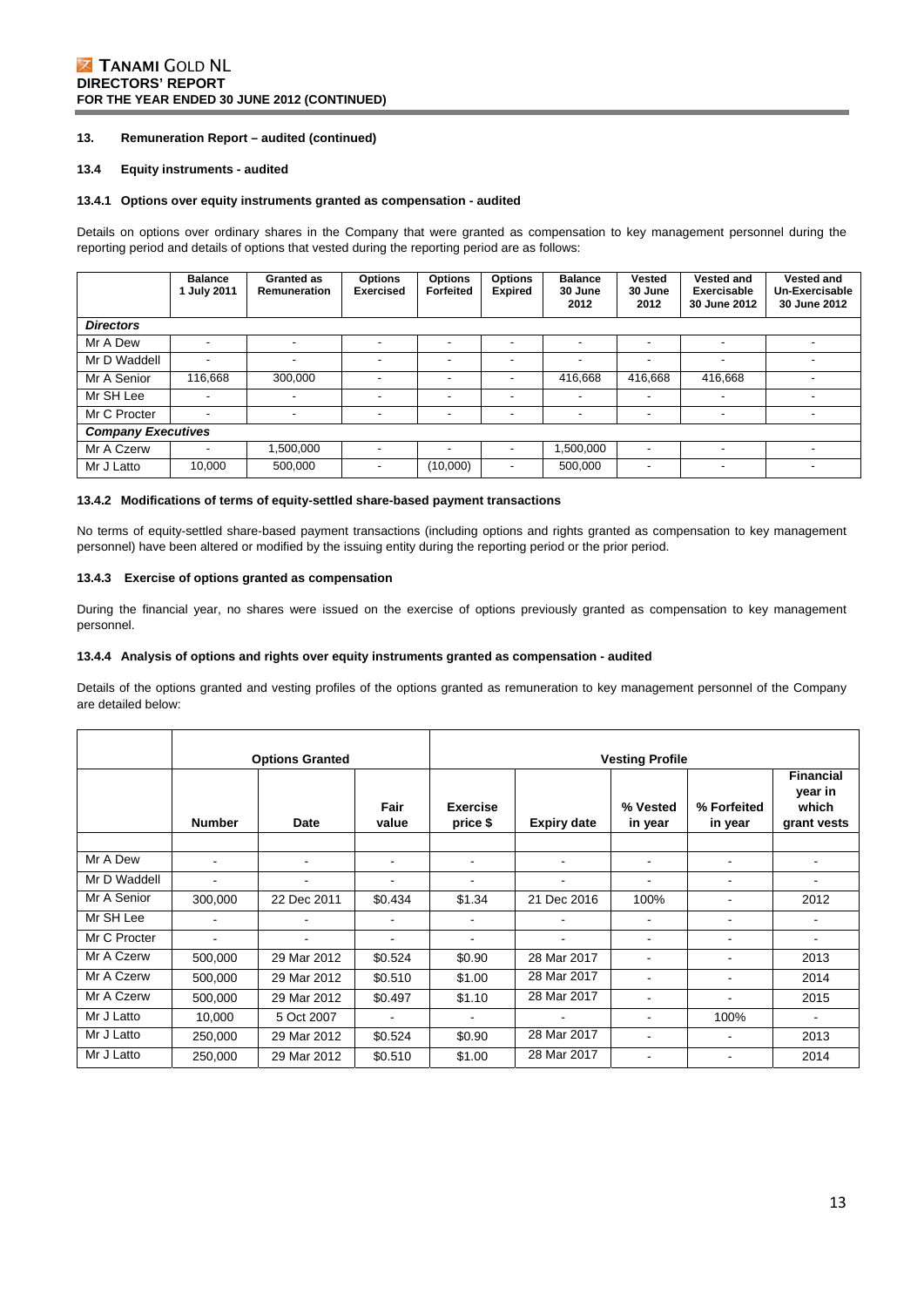#### **13.4.5 Analysis of movements in options and rights**

The only movement during the financial year were options granted to key management personnel. There were no options exercised and 30,000 options were forfeited due to performance criteria not being achieved or cessation of employment.

#### **14. Non-Audit Services**

During the year KPMG, the Consolidated Entity's auditor, performed certain other services in addition to their statutory duties.

The Board has established certain procedures to ensure that the provision of non-audit services are compatible with, and do not compromise, the auditor independence requirements of the Corporations Act 2001. These procedures include:

- a. Non-audit services will be subject to the corporate governance procedures adopted by the Company and will be reviewed by the Audit Committee to ensure they do not impact the integrity and objectivity of the auditor.
- b. Ensuring non-audit services do not involve the auditors reviewing or auditing their own work, acting in a management or decision making capacity for the Company, acting as an advocate for the Company or jointly sharing risks and rewards.

Details of the amounts paid or payable to the auditor of the Company, KPMG, and its related practices for audit and non-audit services provided during the year are set out below.

|                                                          | <b>Consolidated</b> |            |  |
|----------------------------------------------------------|---------------------|------------|--|
|                                                          | 2012                | 2011<br>\$ |  |
| <b>Audit services</b><br><b>Auditors of the Company:</b> |                     |            |  |
| Audit and review of financial reports                    | 148.644             | 129,277    |  |
| Other services (tax and accounting advice)               | 6.200               | 12.460     |  |

#### **15. Indemnification and Insurance of Officers**

#### **Indemnification**

The Company has agreed to indemnify both the current directors of the Company and former directors against liability incurred to a third party (not being the Company or any related company) that may arise from their positions as directors of the Company and its controlled entities, unless the liability arises out of conduct involving a lack of good faith.

The Company has also agreed to cover the costs and expenses incurred in successfully defending civil or criminal proceedings, or in connection with a successful application for relief under the Corporations Act 2001. The Company also provides indemnity against costs and expenses in connection with an application where a court grants relief to a director under the Corporations Act 2001.

#### **Insurance Premiums**

Since the end of the 2011 financial year, the Company has paid insurance premiums in respect of directors' and officers' liability insurance, for the directors of the controlled entity. In accordance with subsection 300(9) of the Corporations Act 2001, further details have not been disclosed due to confidentiality provisions of the insurance contracts.

#### **16. Lead Auditor's Independence Declaration under Section 307C of the Corporations Act 2001**

The lead auditor's independence declaration is set out on page 16 and forms part of the directors' report for the financial year ended 30 June 2012.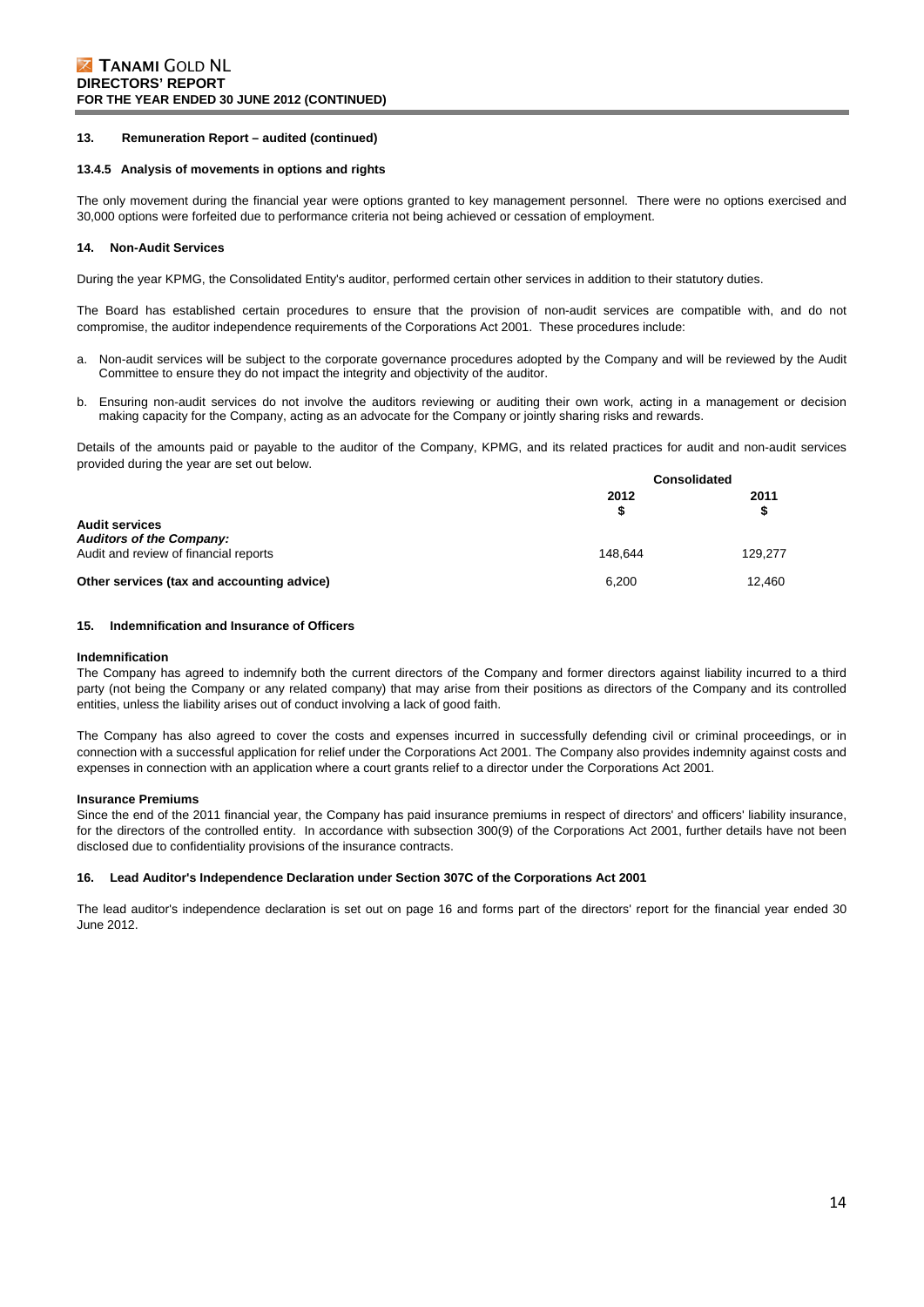### **Z TANAMI GOLD NL DIRECTORS' REPORT FOR THE YEAR ENDED 30 JUNE 2012 (CONTINUED)**

### **17. Rounding off**

The Group is of a kind referred to in ASIC Class Order 98/100 dated 10 July 1998 and in accordance with that Class Order, amounts in the consolidated financial statements and directors' report have been rounded off to the nearest thousand dollars, unless otherwise stated.

Dated at Perth, Western Australia this 28th day of September 2012.

Signed in accordance with a resolution of the Directors.

⋧  $\leq$ 

Mr A G Dew Non-Executive Chairman Perth, Western Australia 28 September 2012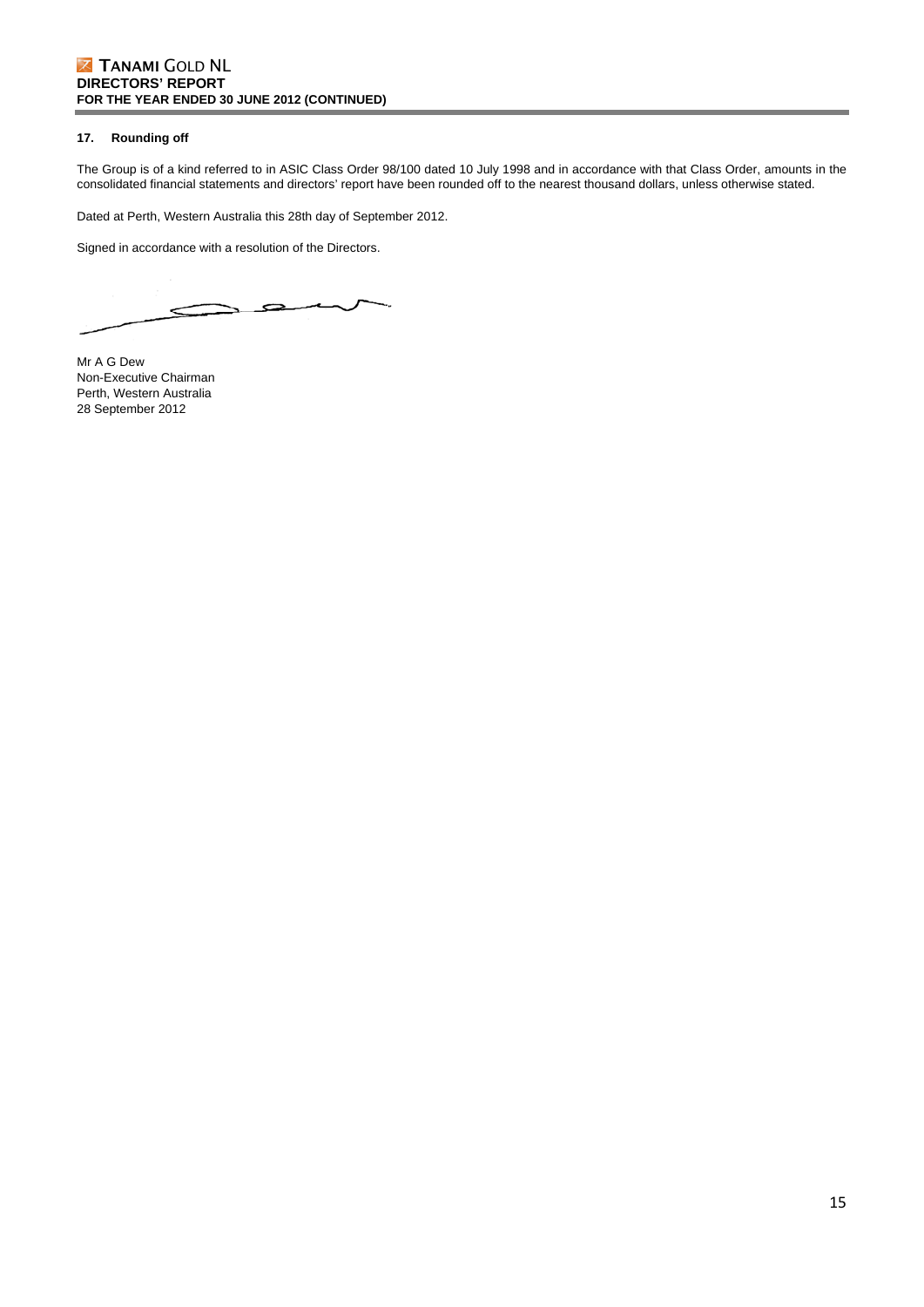

# Lead Auditor's Independence Declaration under Section 307C of the Corporations Act 2001

To: the directors of Tanami Gold NL

I declare that, to the best of my knowledge and belief, in relation to the audit for the financial year ended 30 June 2012, there have been:

- no contraventions of the auditor independence requirements as set out in the  $(i)$ Corporations Act 2001 in relation to the audit; and
- $(ii)$ no contraventions of any applicable code of professional conduct in relation to the audit.

Partner

Perth

28 September 2012

KPMG, an Australian partnership and a member firm of the KPMG network of independent member firms affiliated with KPMG International Cooperative ("KPMG International"), a Swiss entity.

Liability limited by a scheme approved under Professional Standards Legislation.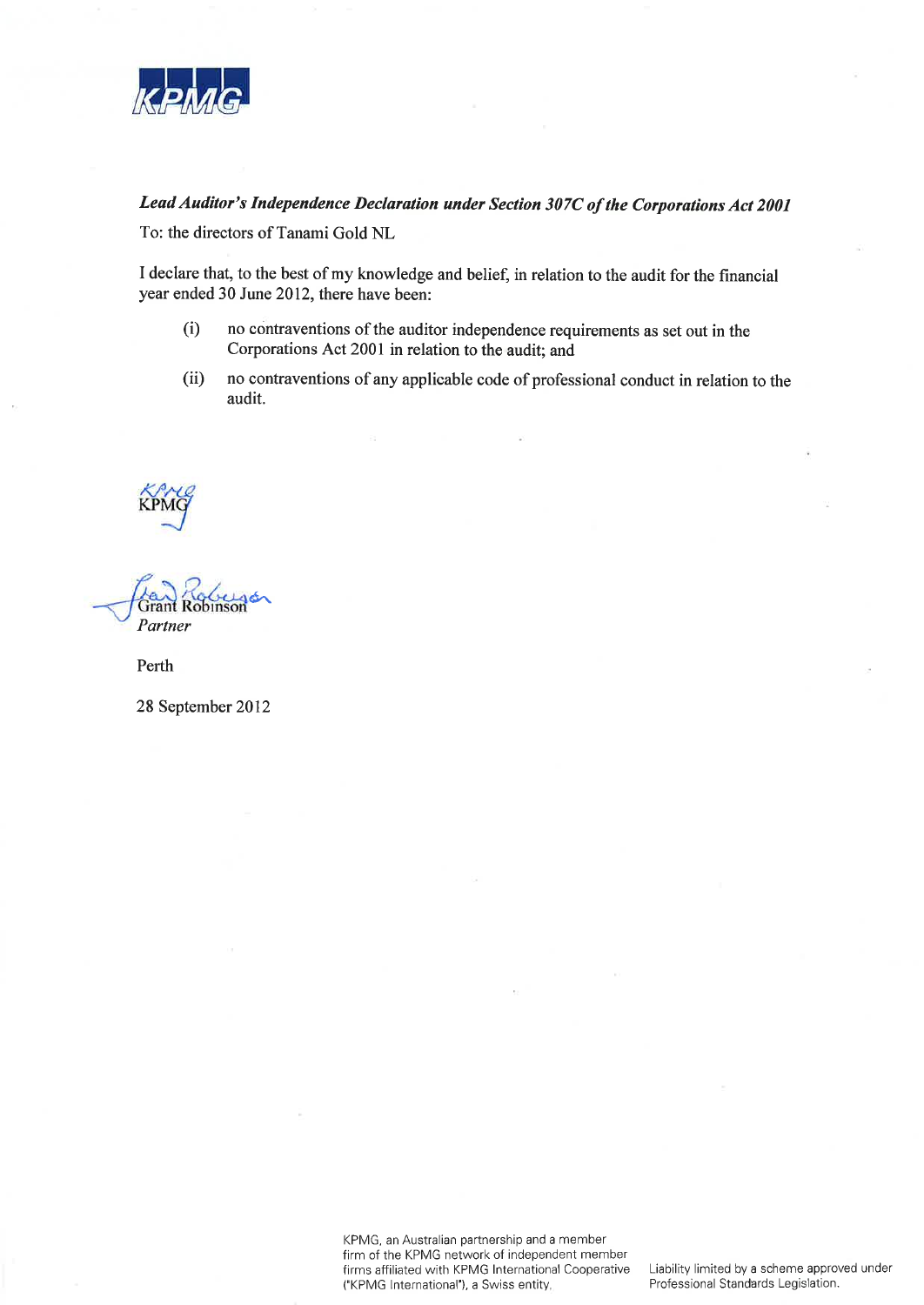### **Z TANAMI GOLD NL CORPORATE GOVERNANCE STATEMENT FOR THE YEAR ENDED 30 JUNE 2012**

#### **Tanami Gold NL Corporate Governance Statement**

The Board of Directors ('Board') of Tanami Gold NL ('Tanami' or the 'Company') is responsible for the corporate governance of the Company. The Board guides and monitors the business activities and affairs of the Company on behalf of its shareholders by whom they are elected and to whom they are accountable. To ensure that the Board is well equipped to discharge its responsibilities, the Company has adopted systems of control and accountability as the basis for the administration of corporate governance.

The Board is committed to administering its policies and procedures transparently, with integrity and following best practice principles. The Company's Corporate Governance Statement has been structured to promote compliance with the ASX Corporate Governance Council's Principles of Good Corporate Governance and Best Practice Recommendations ('Principles').

The Company's corporate governance documents are available in the Corporate Governance section of the Company's website at www.tanami.com.au.

This Corporate Governance Statement summarises the Company's compliance with the ASX Corporate Governance Council's Principles as at the date of this report.

#### **Principle 1: Lay Solid Foundations for Management and Oversight**

The Company complies with this Principle.

Recommendation 1.1: Establish the functions reserved to the Board

The Company has adopted a Statement of Matters Reserved to the Board, a copy of which is available in the Corporate Governance section of the Company's website at www.tanami.com.au. In carrying out its responsibilities the Board:

- Recognises that its primary responsibility is to develop and oversee the business activities, corporate strategy and management of the Company for the benefit of its shareholders;
- Acknowledges its responsibilities to the Company's employees, the environment and the communities in which the Company operates and where appropriate, other stakeholders; and
- Strives to create shareholder value and ensure that shareholders' funds are prudently safeguarded.

To assist the Board in discharging its duties properly, it has established the following committees:

- Remuneration and Nomination Committee whose responsibilities include the identification of candidates considered suitable to act as Directors;
- Audit Committee whose responsibilities include reviewing the quality and integrity of financial reporting and reviewing the system of internal controls that the Company has established to safeguard its financial assets; and
- Risk Management Committee whose responsibilities include identifying areas of significant business and operational risk and overseeing the arrangements in place to properly manage those risks.

The responsibility for the operation of the Company is delegated by the Board to the Managing Director/CEO (or equivalent). The responsibility for the administration of the Company is delegated by the Board to the Company Secretary/Chief Financial Officer. The Board is responsible for appointing the Managing Director/CEO (or equivalent) and ensuring that both the Managing Director/CEO (or equivalent) and the Company Secretary/Chief Financial Officer are appropriately qualified and experienced to discharge their responsibilities.

#### **Recommendation 1.2: Evaluation of the Performance of Senior Executives**

The Managing Director/CEO (or equivalent) undertakes a formal performance review with each of the Company's senior executives on an annual basis to review their performance over the preceding 12 month period and to set an action plan with specific outcomes and targets for the following 12 months.

This process took place during the year ended 30 June 2012.

#### **Principle 2: Structure the Board to Add Value**

The Company complies with this recommendation except as indicated below.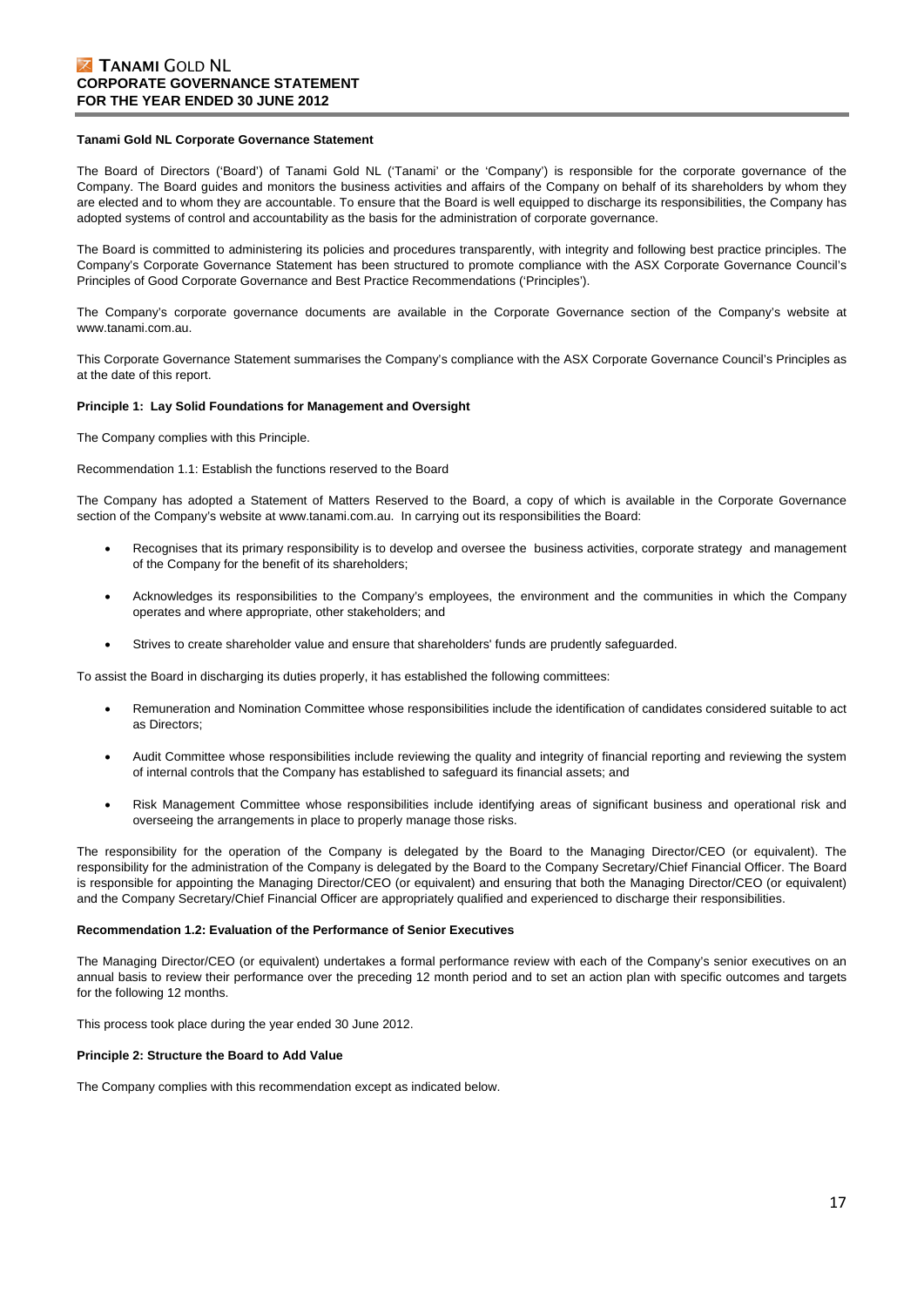#### **Recommendation 2.1, 2.2 and 2.3: Composition of the Board**

The Company's Board comprises the following Directors:

| <b>Director</b> | <b>Position</b>                    | <b>Classification</b> |
|-----------------|------------------------------------|-----------------------|
| Mr AG Dew       | Non-Executive Chairman             | Not Independent       |
| Mr DP Waddell   | Deputy Chairman/Executive Director | Not Independent       |
| Mr SH Lee       | Non-Executive Director             | Not Independent       |
| Mr AA Senior    | Non-Executive Director             | Independent           |
| Mr CC Procter   | Non-Executive Director             | Independent           |

Mr Procter is an Independent Non-Executive Director of Sun Hung Kai & Co Limited and Allied Overseas Limited both of which are subsidiaries of Allied Group Limited of which another subsidiary (Allied Properties Resources Limited) is the major shareholder of the Company.

Mr Procter has confirmed to the Board that he is able to act independently and on the basis of that assurance and the fact that his aforesaid directorships are only as an Independent Non-Executive Director of other Allied Group Limited subsidiaries, the Board considered Mr Procter to be independent at the time of his appointment and the announcement of same and continues to consider him independent.

The Company's Board composition does not comply with Recommendation 2.1 or 2.2 of Principle 2 as the majority of the Company's Board are not independent and the Chairman of the Board is not independent. However, the Board considers that the Company's Directors are appropriately qualified and have the skills and experience necessary to properly execute their duties. The skills and experience of each of the Company's Directors has been documented on page 3 of this report.

In determining whether or not a Director is independent, the Company makes reference to the independence indicators contained within Box 2.1 of Principle 2. The membership of the Board and its composition is subject to periodic review.

In accordance with the Company's Constitution, the tenure of a Director (other than the Managing Director/CEO (or equivalent) is subject to reappointment by shareholders not later than the third anniversary following his or her last appointment.

Subject to the requirements of the Corporations Act 2001, and the ASX Listing Rules, the Board does not subscribe to the principle of a set retirement age, and there is no maximum period of service as a Director.

The Directors are required to take into consideration any potential conflicts of interest when accepting appointments to other Boards.

A procedure exists to allow Directors, in the furtherance of their duties, to seek independent professional advice at the Company's expense. Independent professional advice may be sought by a Director generally; however the Managing Director/CEO (or equivalent) must be notified before advice is sought. The advice must only be sought in relation to the discharge of the Director's responsibilities to the Company. The Company will reimburse reasonable expenses where the above principles have been followed.

#### **Recommendation 2.4: Nomination Committee**

The Board has established a Nomination Committee (referred to as the Remuneration and Nomination Committee) which is responsible for, amongst other things, identifying individuals with the requisite skill set, experience and professional expertise from which the Company could benefit.

At the date of this report, the members of the Remuneration and Nomination Committee are Mr AA Senior (Chairman), Mr AG Dew and Mr DP Waddell. The composition of the Remuneration and Nomination Committee does not comply with Recommendation 2.4 of Principle 2 as it does not comprise of a majority of independent Directors.

The Board considers that the current composition of the Remuneration and Nomination Committee is appropriate given the size of the entity and the skills and experience of the committee members. Details of the relevant qualifications and experience of Mr AA Senior, Mr AG Dew and Mr DP Waddell are set out in page 3 of this report.

The Remuneration and Nomination Committee has a formal charter, a copy of which can be found in the Corporate Governance section of the Company's website at www.tanami.com.au.

#### **Recommendation 2.5: Evaluation of the Performance of the Board**

The Chairman meets with each Director to assess and review their performance on an annual basis. In the event a Director's performance is unsatisfactory he or she will be asked to retire. Due to the change in the composition of the Board that occurred in December 2011, this review did not take place for the year ending 30 June 2012; however it will occur on an annual basis going forwards.

#### **Principle 3: Promote Ethical and Responsible Decision Making**

The Company complies with this recommendation except for the Diversity recommendations as indicated below.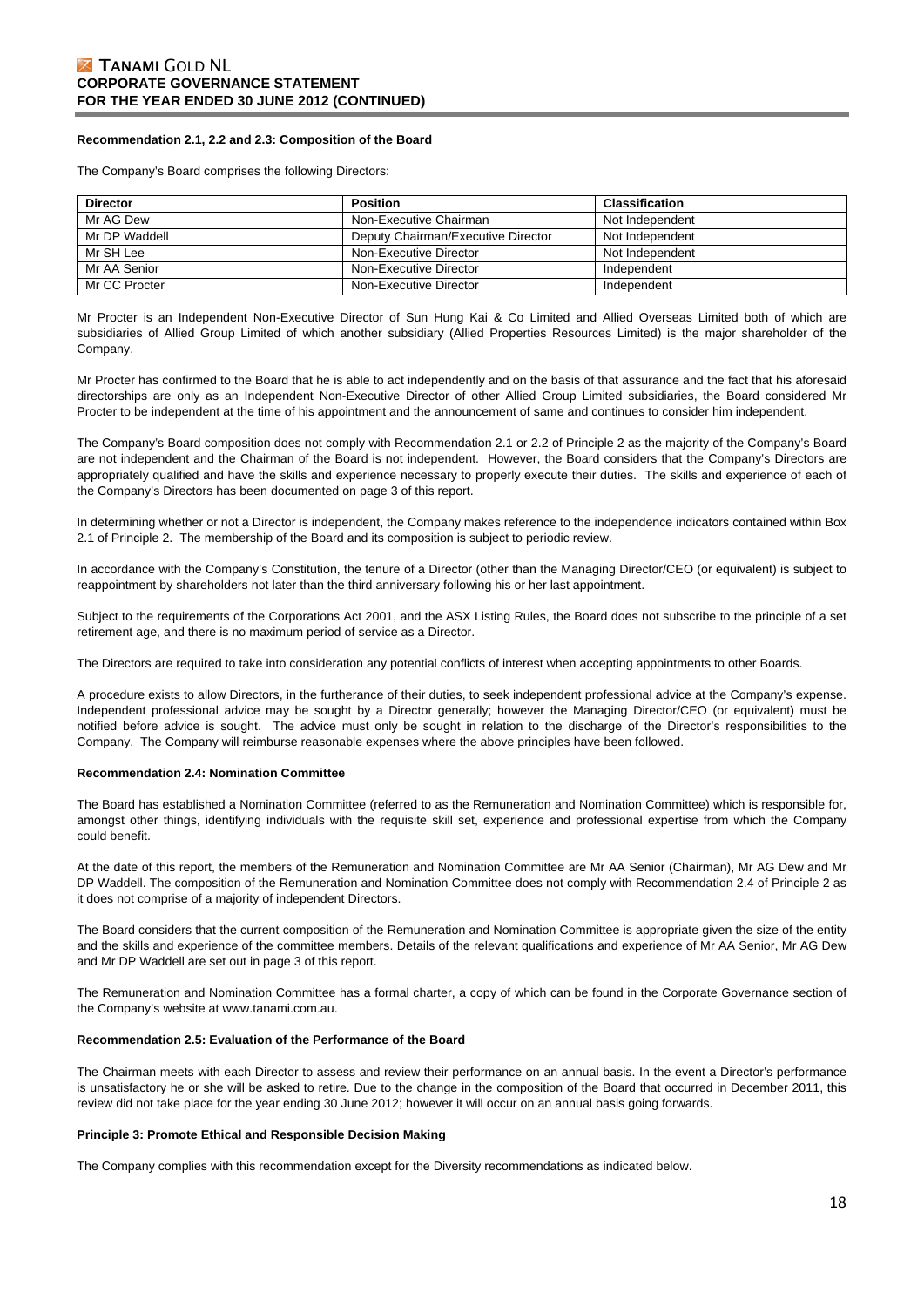### **Z TANAMI GOLD NL CORPORATE GOVERNANCE STATEMENT FOR THE YEAR ENDED 30 JUNE 2012 (CONTINUED)**

#### **Recommendation 3.1: Code of Conduct**

The Board actively promotes ethical and responsible decision making and has established a:

- Code Of Conduct for the Company;
- Directors and Executives Code of Conduct;
- Policy for Reporting and Investigating Unethical Practices; and
- Whistle-blowers' Policy.

The Board maintains high standards of ethical and responsible decision making, recognising the legitimate interests of the Company's shareholders, employees, the environment and the communities in which the Company operates and the responsibilities it has to regulatory authorities.

#### **Recommendation 3.2, 3.3, and 3.4: Diversity**

The Company is fully supportive of workplace diversity and is currently working towards the introduction of a formal diversity policy. As it does not yet have a formal diversity policy in place, the Company does not comply with Recommendation 3.2 of Principle 3. Despite this, the Company always actively seeks the best candidate for its available positions regardless of gender, race, age, or cultural heritage.

The Company employs the following number of women in the following categories within its workforce:

| Category                                           | Number | Percentage |
|----------------------------------------------------|--------|------------|
| Women employees in the Company                     | 26     | 13%        |
| Women in senior executive positions in the Company |        | 25%        |
| Women on the Board of the Company                  |        | 0%         |

#### **Principle 4: Safeguard Integrity in Financial Reporting**

The Company complies with this recommendation except as indicated below.

#### **Recommendation 4.1, 4.2 and 4.3: Audit Committee**

The Board has established an Audit Committee comprising Mr CC Procter (Chairman), Mr AG Dew, Mr DP Waddell and Mr AA Senior. The structure of the Company's Audit Committee means that it does not comply with Recommendation 4.2 of Principle 4 which recommends that the Audit Committee comprise only Non-Executive Directors, the majority of whom should be independent.

The Board considers that the current composition of the Audit Committee is appropriate given the size of the entity and the skills and experience of the committee members. Details of the relevant qualifications and experience of each of the members of the Audit Committee are set out in page 3 of this report.

The Audit Committee has a formal charter that is available in the Corporate Governance section of the Company's website at www.tanami.com.au.

The Audit Committee is responsible for making a recommendation regarding the appointment of the external auditor to the Board (for subsequent approval by shareholders).The performance of the external auditor is assessed annually. Rotation of the external audit engagement partner is undertaken in line with the requirements of the Corporations Act 2001 and is managed by the external auditor.

#### **Principle 5 Make Timely and Balanced Disclosure**

The Company complies with this recommendation.

The Board has nominated its Company Secretary to be the person responsible for:

- Ensuring the Company's compliance with the ASX Listing Rules; and
- Overseeing and coordinating disclosure of information to the ASX, as well as communicating with the ASX.

In accordance with the ASX Listing Rules, the Company Secretary will ensure that the Company notifies the ASX immediately with regards to:

 All information concerning the Company that could reasonably be expected to have a material effect on the price or value of the Company's securities; and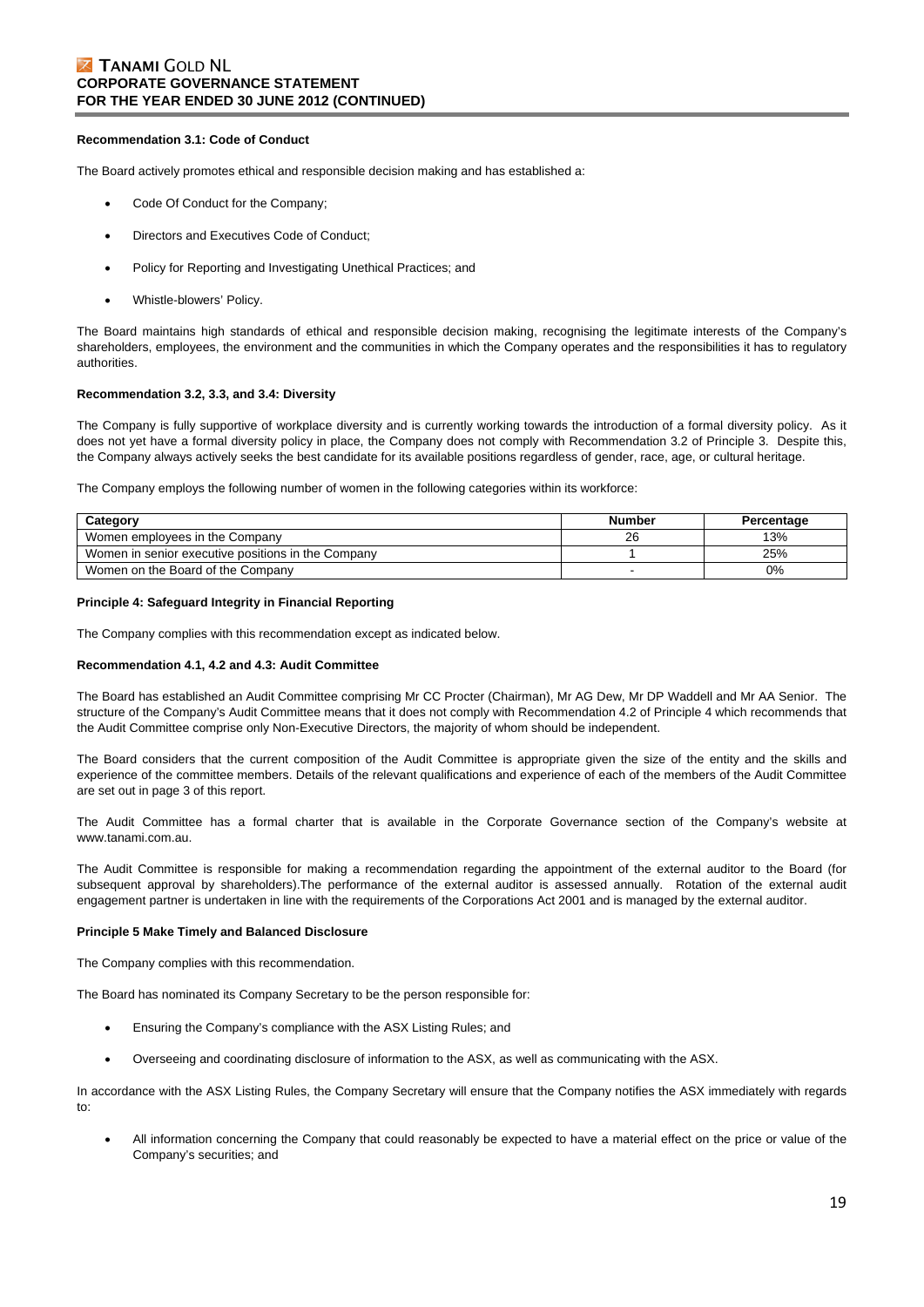### **Z TANAMI GOLD NL CORPORATE GOVERNANCE STATEMENT FOR THE YEAR ENDED 30 JUNE 2012 (CONTINUED)**

 All information that would, or would be likely to, influence people who commonly invest in securities in deciding whether to acquire or dispose of the Company's securities.

#### **Recommendation 5.1 Disclosure**

The Board has a Disclosure Policy and the purpose of this policy is to ensure that the Company achieves best practice in complying with its continuous disclosure obligations under the Corporations Act and the ASX Listing Rules.

The Company is committed to ensuring that all announcements are made in a timely manner, are factual, do not omit material information and are expressed in a clear and objective manner.

The Board has introduced a Securities Trading Policy that deals with the sale and purchase of securities in the Company by its Key Management Personnel. Key Management Personnel for the purposes of this policy have been defined as Directors and those employees that report directly to the Company's Managing Director/CEO (or equivalent).

The Company's Securities Trading Policy is primarily designed to prevent any contravention of the insider trading provisions of the Corporations Act by the Company's Key Management Personnel.

The Company's Key Management Personnel are required to seek authorisation from the Chairman (in the case of Directors), or another Non-Executive Director (in the case of the Chairman) or the Managing Director/CEO (or equivalent) or Company Secretary (in the case of employees) prior to undertaking any transaction in the Company's securities.

As required by the ASX Listing Rules, the Company will notify the ASX of all transactions in securities of the Company conducted by a Director of the Company. Each Director of the Company has signed an agreement to provide information to the Company regarding any change in their shareholding in the Company as soon as possible after the date of change and in any event, no later than three business days after the date of the change.

The Company's Disclosure Policy and the Company's Securities Trading Policy can be found in the Corporate Governance section of the Company's website at www.tanami.com.au.

#### **Principle 6: Respect the Rights of Shareholders**

The Company complies with this recommendation.

The Company is committed (subject to commercial and confidentiality constraints) to maintaining direct, open and timely communications with all shareholders and prospective shareholders.

At a minimum, shareholders and prospective shareholders have access via the Company's website to the following information:

- ASX Announcements;
- Annual Financial Report;
- Annual Report;
- Notice of Meeting for the Annual General Meeting (AGM) and all accompanying papers;
- Report of the Chairman as disclosed at the AGM (ordinarily the same day as the AGM);
- Interim/half yearly Report; and
- Quarterly Reports.

The Company has a Shareholder Communication Policy a copy of which is available in the Corporate Governance section of the Company's website at www.tanami.com.au.

#### **Principle 7: Recognise and Manage Risk**

The Company complies with this recommendation.

The Board has established a Risk Management Committee to assist the Board to effectively and properly review, amongst other things, the adequacy of the Company's policies in relation to risk management, compliance and internal control.

It is the Risk Management Committee's role to oversee the identification of strategic, operational and legal risks and the effective assessment, management and monitoring of these risks to enable the Company's objectives to be achieved.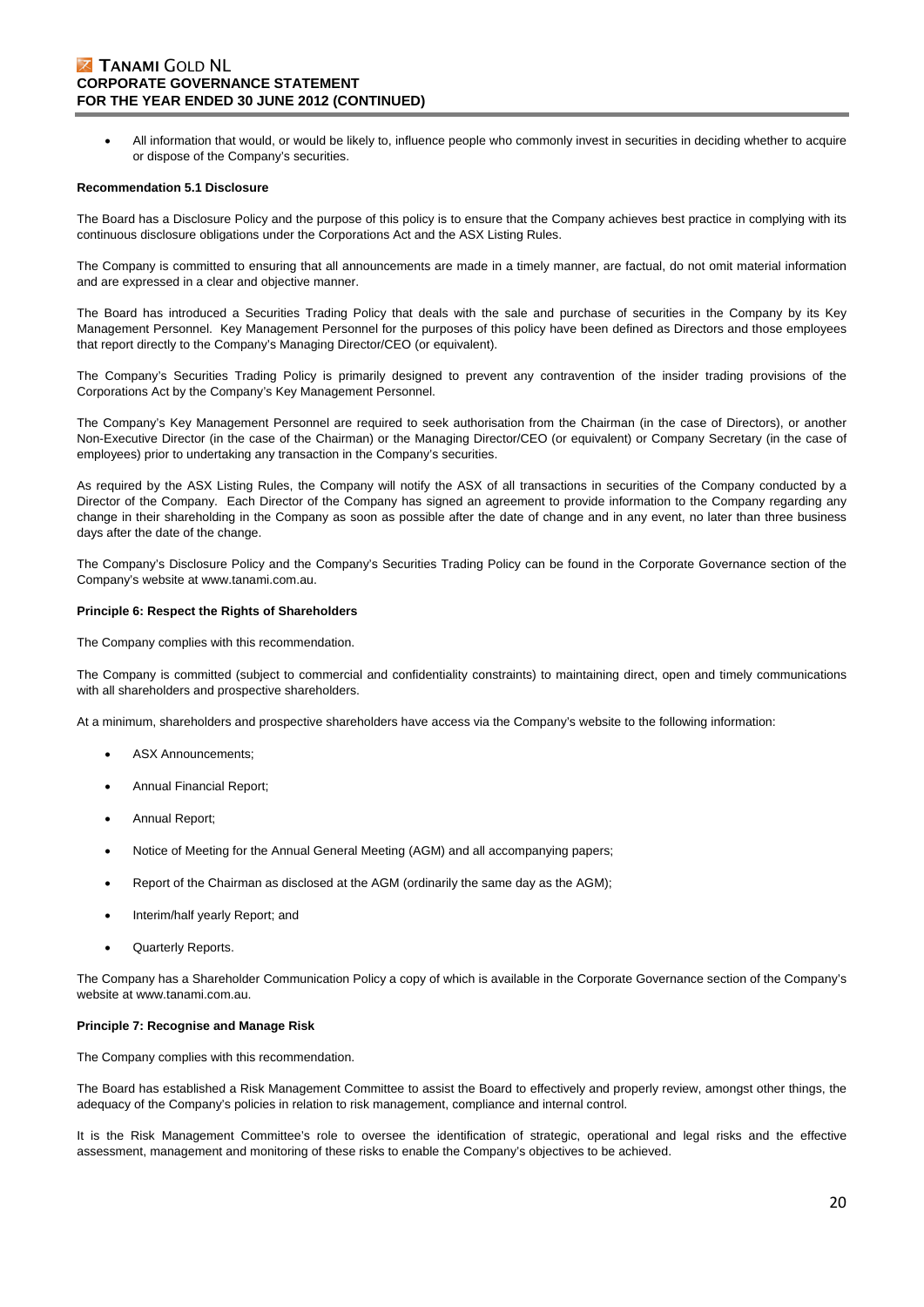## **Z TANAMI GOLD NL CORPORATE GOVERNANCE STATEMENT FOR THE YEAR ENDED 30 JUNE 2012 (CONTINUED)**

The appointment of the Risk Management Committee, together with the Audit Committee ensures the existence of an effective internal control framework within the Company.

The Risk Management Committee Charter is available in the governance section of the Company's website at www.tanami.com.au.

#### **Principle 8: Remunerate Fairly and Responsibly**

The Company complies with this recommendation except as documented below.

#### **Recommendation 8.1: Remuneration and Nomination Committee**

The Board established a Remuneration and Nomination Committee on 1 July 2005. The Remuneration and Nomination Committee was established to determine appropriate levels of remuneration for Executive and Non-Executive Directors, to review the various skills and experience on the Board, identify specific individuals for nomination as directors and overseeing Board and executive succession planning.

The Remuneration and Nomination Committee Charter is available in the governance section of the Company's website at www.tanami.com.au.

#### **Recommendation 8.2: Composition of the Remuneration and Nomination Committee**

The Company's Remuneration and Nomination Committee comprises Mr AA Senior (Chairman), Mr AG Dew and Mr DP Waddell. This composition does not comply with Principle 8.2 as the majority of the Company's Remuneration and Nomination Committee are not independent. However, the members of the Remuneration and Nomination Committee are appropriately qualified and have the skills and experience necessary to properly execute their duties. The skills and experience of Mr AA Senior, Mr AG Dew and Mr DP Waddell are documented on page 3 of this report.

#### **Recommendation 8.3: Distinction between Non-Executive Directors' Remuneration and Remuneration of Executive Directors and Senior Executives**

Fees for Non-Executive Directors are not linked to the performance of the Company. However, to align Non-Executive Directors' interests with shareholder interests, Non-Executive Directors are encouraged to hold shares in the Company that have been purchased on-market (subject to the provisions of the Tanami Gold NL Securities Trading Policy).

Generally, Non-Executive Directors should not:

- Receive options or cash bonuses from the Company. However, the Board has the discretion to determine (where shareholder approval is obtained) that Non-Executive Directors be granted incentive shares and/or options; and
- Be provided with retirement benefits other than superannuation.

Compensation levels for senior executives of the Company are competitively set to attract and retain appropriately qualified and experienced executives.

Compensation levels are designed to attract suitably qualified candidates, reward the achievement of strategic objectives, and to achieve the broader outcome of creation of value for shareholders. Compensation packages include a mix of fixed compensation and equity-based compensation as well as employer contributions to superannuation funds.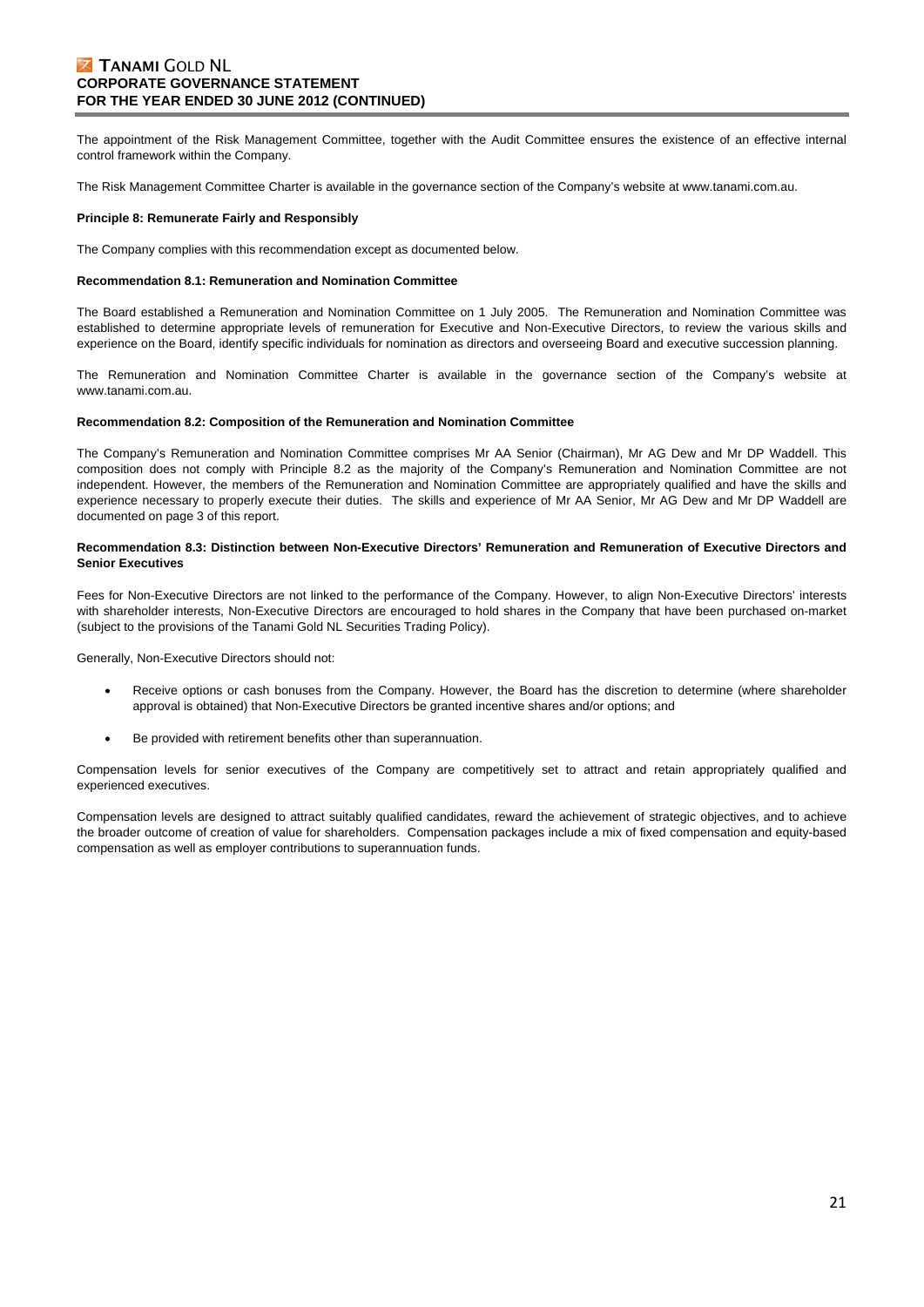### **Z TANAMI GOLD NL CONSOLIDATED STATEMENT OF COMPREHENSIVE INCOME FOR THE YEAR ENDED 30 JUNE 2012**

|                                                                                                                                           |                | 2012      | 2011      |  |
|-------------------------------------------------------------------------------------------------------------------------------------------|----------------|-----------|-----------|--|
|                                                                                                                                           | <b>Note</b>    | \$'000    | \$'000    |  |
| Revenue from operating activities                                                                                                         | 3              | 65,343    | 57,781    |  |
| Mine costs (including depreciation and amortisation)                                                                                      | 4              | (74, 503) | (55, 879) |  |
| Other income                                                                                                                              | 3              | 14,497    | 97        |  |
| Exploration and evaluation expenses                                                                                                       | 14             | (69)      | (5)       |  |
| Corporate and other expenses                                                                                                              |                | (6, 885)  | (4,770)   |  |
| <b>Results from operating activities</b>                                                                                                  |                | (1,617)   | (2,776)   |  |
| Financial income                                                                                                                          | 6              | 3,623     | 5,988     |  |
| <b>Financial expenses</b>                                                                                                                 | 6              | (8, 463)  | (2, 261)  |  |
| Net finance (expense)/income                                                                                                              |                | (4, 840)  | 3,727     |  |
| Share of loss of equity accounted investees (net of income tax)<br>Gain on dilution of shareholding in equity accounted investees (net of |                | (331)     | (325)     |  |
| income tax)                                                                                                                               |                | 2,484     | 346       |  |
| (Loss)/profit before income tax                                                                                                           |                | (4, 304)  | 972       |  |
| Income tax expense                                                                                                                        | $\overline{7}$ |           |           |  |
| (Loss)/profit from operations                                                                                                             |                | (4, 304)  | 972       |  |
| (Loss)/profit for the year                                                                                                                |                | (4, 304)  | 972       |  |
| Other comprehensive (loss)/income                                                                                                         |                |           |           |  |
| Share of other comprehensive income of equity accounted investees<br>Other comprehensive (loss)/income for the year (net of income        | 15             | (22)      | 99        |  |
| tax)                                                                                                                                      |                | (22)      | 99        |  |
| Total comprehensive (loss)/income for the year attributable to<br>owners of the Company                                                   |                | (4, 326)  | 1,071     |  |
| Earnings per share                                                                                                                        |                |           |           |  |
| Basic (loss)/earnings per share                                                                                                           | 28             | (0.016)   | 0.004     |  |
| Diluted (loss)/earnings per share                                                                                                         | 28             | (0.016)   | 0.004     |  |

The consolidated statement of comprehensive income is to be read in conjunction with the accompanying notes to the financial statements.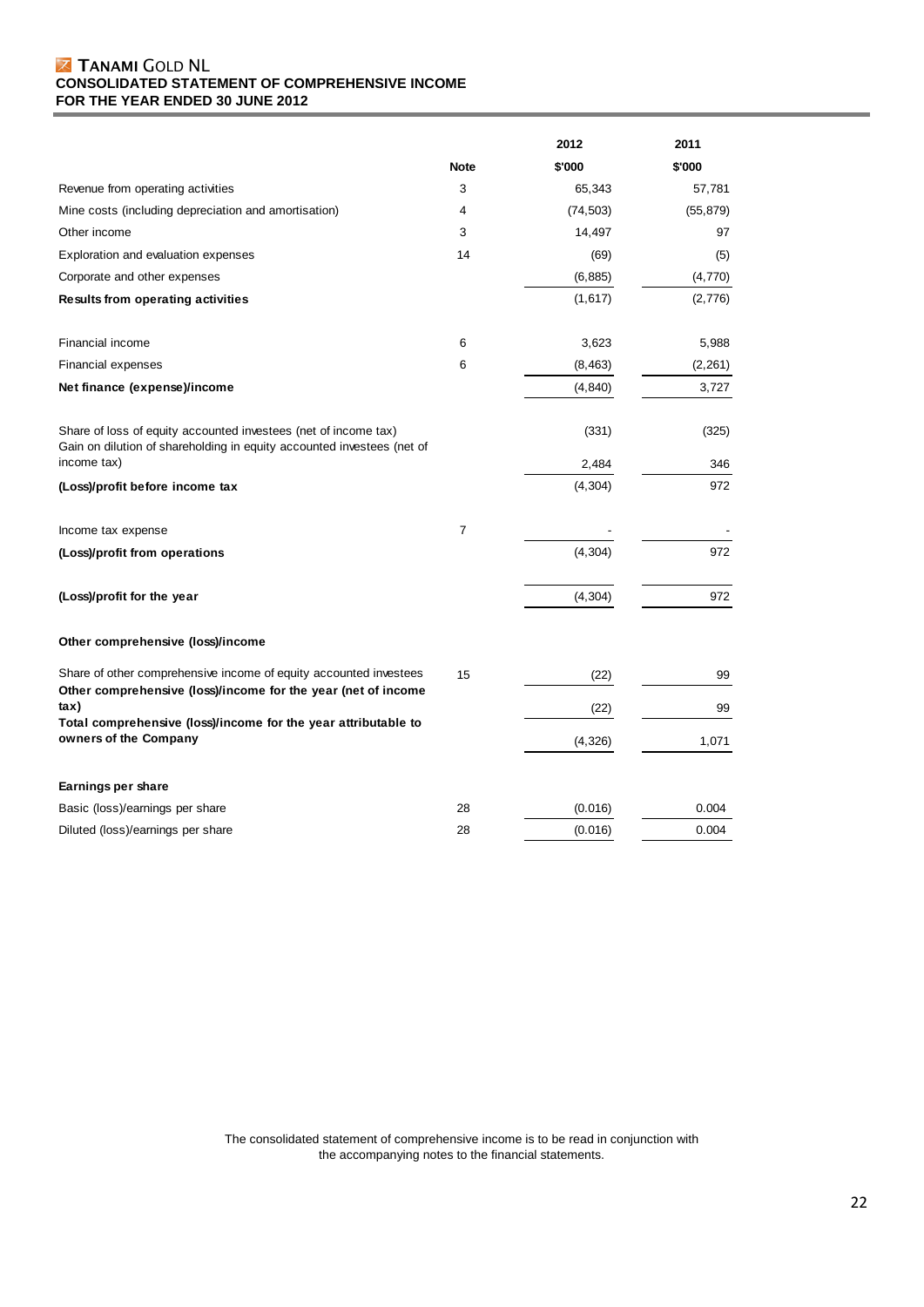### **Z TANAMI GOLD NL CONSOLIDATED STATEMENT OF FINANCIAL POSITION FOR THE YEAR ENDED 30 JUNE 2012**

|                                                            |             | 2012       | 2011       |
|------------------------------------------------------------|-------------|------------|------------|
| <b>Assets</b>                                              | <b>Note</b> | \$'000     | \$'000     |
| <b>Current assets</b>                                      |             |            |            |
| Cash and cash equivalents                                  | 9           | 2,815      | 6,749      |
| Other receivables                                          | 10          | 1,814      | 2,852      |
| Available for sale financial assets                        | 11          | 6,084      |            |
| Inventories                                                | 12          | 8,713      | 11,186     |
| <b>Total current assets</b>                                |             | 19,426     | 20,787     |
| Non-current assets                                         |             |            |            |
| Other receivables                                          | 10          | 5,396      | 5,972      |
| Property, plant and equipment                              | 13          | 30,275     | 32,522     |
| Exploration and evaluation                                 | 14          | 72,318     | 49,482     |
| Investment in associates                                   | 15          |            | 10,040     |
| Derivatives                                                | 16          |            | 7,800      |
| <b>Total non-current assets</b>                            |             | 107,989    | 105,816    |
|                                                            |             |            |            |
| <b>Total assets</b>                                        |             | 127,415    | 126,603    |
| <b>Liabilities</b>                                         |             |            |            |
| <b>Current liabilities</b>                                 |             |            |            |
| Interest-bearing liabilities                               | 17          | 599        | 22,900     |
| Trade and other payables                                   | 18          | 12,987     | 14,693     |
| Provisions                                                 | 19          | 1,408      | 1,165      |
| <b>Total current liabilities</b>                           |             | 14,994     | 38,758     |
| <b>Non-current liabilities</b>                             |             |            |            |
| Interest-bearing liabilities                               | 17          | 28,421     | 100        |
| Provisions                                                 | 19          | 5,192      | 4,688      |
| <b>Total non-current liabilities</b>                       |             | 33,613     | 4,788      |
| <b>Total liabilities</b>                                   |             | 48,607     | 43,546     |
| Net assets                                                 |             | 78,808     | 83,057     |
| <b>Equity</b>                                              |             |            |            |
| <b>Issued capital</b>                                      | 20          | 244,189    | 244,794    |
| <b>Accumulated losses</b>                                  | 21          | (166, 540) | (162, 214) |
| Reserves                                                   |             | 1,159      | 477        |
| Total equity attributable to equity holders of the Company |             | 78,808     | 83,057     |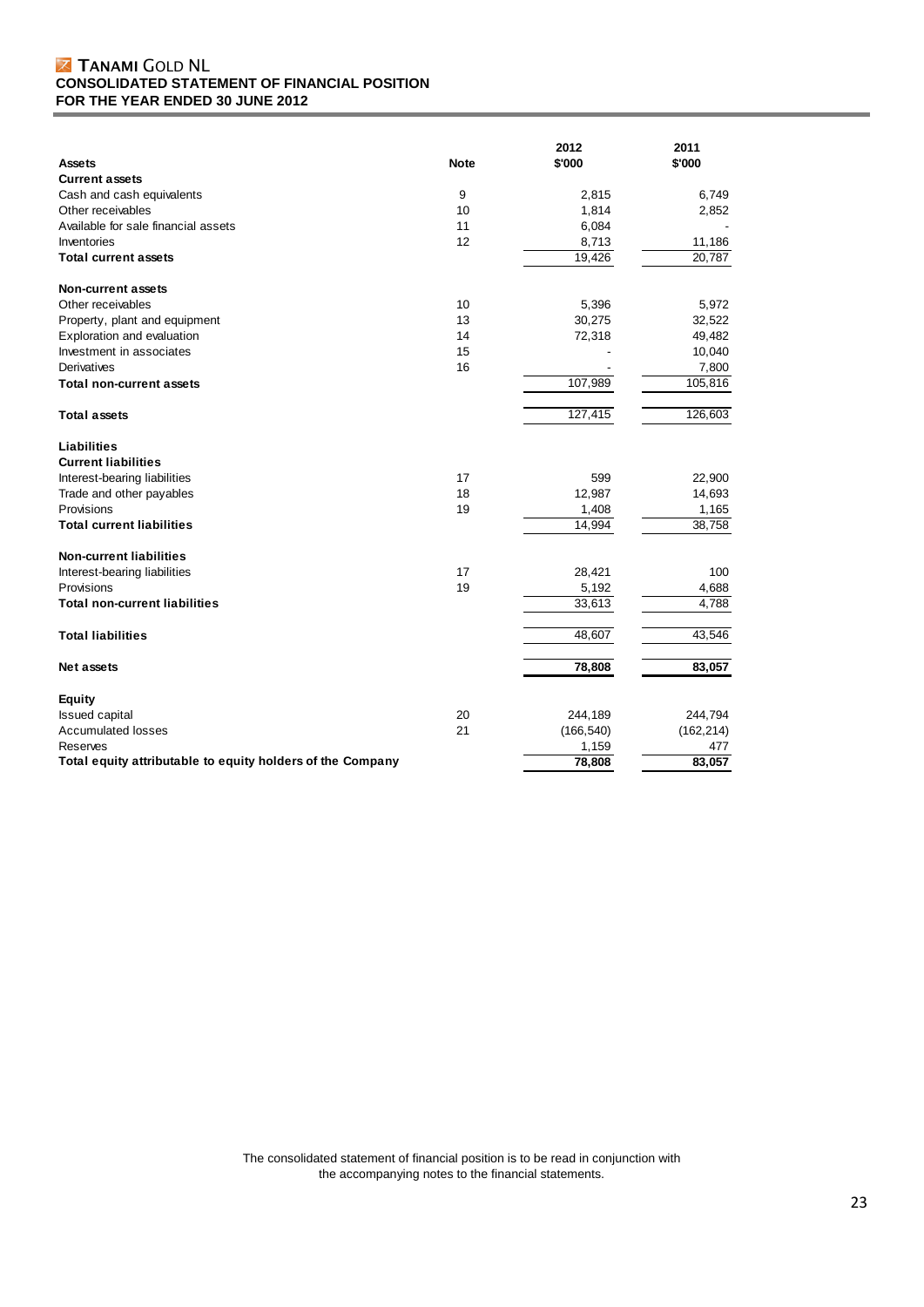## **Z TANAMI GOLD NL CONSOLIDATED STATEMENT OF CHANGES IN EQUITY FOR THE YEAR ENDED 30 JUNE 2012**

|                                                                                                     | <b>Issued Capital</b> | Accumulated<br><b>Losses</b> | <b>Share Based</b><br><b>Payment</b><br>Reserve | Total    |
|-----------------------------------------------------------------------------------------------------|-----------------------|------------------------------|-------------------------------------------------|----------|
|                                                                                                     | \$'000                | \$'000                       | \$'000                                          | \$'000   |
| Consolidated                                                                                        |                       |                              |                                                 |          |
| Balance at 1 July 2010                                                                              | 183,469               | (163, 765)                   | 877                                             | 20,581   |
| Total comprehensive income for the year                                                             |                       |                              |                                                 |          |
| Profit for the year                                                                                 |                       | 972                          |                                                 | 972      |
| Other comprehensive income                                                                          |                       | 99                           |                                                 | 99       |
| Total comprehensive income for the year                                                             |                       | 1,071                        |                                                 | 1,071    |
| Transactions with owners, recorded direct to equity                                                 |                       |                              |                                                 |          |
| Contributions by and distributions to owners                                                        |                       |                              |                                                 |          |
| Share based payments transactions                                                                   |                       |                              | 80                                              | 80       |
| Transfer of reserve upon exercise of options                                                        |                       | 480                          | (480)                                           |          |
| Total contributions by and distributions to owners                                                  |                       | 480                          | (400)                                           | 80       |
| Shares issued during the year, net of issue costs                                                   | 61,325                |                              |                                                 | 61,325   |
| Total transaction with owners                                                                       | 61,325                | 480                          | (400)                                           | 61,405   |
| Balance at 30 June 2011                                                                             | 244,794               | (162, 214)                   | 477                                             | 83,057   |
| Consolidated                                                                                        |                       |                              |                                                 |          |
| Balance at 1 July 2011                                                                              | 244,794               | (162, 214)                   | 477                                             | 83,057   |
| Total comprehensive loss for the year                                                               |                       |                              |                                                 |          |
| Loss for the year                                                                                   |                       | (4, 304)                     |                                                 | (4, 304) |
| Other comprehensive loss                                                                            |                       | (22)                         |                                                 | (22)     |
| Total comprehensive loss for the year                                                               |                       | (4, 326)                     |                                                 | (4, 326) |
| Transactions with owners, recorded direct to equity<br>Contributions by and distributions to owners |                       |                              |                                                 |          |
| Share based payments transactions                                                                   |                       |                              | 682                                             | 682      |
| Limited recourse loans (i)                                                                          | (605)                 |                              |                                                 | (605)    |
| Total contributions by and distributions to owners                                                  | (605)                 |                              | 682                                             | 77       |
| Balance at 30 June 2012                                                                             | 244,189               | (166, 540)                   | 1,159                                           | 78,808   |

(i) Refer note 10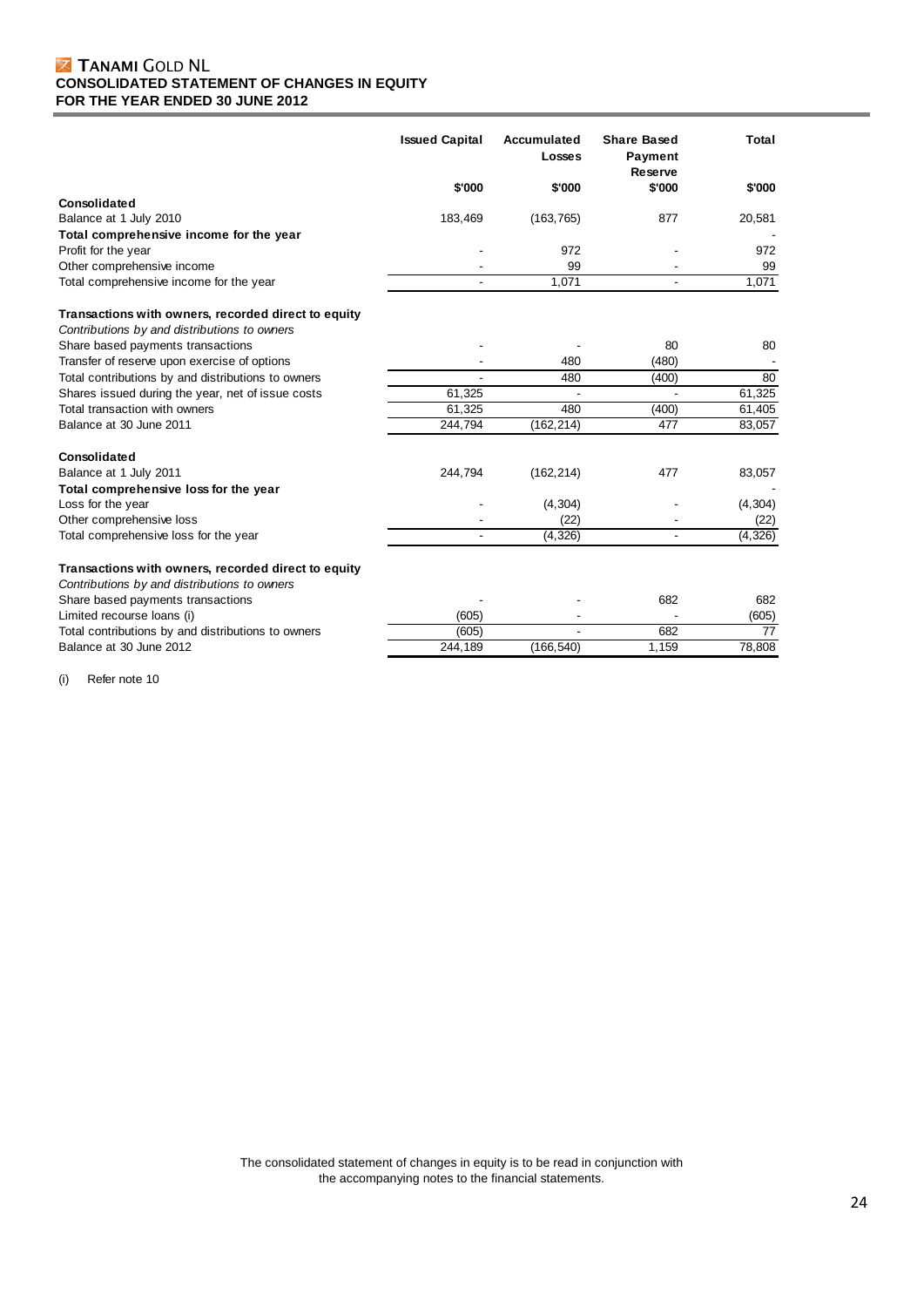### **Z TANAMI GOLD NL CONSOLIDATED STATEMENT OF CASH FLOWS FOR THE YEAR ENDED 30 JUNE 2012**

|                                                              |             | Consolidated |           |  |
|--------------------------------------------------------------|-------------|--------------|-----------|--|
|                                                              | 2012        |              | 2011      |  |
|                                                              | <b>Note</b> | \$'000       | \$'000    |  |
| Cash flows from operating activities                         |             |              |           |  |
| Cash receipts from customers                                 |             | 66,610       | 57,878    |  |
| Cash payments in the course of operations                    |             | (58,004)     | (46, 129) |  |
| Cash payments for withholding tax                            |             | (168)        | (255)     |  |
| Interest received                                            |             | 334          | 620       |  |
| Interest paid                                                |             | (1,672)      | (2,994)   |  |
| Net cash provided by operating activities                    | 29(b)       | 7,100        | 9,119     |  |
| Cash flows from investing activities                         |             |              |           |  |
| Payments for property, plant and equipment                   |             | (4,898)      | (7,630)   |  |
| Proceeds from sale of financial assets                       |             | 32,395       |           |  |
| Proceeds from exploration security deposit refunds           |             |              | 5,224     |  |
| Payments for exploration security deposits                   |             | (28)         |           |  |
| Payments for the purchases of equity investments             |             | (4,500)      | (2, 319)  |  |
| Payments for exploration and evaluation                      |             | (20, 832)    | (19, 870) |  |
| Payments for development expenditure                         |             | (16, 880)    | (15,260)  |  |
| Net cash used in investing activities                        |             | (14, 743)    | (39, 855) |  |
| Cash flows from financing activities                         |             |              |           |  |
| Net proceeds from issue of shares and options                |             |              | 60,720    |  |
| Net proceeds from borrowings                                 |             | 26,688       | 23,306    |  |
| Repayment of borrowings                                      |             | (22, 662)    | (53,099)  |  |
| Repayment of finance lease liabilities                       |             | (317)        | (171)     |  |
| Net cash provided from financing activities                  |             | 3,709        | 30,756    |  |
| Net (decrease)/increase in cash and cash equivalents held    |             | (3,934)      | 20        |  |
| Cash and cash equivalents at beginning of the financial year |             | 6,749        | 6,729     |  |
| Cash and cash equivalents at the end of the financial year   | 29(a)       | 2,815        | 6,749     |  |

The consolidated statement of cash flows is to be read in conjunction with the accompanying notes to the financial statements.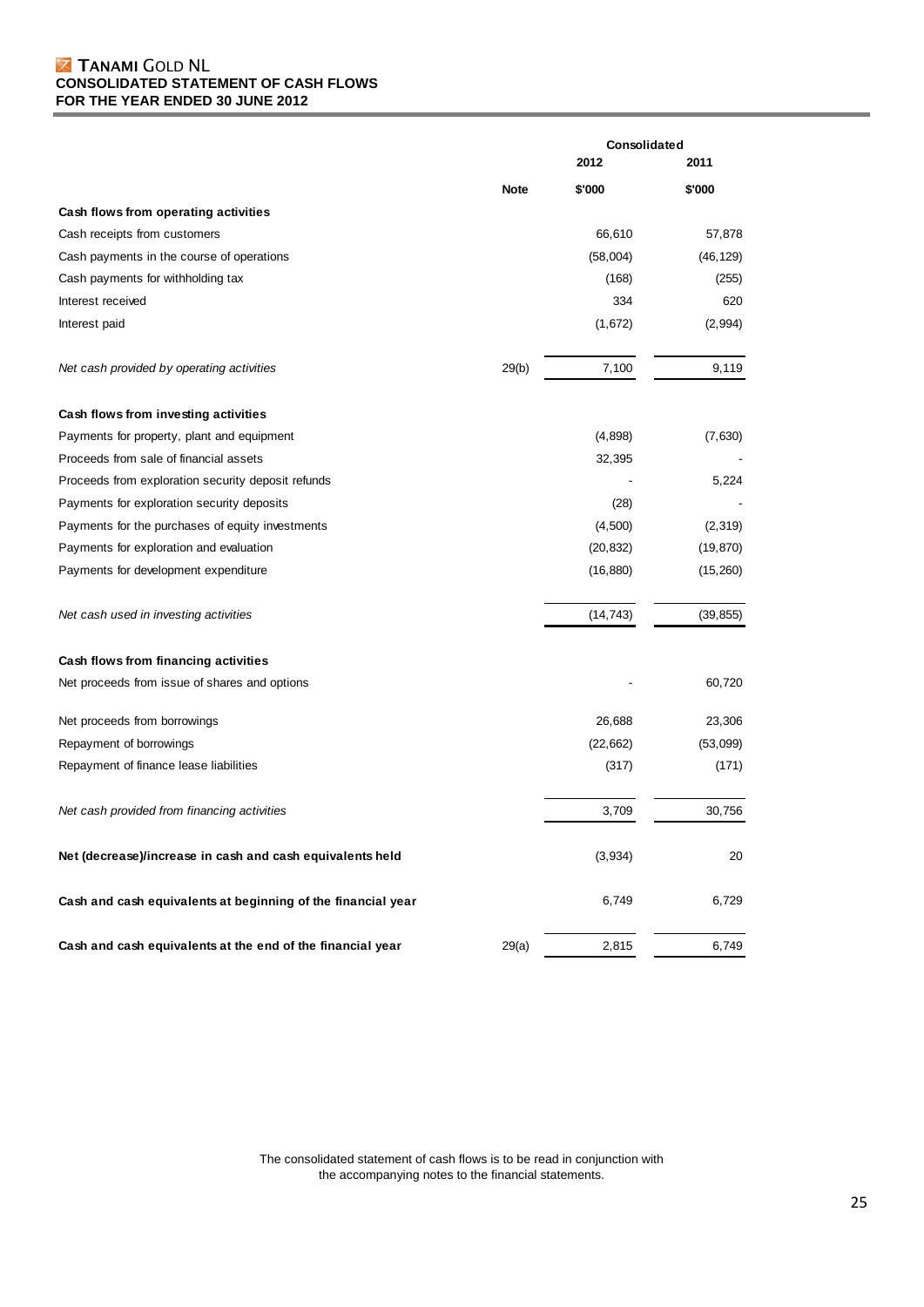#### **1. Significant Accounting Policies**

#### **(a) Reporting Entity**

Tanami Gold NL ("the Company") is a company domiciled in Australia. The address of the Company's registered office is Level 4, 50 Colin Street, West Perth, Western Australia 6005. The consolidated financial statements of the Company as at and for the year ended 30 June 2012 comprise the Company and its subsidiaries (together referred to as the "Consolidated Entity") and the Consolidated Entity's interest in associates. The Consolidated Entity is a for profit entity and is primarily involved in gold mining operations and mineral exploration.

#### **(b) Basis of Preparation**

#### *Statement of Compliance*

The consolidated financial statements are general purpose financial statements which have been prepared in accordance with Australian Accounting Standards (AASBs) adopted by the Australian Accounting Standards Board (AASB) and the Corporations Act 2001. The consolidated financial statements comply with International Financial Reporting Standards (IFRSs) adopted by the International Accounting Standards Board (IASB).

The consolidated financial statements were authorised for issue by the Board of Directors on 28 September 2012.

#### *Basis of Measurement*

The consolidated financial statements have been prepared on the historical cost basis except for the following:

- Derivative financial instruments are measured at fair value; and
- Available for sale financial assets are measured at fair value.

#### *Going Concern Basis of Preparation*

The financial statements have been prepared on a going concern basis which contemplates the continuity of normal business activity and the realisation of assets and the settlement of liabilities in the normal course of business.

The Consolidated Entity has generated a total comprehensive loss for the year ended 30 June 2012 of \$4,326,014 (2011: Profit \$1,070,896). At 30 June 2012, it had a net working capital surplus of \$4,432,046 (2011: Deficit \$17,969,940).

The Company has an unsecured loan facility with AP Finance Limited (of which the ultimate holding company is Allied Group Limited, an entity associated with Mr Lee Seng Hui who is a Director of the Company) totalling HK\$280.7 million (approximately \$35.52 million as at 30 June 2012). The facility has a repayment date of 30 June 2014.

As at 30 June 2012, the Company had drawn down a total of HK\$216.7 million (approximately \$27.42 million) under its loan facilities; leaving approximately \$8.10 million available for the Company to draw down, which has subsequently been fully drawn down (refer note 30). These funds have been used to assist with funding:

- Intensive exploration programs at both the Coyote Gold Project and the Central Tanami Project which have resulted in significant increases in the Company's Resources;
- The Definitive Feasibility Study for the development of the Central Tanami Project;
- Ongoing care and maintenance costs at the Central Tanami Project;
- The progressive refurbishment of the Company's mining equipment, support equipment and camp infrastructure;
- Other capital upgrades such as increases to the Tailings Storage Facility at the Coyote Gold Project; and
- Provision of additional working capital.

Subject to the completion of the Definitive Feasibility Study referred to above, the Directors will further progress the various funding options currently being considered (including debt and/or equity) to fund the development of the Central Tanami Project.

In the event that the Coyote operations fail to achieve anticipated production and cash flow outcomes, the Company may be required to source additional cash from debt or equity markets or from the sale of other non-core assets. The Company has demonstrated historically that it can raise funds through both debt and equity avenues and can repay its debts as and when they fall due.

Given the above, and based upon the current production and cash flow forecasts from the Company's Coyote operations and ongoing support from the Company's largest shareholder, the Directors consider that there are reasonable grounds to believe that the Company will be able to pay its debts as and when they become due and payable and the Directors are confident that the going concern basis of preparation remains appropriate.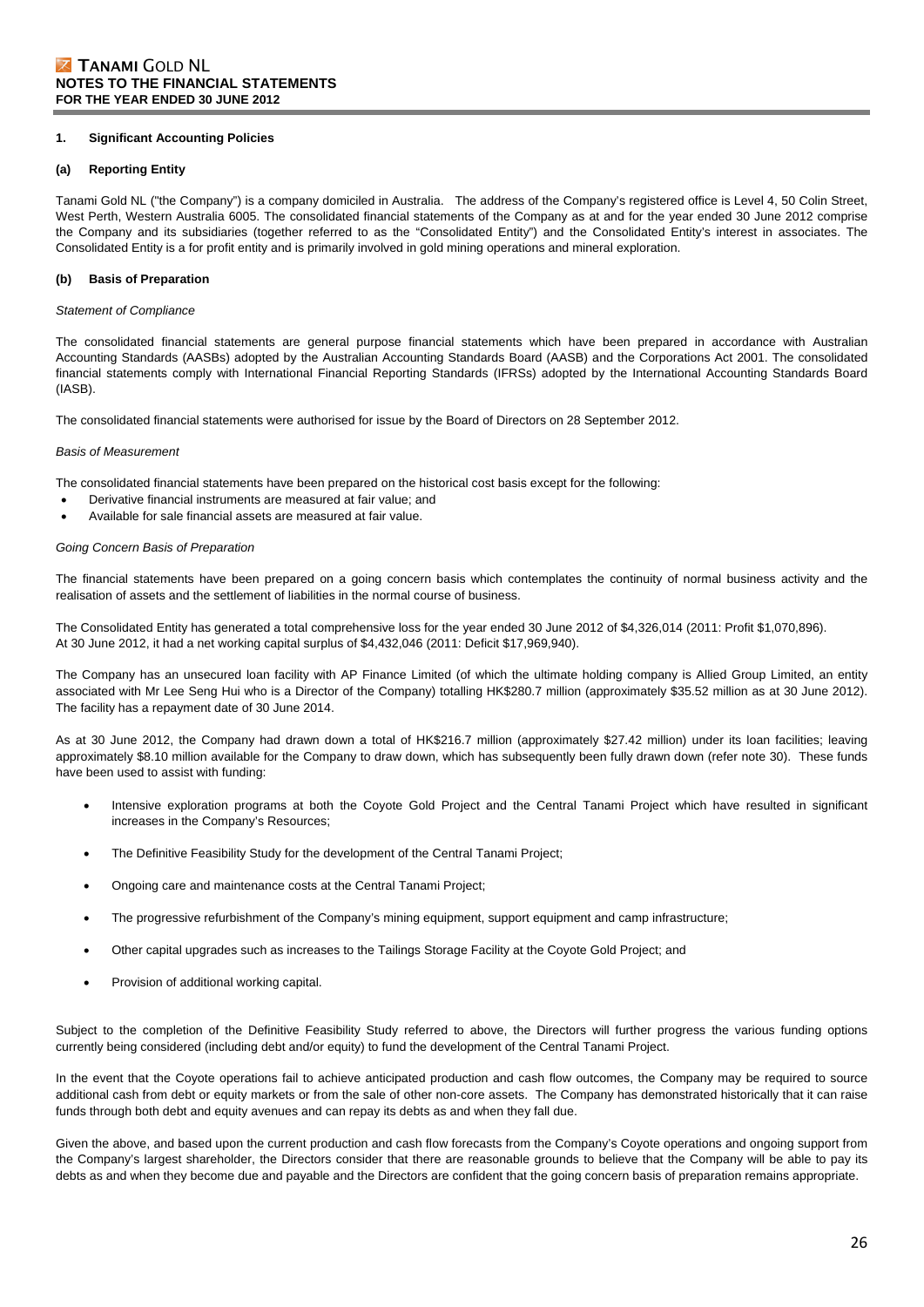#### **(b) Basis of Preparation (continued)**

#### *Functional and Presentation Currency*

These consolidated financial statements are presented in Australian dollars, which is the Company's functional currency.

#### *Use of estimates and judgements*

The preparation of consolidated financial statements requires management to make judgements, estimates and assumptions that affect the application of accounting policies and the reported amounts of assets, liabilities, income and expenses. Actual results may differ from these estimates. Estimates and underlying assumptions are reviewed on an ongoing basis. Revisions to accounting estimates are recognised in the period in which the estimate is revised and in any future periods affected.

Judgements made by management in the application of the Australian Accounting Standards that have significant effect on the financial report and estimates with a significant risk of material adjustment in the next year are discussed below.

#### *Accounting estimates and judgements*

Management discussed with the Audit Committee the development, selection and disclosure of the Consolidated Entity's critical accounting policies and estimates and the application of these policies, estimates and judgements. The estimates and judgements that may have a significant impact on the carrying amount of assets and liabilities are discussed below:

#### *(i) Mine rehabilitation and site restoration provision*

The Consolidated Entity assesses its mine rehabilitation and site restoration provision at each balance date in accordance with accounting policy note 1(j). Significant judgement is required in determining the provision for mine rehabilitation and site restoration as there are many transactions and other factors that will affect the ultimate liability payable to rehabilitate and restore the mine sites and related assets. Factors that will affect this liability include future development, changes in technology, price increases and changes in interest rates. When these factors change or become known in the future, such differences will impact the site restoration provision and asset in the period in which they change or become known.

#### *(ii) Units of production method of amortisation*

The Consolidated Entity amortises mine properties in production on a units of production basis over economically recoverable reserves and resources. These calculations require the use of estimates and assumptions. Significant judgement is required in assessing the available reserves and resources under this method. Factors that must be considered in determining reserves and resources are the complexity of metallurgy, product prices, foreign exchange rates, cost structures and future developments. When these factors change or become known in the future, such differences will impact amortisation expense and the carrying value of mine property assets.

#### *(iii) Determination of ore reserves and mineral resource*

The Consolidated Entity estimates its ore reserves and mineral resources based on information compiled by competent persons in accordance with the Australian Code for Reporting of Mineral Resources and Ore Reserves December 2004 (the JORC code). Reserves and where applicable resources determined in this way are used in the calculation of amortisation and impairment charges, the assessment of mine lives and for forecasting the timing of the payment of restoration costs.

When a change in estimated recoverable gold ounces contained in proved and probable ore reserves, and where applicable, resources, is made, amortisation and depreciation is accounted for prospectively.

#### *(iv) Impairment*

In accordance with accounting policy note 1(i), the Consolidated Entity, in determining whether the recoverable amount of its cash generating unit is the higher of fair value less costs to sell or value-in-use against which asset impairment is to be considered, undertakes future cash flow calculations which are based on a number of critical estimates and assumptions including, for its mine properties, forward estimates of:

- mine life, including quantities of mineral reserves and resources for which there is a high degree of confidence of economic extraction with given technology;
- production levels and demand;
- metal price;
- inflation;
- cash costs of production; and
- discount rates applicable to the cash generating unit.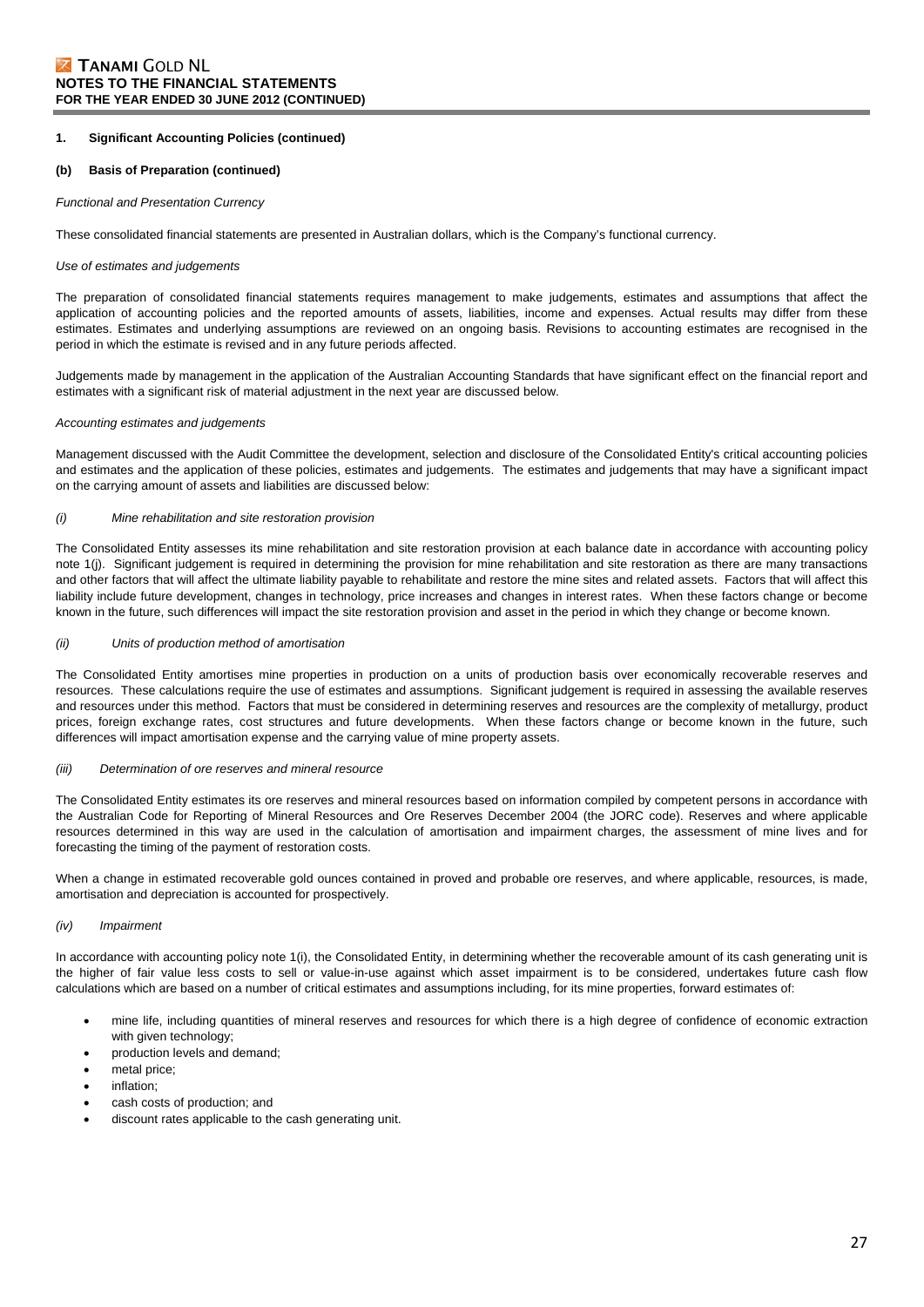#### **(b) Basis of Preparation (continued)**

*(v) Impairment of exploration and evaluation of assets, investment in subsidiary and loans to subsidiary* 

The ultimate recoupment of the value of exploration and evaluation assets, the Company's investment in its subsidiaries and loans to its subsidiaries is dependent on successful development and commercial exploitation, or alternatively, sale, of the underlying mineral exploration properties. The Consolidated Entity undertakes at least on an annual basis, a comprehensive review of indicators of impairment of these assets. There is significant estimation and judgement in determining the inputs and assumptions used in determining the recoverable amounts where there are impairment indicators.

The key areas of estimation and judgement that are considered in this review include:

- recent drilling results and reserves and resource estimates;
- environmental issues that may impact that underlying tenements;
- the estimated market value of assets at the review date;
- independent valuation of underlying assets that may be available;
- fundamental economic factors such as the gold price, exchange rates and current and anticipated operating costs in the industry; and
- the Consolidated Entity's market capitalisation compared to its net assets.

Information used in the review process is tested against externally available information as appropriate.

The accounting policies set out below have been applied consistently to all periods presented in these consolidated financial statements, except as explained in note 1(c).

#### **(c) Changes in Accounting Policies**

There were no changes to accounting policies in the current financial year.

#### **(d) Removal of Parent Entity Financial Statements**

The Consolidated Entity has applied amendments to the Corporations Act (2001) that remove the requirement for the Consolidated Entity to lodge parent entity financial statements. Parent entity financial statements have been replaced by the specific parent entity disclosure in note 32.

#### **(e) Basis of Consolidation**

#### *(i) Subsidiaries*

Subsidiaries are entities controlled by the Company. Control exists when the Company has the power, directly or indirectly, to govern the financial and operating policies of a Company so as to obtain benefits from its activities. In assessing control, potential voting rights that presently are exercisable or convertible are taken into account. The financial statements of subsidiaries are included in the consolidated financial statements from the date that control commences until the date that control ceases. The accounting policies of subsidiaries have been changed where necessary to align them with the policies adopted by the Consolidated Entity.

#### *(ii) Investments in associates (equity accounted investee)*

Associates are those entities in which the Company has significant influence, but not control, over the financial and operating policies. Significant influence is presumed to exist when the Company holds between 20 and 50 percent of the voting power of another entity.

Investments in associates are accounted for using the equity method (equity accounted investees) and are initially recognised at cost. The Consolidated Entity's investment includes goodwill identified on acquisition, net of any accumulated impairment losses. The consolidated financial statements includes the Consolidated Entity's share of the income and expenses and equity movements of equity accounted investees, after adjustments to align the accounting policies with those of the Consolidated Entity's, from the date that significant influence commences until the date that significant influence ceases. When the Consolidated Entity's share of losses exceeds its interest in an equity accounted investee, the carrying amount of that interest, including any long-term investments, is reduced to nil, and the recognition of further losses is discontinued except to the extent that the Consolidated Entity's has an obligation or has made payments on behalf of the investee.

#### *(iii) Transactions eliminated on consolidation*

Intra-group balances, and any unrealised gains and losses or income and expenses arising from intra-group transactions, are eliminated in preparing the consolidated financial statements. Unrealised gains arising from transactions with equity accounted investees are eliminated against the investment to the extent of the Consolidated Entity's interest in the investee. Unrealised losses are eliminated in the same way as unrealised gains, but only to the extent that there is no evidence of impairment.

Gains and losses are recognised when the contributed assets are consumed or sold by the equity accounted investees or, if not consumed or sold by the equity accounted investee, when the Consolidated Entity's interest in such entities is disposed of.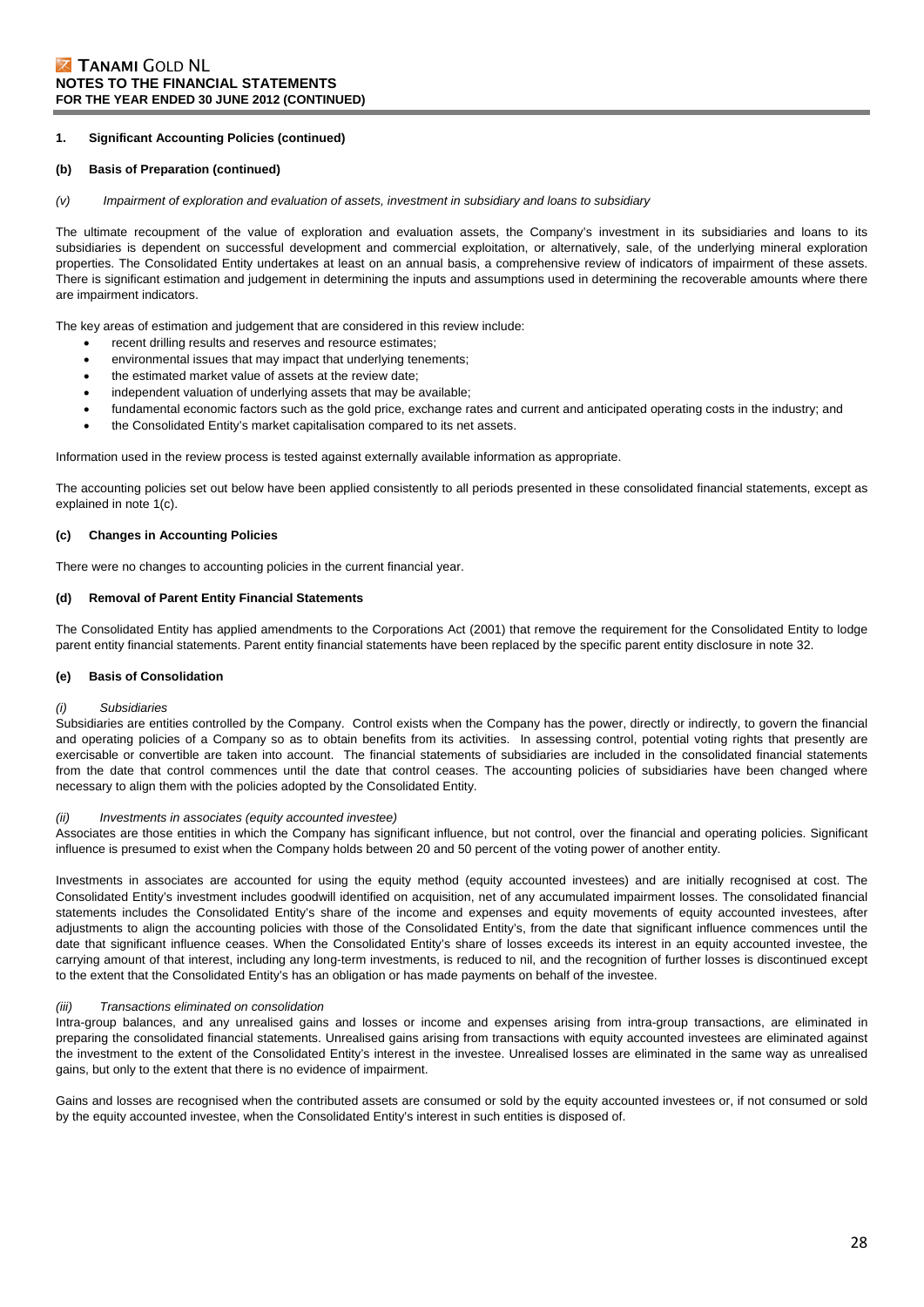#### **(e) Basis of Consolidation (continued)**

#### *(iv) Jointly controlled operations and assets*

The interest of the Consolidated Entity in unincorporated joint ventures and jointly controlled assets are brought to account by recognising in its financial statements the assets it controls, the liabilities that it incurs, the expenses it incurs and its share of income that it earns from the sale of goods or services by the joint venture.

#### *(v) Loss of control*

Upon the loss of control, the Consolidated Entity derecognises the assets and liabilities of the subsidiary, any non-controlling interests and the other components of the equity related to the subsidiary. Any surplus or deficit arising on the loss of control is recognised in profit or loss. If the Consolidated Entity retains any interest in the previous subsidiary, then such interest is measured at fair value at the date that control is lost. Subsequently it is accounted for as an equity-accounted investee or as an available-for-sale financial asset depending on the level of influence retained.

#### *(vi) Gain/loss on dilution*

Any gain/(loss) on dilution of stake in an associate, whilst retaining significant influence, is recognised in the profit or loss at the date of dilution.

#### **(f) Property, Plant and Equipment**

Items of property, plant and equipment are measured at cost less accumulated depreciation and impairment losses.

All such assets, except freehold land, are depreciated over their estimated useful lives on a straight line, reducing balance or production output basis, as considered appropriate, commencing from the time the asset is held ready for use.

Cost includes expenditures that are directly attributable to the acquisition of the asset.

Gains and losses on disposal of an item of property, plant and equipment are determined by comparing the proceeds from disposal with the carrying amount of property, plant and equipment and are recognised net within "other income" in profit or loss.

The cost of replacing part of an item of property, plant and equipment is recognised in the carrying amount of the item if it is probable that the future economic benefits embodied within the part will flow to the Consolidated Entity and its cost can be measured reliably. The carrying amount of the replaced part is derecognised. The costs of the day-to-day servicing of property, plant and equipment are recognised in profit or loss as incurred.

Depreciation is recognised in profit or loss on a straight-line basis over the estimated useful lives of each part of an item of property, plant and equipment.

The estimated depreciation rates for the current and comparative periods are as follows:

| 2012                | 2011                |
|---------------------|---------------------|
| 2.5%                | 2.5%                |
| 15-33%              | 15-33%              |
| 13-33%              | 13-25%              |
| $7.5 - 40%$         | $7.5 - 40%$         |
| Units of production | Units of production |
| Over life of mine   | Over life of mine   |
|                     |                     |

Depreciation methods, useful lives and residual values are reassessed at each reporting date and adjusted if appropriate.

#### *(i) Useful lives*

Mine development costs are depreciated or amortised over the lower of their estimated useful lives and the estimated remaining life of the mine. The estimated remaining life of the mine is based upon geological resources. Assets not linked to the mining operation are depreciated over their estimated useful lives.

#### *(ii) Amortisation*

Amortisation is charged to the income statement, except to the extent that it is included in the carrying amount of another asset as an allocation of production overheads.

Mine development costs are amortised on a units of production basis over economically recoverable resources. The rehabilitation asset is amortised on a straight line basis over the life of the mine.

Amortisation is not charged on costs carried forward in respect of interest in the development phase until commercial production commences.

Mining properties in production (including exploration, evaluation and development expenditure) are accumulated and brought to account at cost less accumulated amortisation in respect of each identifiable area of interest. Amortisation of capitalised costs is provided on the production output basis, proportional to the depletion of the mineral resource of each area of interest expected to be ultimately economically recoverable.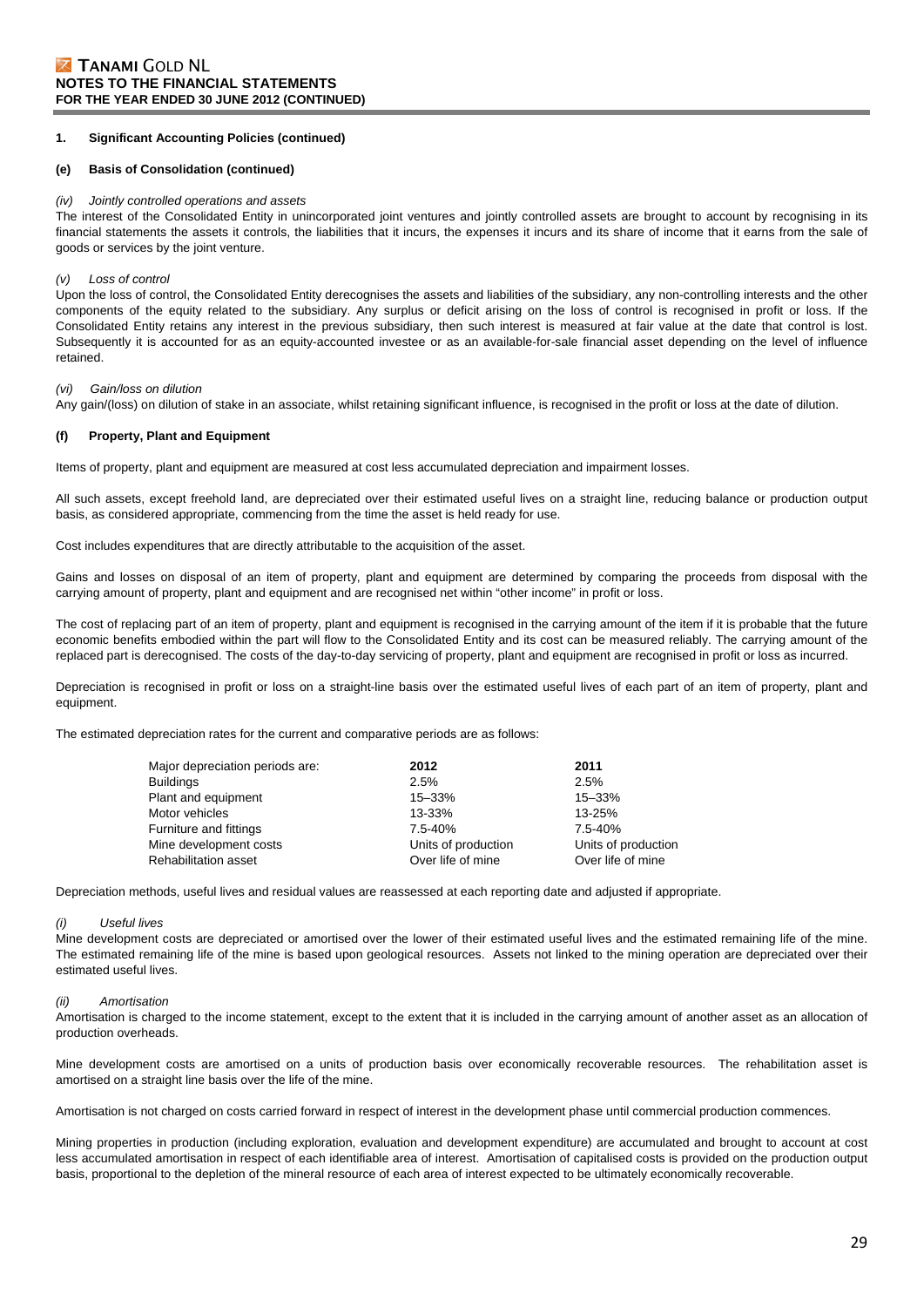#### **(g) Exploration and Evaluation**

In accordance with AASB 6 *Exploration for and Evaluation of Mineral Resources*, exploration costs are accumulated in respect of each separate area of interest.

Costs incurred before the Consolidated Entity has obtained the legal rights to explore an area are recognised in profit or loss as incurred.

Exploration costs are carried forward at cost where the rights of tenure are current and either:

- *(i)* Such costs are expected to be recouped through successful development and exploration of the area of interest, or alternatively by its sale; or
- *(ii)* Exploration activities in the area have not yet reached a stage which permits a reasonable assessment of the existence or otherwise of economically recoverable resources and active and significant operations in, or in relation to, the area of interest are continuing.

Exploration and evaluation assets are assessed annually for impairment if (i) sufficient data exists to determine technical feasibility and commercial viability, or (ii) facts and circumstances suggest that the carrying amount exceeds the recoverable value. Where impairment indicators exist, recoverable amounts of these assets will be estimated based on discounted cash flows from their associated cash generating units. Expenses arising from the excess of the carrying values of exploration and evaluation assets over the recoverable amounts of the assets are recognised in profit or loss.

In the event that an area of interest is abandoned or if the Directors consider the expenditure to be of reduced value, accumulated costs carried forward are written off in the period in which that assessment is made. Each area of interest is reviewed at the end of each accounting period and accumulated costs are written off to the extent that they will not be recoverable in the future.

Once the technical feasibility and commercial viability of the extraction of mineral resources in an area of interest are demonstrable, exploration and evaluation assets attributable to that area of interest are first tested for impairment and then reclassified from intangible assets to mine development costs within property, plant and equipment.

#### **(h) Acquisition of Assets**

Assets acquired are recognised at cost. Cost is measured as the fair value of the assets given up, shares issued or liabilities undertaken at the date of acquisition plus incidental costs directly attributable to the acquisition. When equity instruments are issued as consideration, their market price at the date of acquisition is used as fair value. Transaction costs arising on the issue of equity instruments are recognised directly in equity.

Where settlement of any part of cash consideration is deferred, the amounts payable are recorded at their present value, discounted at the rate applicable to the Company if a similar borrowing were obtained from an independent financier under comparable terms and conditions.

Costs incurred on assets subsequent to initial acquisition are capitalised when it is probable that future economic benefits in excess of the original performance of the asset will flow to the Company in future years. Costs that do not meet the criteria for capitalisation are expensed as incurred.

#### **(i) Impairment**

The carrying amounts of the Consolidated Entity's assets, other than inventories and deferred tax assets are reviewed at each reporting date to determine whether there is any indication of impairment. If any such indication exists then the asset's recoverable amount is estimated.

An impairment loss is recognised whenever the carrying amount of an asset or its cash-generating unit exceeds its recoverable amount. Impairment losses are recognised in profit or loss. A cash-generating unit is the smallest identifiable asset group that generates cash flows that are largely independent from other assets and groups. Impairment losses recognised in respect of cash-generating units are allocated first to reduce the carrying amount of any goodwill allocated to the units and then to reduce the carrying amount of the other assets in the unit (group of units) on a pro rata basis.

The recoverable amount of an asset or cash-generating unit is the greater of its value in use and its fair value less costs to sell. In assessing value in use, the estimated future cash flows are discounted to their present value using a pre-tax discount rate that reflects current market assessments of the time value of money and the risks specific to the asset.

Impairment losses recognised in prior periods are assessed at each reporting date for any indications that the loss has decreased or no longer exists. An impairment loss is reversed if there has been a change in estimates used to determine the recoverable amount. An impairment loss is reversed only to the extent that the asset's carrying amount does not exceed the carrying amount that would have been determined, net of depreciation or amortisation, if no impairment loss had been recognised.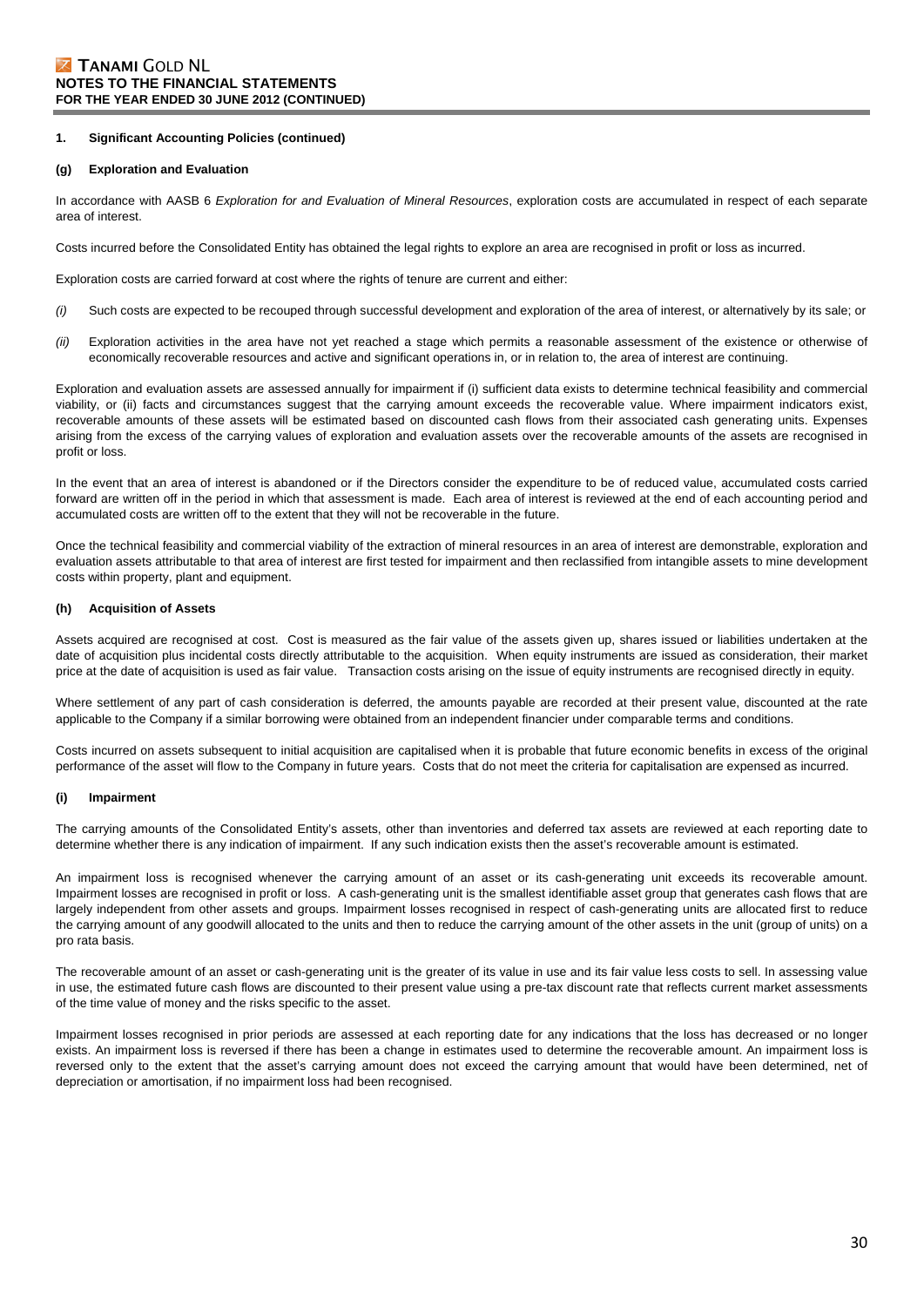#### **(j) Provision**

A provision is recognised if, as a result of a past event, the Consolidated Entity has a present legal or constructive obligation that can be measured reliably, and it is probable that an outflow of economic benefits will be required to settle the obligation. Provisions are determined by discounting the expected future cash flows at a pre-tax rate that reflects current market assessments of the time value of money and the risks specific to the liability.

A provision is made for the estimated cost of rehabilitation relating to areas disturbed during the mine's operation up to reporting date but not yet rehabilitated. Provision has been made in full for all disturbed areas at the reporting date based on current estimates of costs to rehabilitate such areas, discounted to their present value based on expected future cash flows. The estimated cost of rehabilitation includes the current cost of recontouring, topsoiling and revegetation, employing legislative requirements. Changes in estimates are dealt with on a prospective basis as they arise.

Uncertainty exists as to the amount of rehabilitation obligations which will be incurred due to the impact of changes in environmental legislation. The amount of the provision relating to rehabilitation of mine infrastructure and dismantling obligations is recognised at the commencement of the mining project and/or construction of the assets where a legal or constructive obligation exists at that time. The provision is recognised as a noncurrent liability with a corresponding asset included in property, plant and equipment.

At each reporting date the rehabilitation liability is re-measured in line with changes in discount rates and timing or amount of costs to be incurred. Changes in the liability relating to rehabilitation of mine infrastructure and dismantling obligations are added to or deducted from the related asset, other than the unwinding of the discount which is recognised as finance costs in profit or loss as it occurs.

If the change in liability results in a decrease in the liability that exceeds the carrying amount of the asset, the asset is written-down to nil and the excess is recognised immediately in the income statement. If the change in the liability results in an addition to the cost of the asset, the recoverability of the new carrying amount is considered. Where there is an indication that the new carrying amount is not fully recoverable, an impairment test is performed with the write-down recognised in profit or loss in the period in which it occurs.

#### **(k) Expenses**

#### **Operating lease payments**

Payments made under operating leases are recognised in profit or loss on a straight-line basis over the term of the lease. Lease incentives received are recognised in profit or loss as an integral part of the total lease expense and spread over the lease term.

#### *(ii) Net financing costs*

Net financing costs comprise interest payable on borrowings calculated using the effective interest method, finance establishment costs, discount unwind on the restoration and rehabilitation provision, interest receivable on funds invested, foreign exchange gains and losses, gains and losses on sale of financial assets, and gains and losses on hedging instruments that are recognised in the income statement.

Interest income is recognised in the income statement as it accrues, using the effective interest method. The interest expense component of finance lease payments is recognised in the income statement using the effective interest method.

#### **(l) Inventories**

Raw materials and stores, work in progress (stockpiles and gold in circuit) and finished goods (bullion) are stated at the lower of cost and net realisable value. Cost comprises direct materials, direct labour and an appropriate proportion of variable and fixed overhead expenditure, the latter being allocated on the basis of normal operating capacity. Net realisable value is the estimated selling price in the ordinary course of business less the estimated costs of completion and the estimated costs necessary to make the sale.

Costs are assigned to individual items of inventory on the basis of weighted average costs. Cost includes direct material, overburden removal, mining, processing, labour related transportation cost to the point of sale, mine rehabilitation costs incurred in the extraction process and other fixed and variable costs directly related to mining activities.

#### **(m) Investments**

All investments are initially recognised at cost, being the fair value of the consideration given and acquisition charges associated with the investment.

After initial recognition, investments, which are classified as held for trading and available-for-sale, are measured at fair value. Gains or losses on investments held for trading are recognised in the income statement.

Gains or losses on available-for-sale investments are recognised as a separate component of equity until the investment is sold, collected or otherwise disposed of, or until the investment is determined to be impaired, at which time the cumulative gain or loss previously reported in equity is included in the income statement.

Non-derivative financial assets with fixed or determinable payments and fixed maturity are classified as held-to-maturity when the Consolidated Entity has the positive intention and ability to hold to maturity. Investments intended to be held for an undefined period are not included in this classification.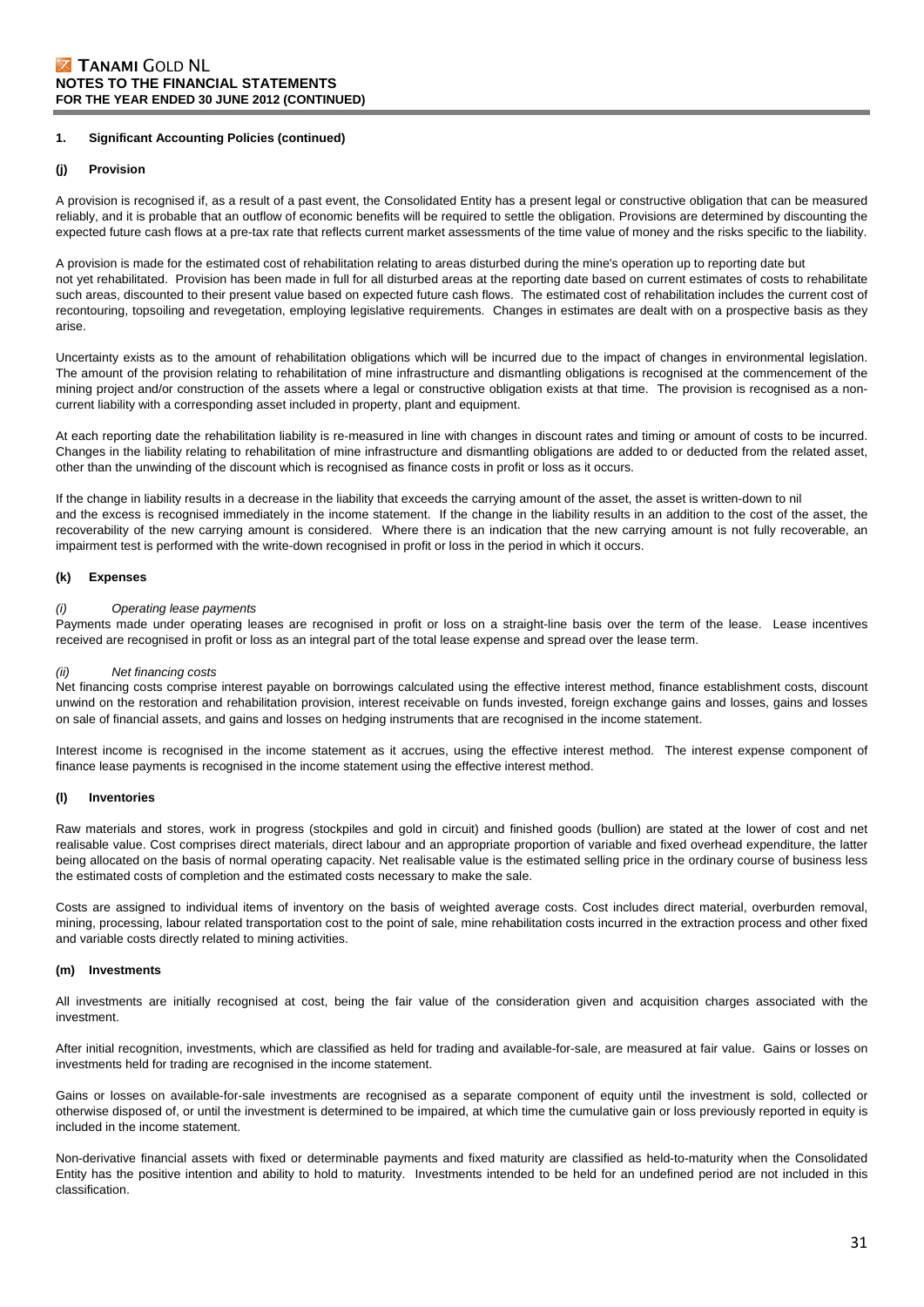#### **(m) Investments (continued)**

Other long-term investments that are intended to be held-to-maturity, such as bonds, are subsequently measured at amortised cost using the effective interest method.

Amortised cost is calculated by taking into account any discount or premium on acquisition, over the period to maturity.

For investments carried at amortised cost, gains and losses are recognised in income when the investments are derecognised or impaired, as well as through the amortisation process.

For investments that are actively traded in organised financial markets, fair value is determined by reference to ASX quoted market bid prices at the close of business on the balance sheet date.

For investments where there is not a quoted market price, fair value is determined by reference to the current market value of another instrument which is substantially the same or is calculated based on the expected cash flows of the underlying net asset base of the investment.

#### **(n) Other Receivables**

Other receivables are initially recorded at the amount of proceeds due and are subsequently measured at amortised cost.

#### **(o) Cash and Cash Equivalents**

Cash and short-term deposits in the balance sheet comprise cash at bank and in hand and short-term deposits with an original maturity of three months or less.

For the purpose of the cash flow statement, cash and cash equivalents consist of cash and cash equivalents as defined above, net of outstanding bank overdrafts.

#### **(p) Available for Sale Financial Assets**

Available for sale financial assets are non-derivative financial assets that are designated as available for sale or are not classified in any of the above categories of financial assets. Available for sale financial assets are recognised initially at fair value plus any directly attributable transaction costs.

Subsequent to initial recognition, they are measured at fair value and changes therein, other than impairment losses (see note i) are recognised in other comprehensive income and presented in the fair value reserve in equity. When an investment is derecognised, the cumulative gain or loss in equity is reclassified to profit or loss.

Available for sale financial assets comprise equity securities.

#### **(q) Interest-Bearing Liabilities**

All loans and borrowings are initially recognised at cost, being the fair value of the consideration received net of issue costs associated with the borrowing.

After initial recognition, interest-bearing loans and borrowings are subsequently measured at amortised cost using the effective interest method. Amortised cost is calculated by taking into account any issue costs, and any discounts or premium on settlement.

Gains and losses are recognised in the income statement when the liabilities are derecognised and as well as through the amortisation process.

#### **(r) Employee Benefits**

#### *Short-term benefits*

Liabilities for employee benefits for wages, salaries and annual leave and the current portion of long service leave represent present obligations resulting from employees' services provided to reporting date and are calculated at undiscounted amounts based on remuneration wage and salary rates that the Consolidated Entity expects to pay as at reporting date including related on-costs, such as workers compensation insurance and payroll tax.

No provision is made for non-vesting sick leave as the anticipated pattern of future sick leave taken indicates that accumulated non-vesting leave will never be paid.

#### *Other long-term benefits*

The Consolidated Entity's net obligation in respect of long-term employee benefits is the amount of future benefit that employees have earned in return for their service in the current and prior periods plus related on-costs. Provision for annual leave and the current portion of long service leave together with the associated employment on-costs are measured at their nominal amounts based on remuneration rates expected to be paid when the liability is settled. The non-current portions of long service leave and its associated employment on-costs are measured at the present value of estimated future cash flows.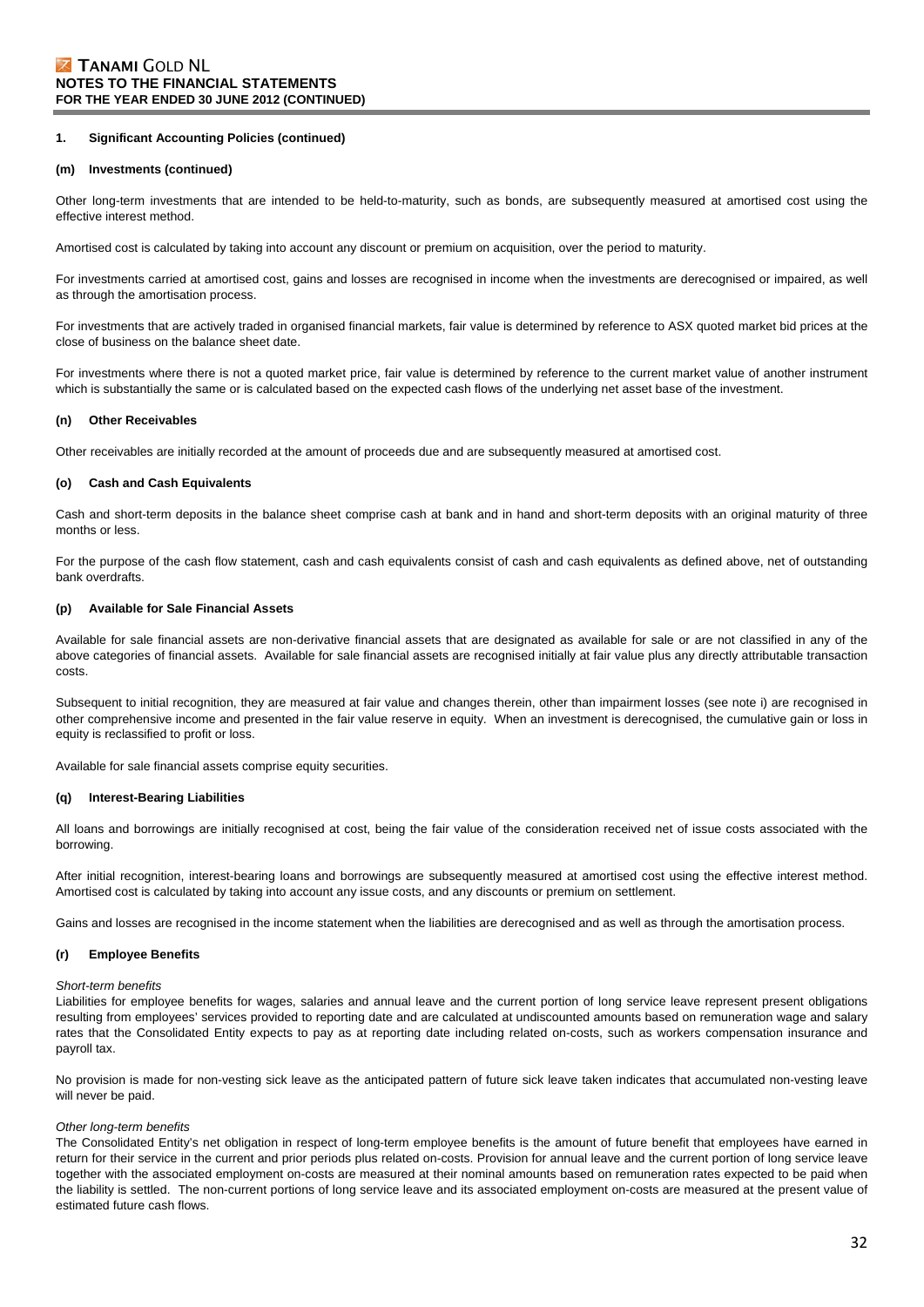#### **(r) Employee Benefits (continued)**

#### *Defined contribution plans*

A defined contribution plan is a post-employment benefit plan under which an entity pays fixed contributions into a separate entity and will have no legal or constructive obligation to pay further amounts. Obligations for contributions to defined contribution plans are recognised as a personnel expense in profit or loss when they are due. Prepaid contributions are recognised as an asset to the extent that a cash refund or a reduction in future payments is available.

Contributions to defined contribution superannuation plans are expensed as incurred.

#### **(s) Share Based Payment Transactions**

The Company's Option and Performance Rights Plan and Employee Share Plan allows specified employees to acquire shares of the Company subject to any attached conditions being met. The grant date fair value of options granted to employees is recognised as an employee expense, with a corresponding increase in equity, over the period in which the employees become unconditionally entitled to the options. The amount recognised is adjusted to reflect the number of share options that are expected to vest, except for those that fail to vest due to market conditions not being met.

#### **(t) Leases**

Finance leases, which transfer to the Consolidated Entity substantially all the risks and benefits incidental to ownership of the leased item, are capitalised at the inception of the lease at the fair value of the leased property or, if lower, at the present value of the minimum lease payments.

Lease payments are apportioned between the finance charges and reduction of the lease liability so as to achieve a constant rate of interest on the remaining balance of the liability. Finance charges are charged directly against income.

Capitalised leased assets are depreciated over the shorter of the estimated useful life of the asset or the lease term.

Leases where the lessor retains substantially all the risks and benefits of ownership of the asset are classified as operating leases. Operating lease payments are recognised as an expense in the income statement on a straight-line basis over the lease term.

#### *Determining whether an arrangement contains a lease*

At inception of an arrangement, the Consolidated Entity determines whether such an arrangement is or contains a lease. A specific asset is the subject of a lease if fulfilment of the arrangement is dependent on the use of the specified asset. An arrangement conveys the right to use the asset if the arrangement conveys to the Consolidated Entity the right to control the use of the underlying asset. At inception or upon reassessment of the arrangement, the Consolidated Entity separates payments and other consideration required by such an arrangement into those for the lease and those for other elements on the basis of their relative fair values. If the Consolidated Entity concludes for a finance lease that it is impracticable to separate the payment reliably, an asset and a liability are recognised at an amount equal to the fair value of the underlying asset. Subsequently the liability is reduced as payments are made and an imputed finance charge on the liability is recognised using the Consolidated Entity's incremental borrowing rate.

#### **(u) Revenue**

#### *Goods sold*

Revenue from the sale of gold is measured at the fair value of the consideration received or receivable, net of returns and allowances. Revenue is recognised when the significant risks and rewards of ownership have been transferred to the buyer, recovery of consideration is probable, the associated costs and possible return of goods can be measured reliably which is generally on receipt of funds from gold sales, and there is no continuing management involvement with the goods.

#### **(v) Income Tax**

Income tax expense comprises current and deferred tax. Income tax expense is recognised in profit or loss except to the extent that it relates to items recognised directly in equity, in which case it is recognised in equity.

Current tax is the expected tax payable on the taxable income for the year, using tax rates enacted or substantively enacted at the reporting date, and any adjustment to tax payable in respect of previous years.

Deferred tax is recognised using the balance sheet method, providing for temporary differences between the carrying amounts of assets and liabilities for financial reporting purposes and the amounts used for taxation purposes. Deferred tax is not recognised for the following temporary differences: the initial recognition of goodwill, the initial recognition of assets and liabilities in a transaction that is not a business combination and that affects neither accounting nor taxable profit, and differences relating to investments in subsidiaries and jointly controlled entities to the extent that they probably will not reverse in the foreseeable future. Deferred tax is measured at the tax rates that are expected to be applied to the temporary differences when they reverse, based on laws that have been enacted or substantively enacted by the reporting date.

In determining the amount of current and deferred tax, the Consolidated Entity takes into account the impact of uncertain tax positions and whether additional taxes and interest may be due. The Consolidated Entity believes its accruals for tax liabilities are adequate for all open tax years based on its assessment of many factors, including interpretations of tax law and prior experience. This assessment relies on estimates and assumptions and may involve a series of judgments about future events. New information may become available that causes the Consolidated Entity to change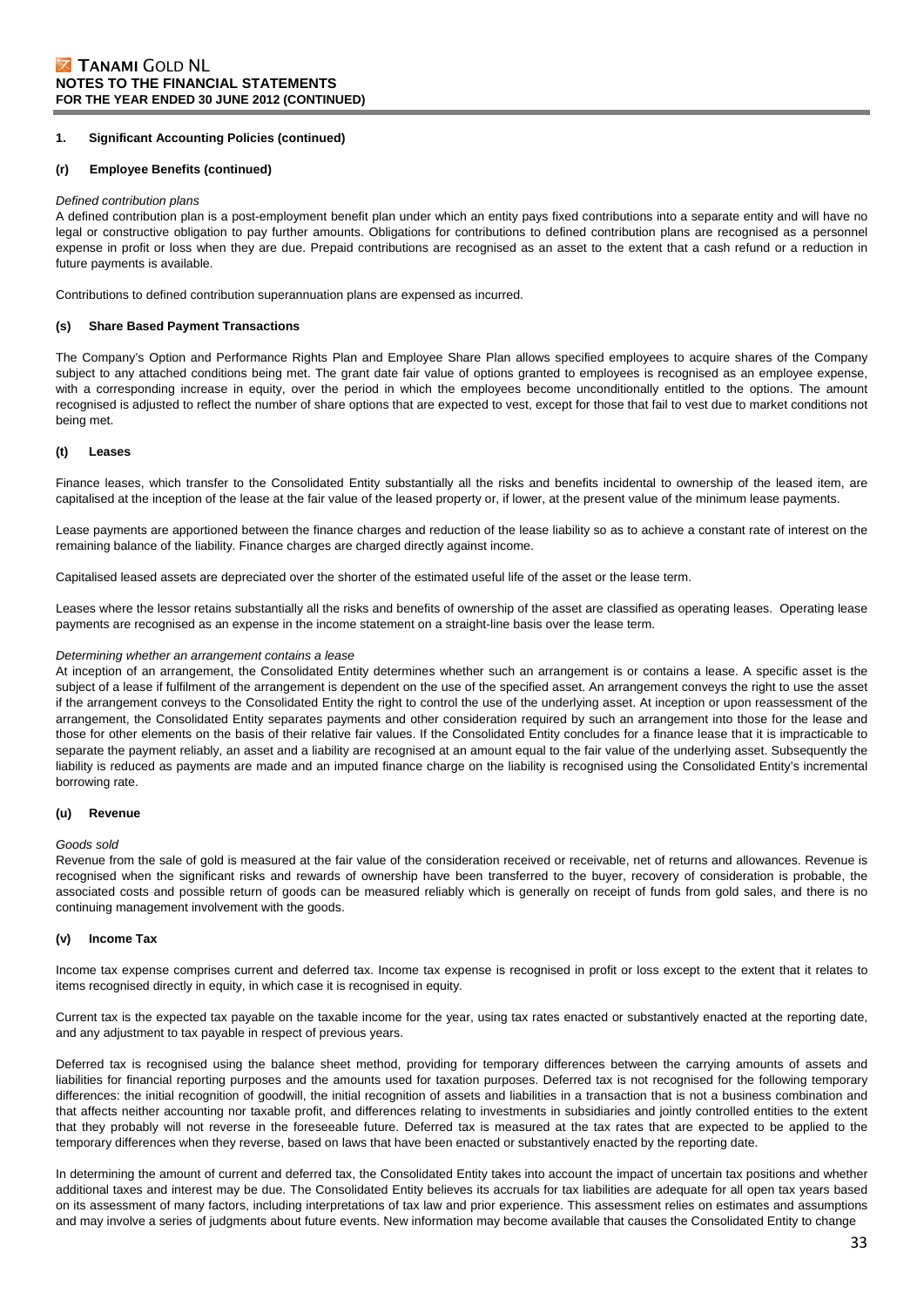#### **(v) Income Tax (continued)**

its judgment regarding the adequacy of existing tax liabilities; such changes to tax liabilities will impact tax expense in the period that such a determination is made.

A deferred tax asset is recognised to the extent that it is probable that future taxable profits will be available against which temporary differences can be utilised. Deferred tax assets are reviewed at each reporting date and are reduced to the extent that it is no longer probable that the related tax benefit will be realised. The Company recognises deferred tax assets arising from unused tax losses of the tax-consolidated group to the extent that it is probable that future taxable profits of the tax-consolidated group will be available against which the asset can be utilised.

#### *Tax Consolidation*

The Company and its wholly-owned Australian resident entities have formed a tax-consolidated group with effect from 1 July 2002 and are therefore taxed as a single entity from that date. The head entity within the tax-consolidated group is Tanami Gold NL.

#### **(w) Goods and Services Tax**

Revenue, expenses and assets are recognised net of the amount of goods and services tax (GST), except where the amount of GST incurred is not recoverable from the taxation authority. In these circumstances, the GST is recognised as part of the cost of acquisition of the asset or part of the expense.

Receivables and payables are stated with the amount of GST included. The net amount of GST recoverable from, or payable to, the ATO is included as a current asset or liability in the balance sheet.

Cash flows are included in the statement of cash flows on a gross basis. The GST components of cash flows arising from investing and financing activities which are recoverable from, or payable to, the ATO are classified as operating cash flows.

#### **(x) Issued Capital**

Issued and paid up capital is recognised at the fair value of the consideration received by the Company. Any transaction costs arising on the issue of ordinary shares are recognised directly in equity as a reduction of the proceeds received.

#### **(y) Trade and Other Payables**

Trade and other payables are stated at their amortised cost.

#### **(z) Earnings Per Share**

The Consolidated Entity presents basic earnings per share data for its ordinary shares. Basic earnings per share is calculated by dividing the profit attributable to ordinary shareholders of the Company by the weighted average number of ordinary shares outstanding during the period. Diluted earnings per share is determined by adjusting the profit attributable to ordinary shareholders and the weighted average number of ordinary shares outstanding, adjusted for shares held by the Company's sponsored employee share plan trust, for the effects of all dilutive potential ordinary shares, which comprise share options granted to employees.

#### **(aa) Segment Reporting**

An operating segment is a component of the Consolidated Entity that engages in business activities from which it may earn revenues and incur expenses. The Consolidated Entity operates in Western Australia and the Northern Territory, in the gold mining and exploration industries. All operating segments' operating results are regularly reviewed by the Consolidated Entity's Managing Director/CEO (or equivalent) to make decisions about resources to be allocated to the segment and assess its performance, and for which discrete financial information is available.

Segment results that are reported to the Managing Director/CEO (or equivalent) include items directly attributable to a segment as well as those that can be allocated on a reasonable basis. Unallocated items comprise mainly corporate assets, head office expenses, and income tax assets and liabilities.

Segment capital expenditure is the total costs incurred during the period to acquire property, plant and equipment.

#### **(ab) Financial Instruments**

#### *Derivative financial instruments*

Derivatives are recognised initially at fair value and attributable transaction costs are recognised in profit or loss when incurred. Subsequent to initial recognition, derivatives are measured at fair value and changes therein are accounted for as described below.

#### *Non-trading derivatives*

When a derivative financial instrument is not held for trading, and is not designated in a qualifying hedge relationship, all changes in its fair value are recognised immediately in profit or loss.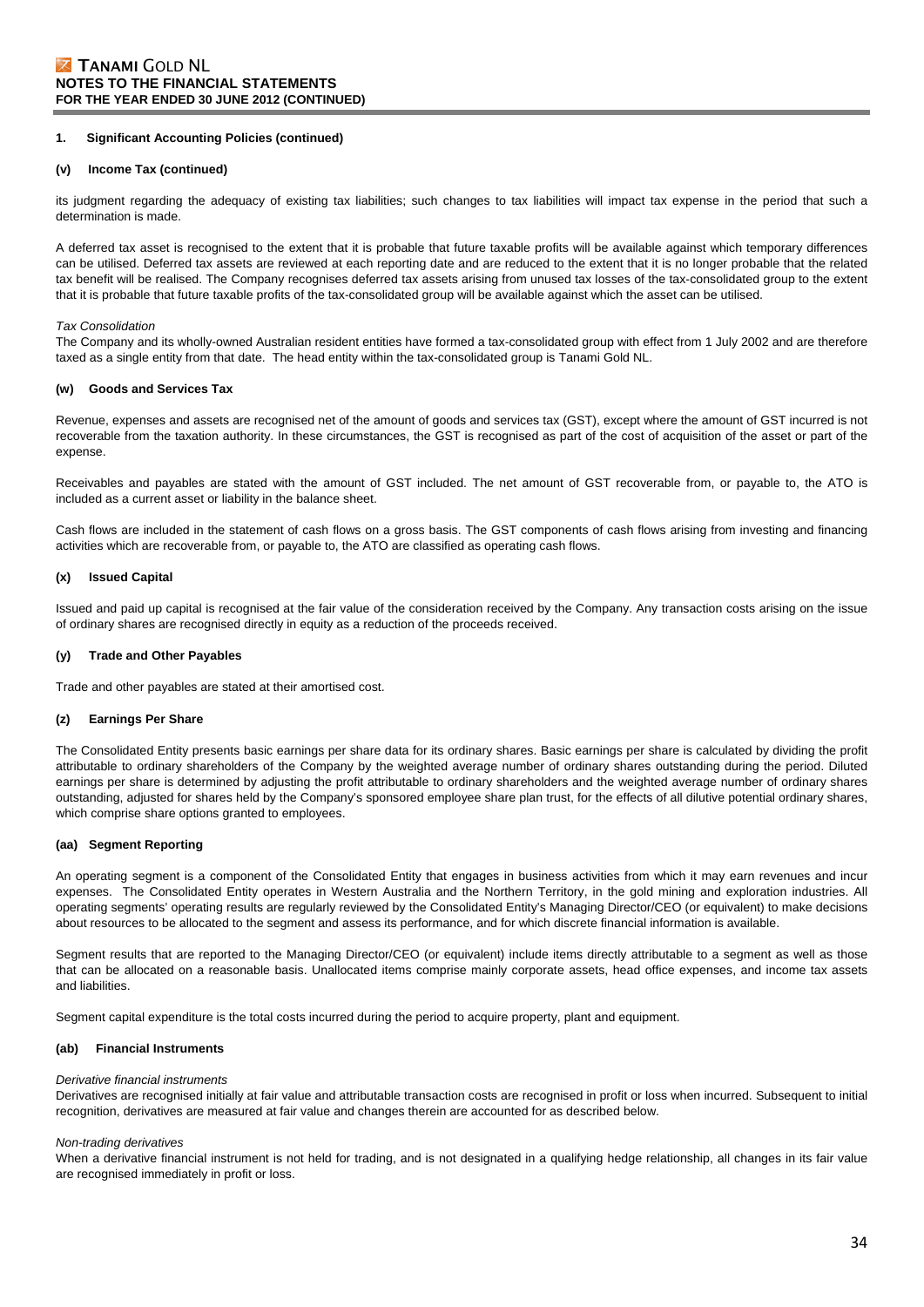#### **(ac) Foreign Currency Transactions**

Transactions in foreign currencies are translated to the respective functional currencies of Group entities at exchange rates at the dates of the transactions. Monetary assets and liabilities denominated in foreign currencies at the reporting date are retranslated to the functional currency at the exchange rate at that date. The foreign currency gain or loss on monetary items is the difference between amortised cost in the functional currency at the beginning of the period, adjusted for effective interest and payments during the period, and the amortised cost in foreign currency translated at the exchange rate at the end of the year.

#### **(ad) New Accounting Standards and Interpretations**

The following amended Australian Accounting Standards and Interpretations relevant to the operations of the Consolidated Entity and effective 1 July 2011 have been adopted from 1 July 2011.

- AASB 124 (Revised) Related Party Disclosures (December 2009), effective 1 January 2011;
- AASB 2009-12 Amendments to Australian Accounting Standards [AASB 5, 8, 108, 110, 112, 119, 133, 137, 139, 1023 & 1031 and Interpretations 2, 4, 16, 1039 & 1052], effective 1 January 2011;
- AASB 2010-4 Further Amendments to Australian Accounting Standards arising from the Annual Improvements Project [AASB 1, 7, 101, 134 and Interpretation 13], effective 1 January 2011;
- AASB 2010-5 Amendments to Australian Accounting Standards [AASB 1, 3, 4, 5, 101, 107, 112, 118, 119, 121, 132, 133, 134, 137, 139, 140, 1023 & 1038 and Interpretations 112, 115, 127, 132 & 1042], effective 1 January 2011;
- AASB 1054 Australian Additional Disclosures, effective 1 July 2011;
- AASB 2010-6 Amendments to Australian Accounting Standards Disclosures on Transfers of Financial Assets [AASB 1 & 7], effective 1 July 2011;
- AASB 2010-9 Amendments to Australian Accounting Standards Severe Hyperinflation and Removal of Fixed Dates for First-time adopters [AASB 1], effective 1 July 2011.

The adoption of these standards did not have any impact on the current period or any prior period and is not likely to affect future periods.

#### **(ae) Accounting Standards and Interpretations issued but not yet effective**

Australian Accounting Standards and Interpretations that have recently been issued or amended but are not yet effective and have not been adopted by the Group for the year ended 30 June 2012. These are outlined in the table below. The impact of these standards has not been determined on the financial statements.

| <b>Reference</b>   | <b>Title</b>                                                                                                                                                                          | Summary                                                                                                                                                                                                                                                                                                                                                                                                                                                                                                                                                                                                                                                                                                                                                                        | Application date of<br><b>Standard</b> | Application date for<br>Group |
|--------------------|---------------------------------------------------------------------------------------------------------------------------------------------------------------------------------------|--------------------------------------------------------------------------------------------------------------------------------------------------------------------------------------------------------------------------------------------------------------------------------------------------------------------------------------------------------------------------------------------------------------------------------------------------------------------------------------------------------------------------------------------------------------------------------------------------------------------------------------------------------------------------------------------------------------------------------------------------------------------------------|----------------------------------------|-------------------------------|
| AASB 2011-9        | Further Amendments to<br>Australian Accounting<br>Standards-<br>Presentation of Other<br>Comprehensive Income<br>[AASB 1, 5, 7, 101, 112,<br>120, 121, 132, 133, 134,<br>1039 & 1049] | This Standard requires entities to group<br>items presented in other<br>comprehensive income on the basis of<br>whether they might be reclassified<br>subsequently to profit or loss and those that<br>will not.                                                                                                                                                                                                                                                                                                                                                                                                                                                                                                                                                               | 1 July 2012                            | 1 July 2012                   |
| AASB <sub>10</sub> | <b>Consolidated Financial</b><br><b>Statements</b>                                                                                                                                    | AASB 10 establishes a new control model<br>that applies to all entities. It<br>replaces parts of AASB 127 Consolidated<br>and Separate Financial<br>Statements dealing with the accounting for<br>consolidated financial<br>statements and UIG-112 Consolidation -<br>Special Purpose Entities.<br>The new control model broadens the<br>situations when an entity is<br>considered to be controlled by another entity<br>and includes new guidance<br>for applying the model to specific situations,<br>including when acting as a<br>manager may give control, the impact of<br>potential voting rights and when<br>holding less than a majority voting rights<br>may give control.<br>Consequential amendments were also made<br>to other standards via AASB<br>$2011 - 7.$ | 1 January 2013                         | 1 July 2013                   |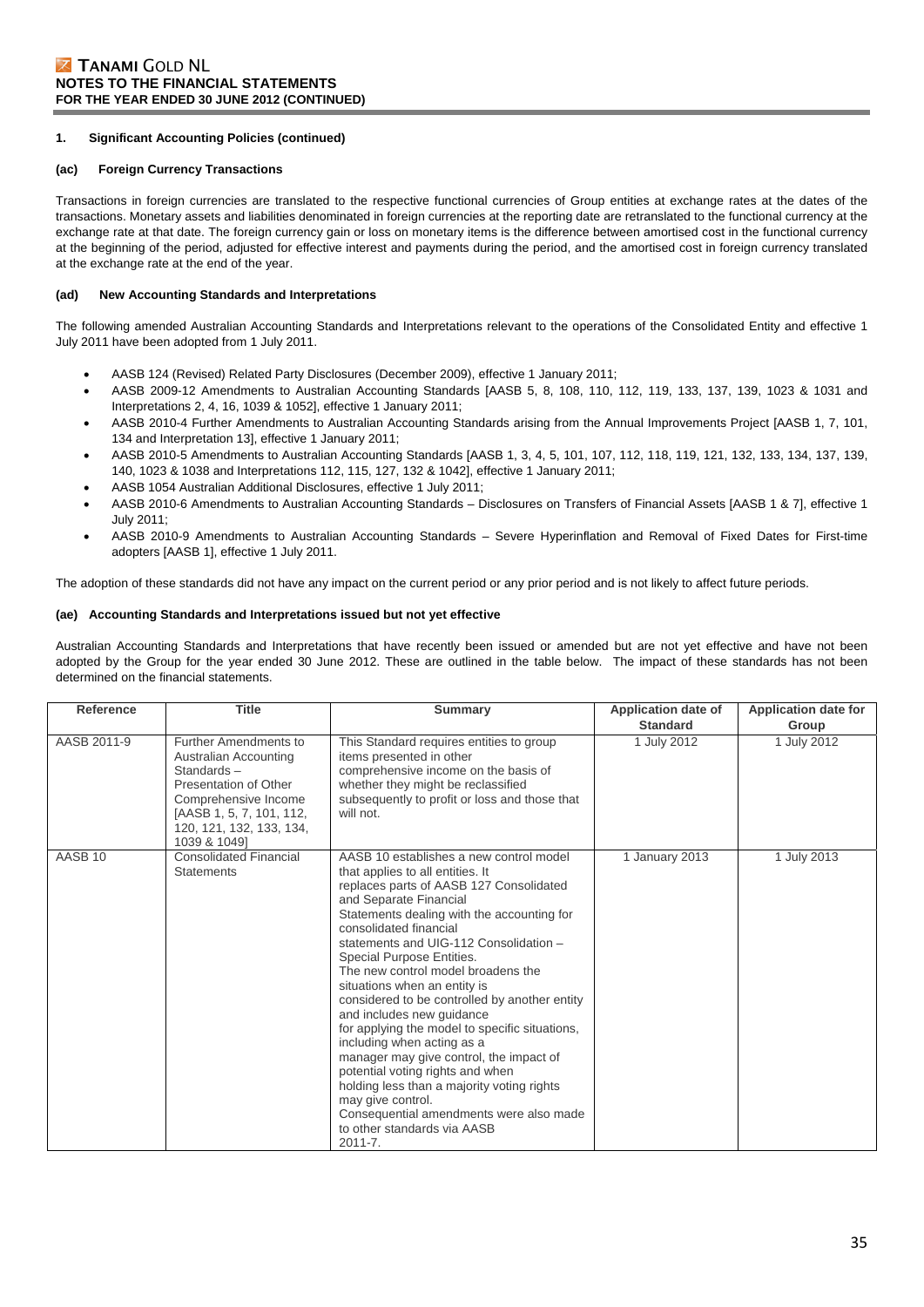# **1. Significant Accounting Policies (continued)**

| <b>Reference</b>   | <b>Title</b>                                        | <b>Summary</b>                                                                                                                                                                                                                                                                                                                                                                                                                                                                                                                                                                                                                                                                                                                                                                                                                                                                                                                                                                                                                        | <b>Application date of</b> | Application date for |
|--------------------|-----------------------------------------------------|---------------------------------------------------------------------------------------------------------------------------------------------------------------------------------------------------------------------------------------------------------------------------------------------------------------------------------------------------------------------------------------------------------------------------------------------------------------------------------------------------------------------------------------------------------------------------------------------------------------------------------------------------------------------------------------------------------------------------------------------------------------------------------------------------------------------------------------------------------------------------------------------------------------------------------------------------------------------------------------------------------------------------------------|----------------------------|----------------------|
|                    |                                                     |                                                                                                                                                                                                                                                                                                                                                                                                                                                                                                                                                                                                                                                                                                                                                                                                                                                                                                                                                                                                                                       | <b>Standard</b>            | Group                |
| AASB <sub>11</sub> | Joint Arrangements                                  | AASB 11 replaces AASB 131 Interests in<br>Joint Ventures and UIG-113<br>Jointly- controlled Entities - Non-monetary<br>Contributions by Ventures.<br>AASB 11 uses the principle of control in<br>AASB 10 to define joint control,<br>and therefore the determination of whether<br>joint control exists may<br>change. In addition it removes the option to<br>account for jointly controlled<br>entities (JCEs) using proportionate<br>consolidation. Instead, accounting for a<br>joint arrangement is dependent on the<br>nature of the rights and obligations<br>arising from the arrangement. Joint<br>operations that give the venturers a<br>right to the underlying assets and obligations<br>themselves is accounted for<br>by recognising the share of those assets and<br>obligations. Joint ventures<br>that give the venturers a right to the net<br>assets is accounted for using the<br>equity method.<br>Consequential amendments were also made<br>to other standards via AASB<br>2011-7 and amendments to AASB 128. | 1 January 2013             | 1 July 2013          |
| AASB <sub>12</sub> | Disclosure of Interests in<br><b>Other Entities</b> | AASB 12 includes all disclosures relating to<br>an entity's interests in<br>subsidiaries, joint arrangements, associates<br>and structures entities. New<br>disclosures have been introduced about the<br>judgments made by<br>management to determine whether control<br>exists, and to require<br>summarised information about joint<br>arrangements, associates and<br>structured entities and subsidiaries with non-<br>controlling interests.                                                                                                                                                                                                                                                                                                                                                                                                                                                                                                                                                                                    | 1 January 2013             | 1 July 2013          |
| AASB <sub>13</sub> | Fair Value Measurement                              | AASB 13 establishes a single source of<br>quidance for determining the fair<br>value of assets and liabilities. AASB 13 does<br>not change when an entity is<br>required to use fair value, but rather,<br>provides guidance on how to<br>determine fair value when fair value is<br>required or permitted. Application<br>of this definition may result in different fair<br>values being determined for<br>the relevant assets.<br>AASB 13 also expands the disclosure<br>requirements for all assets or<br>liabilities carried at fair value. This includes<br>information about the<br>assumptions made and the qualitative<br>impact of those assumptions on the<br>fair value determined.<br>Consequential amendments were also made<br>to other standards via AASB<br>2011-8.                                                                                                                                                                                                                                                  | 1 January 2013             | 1 July 2013          |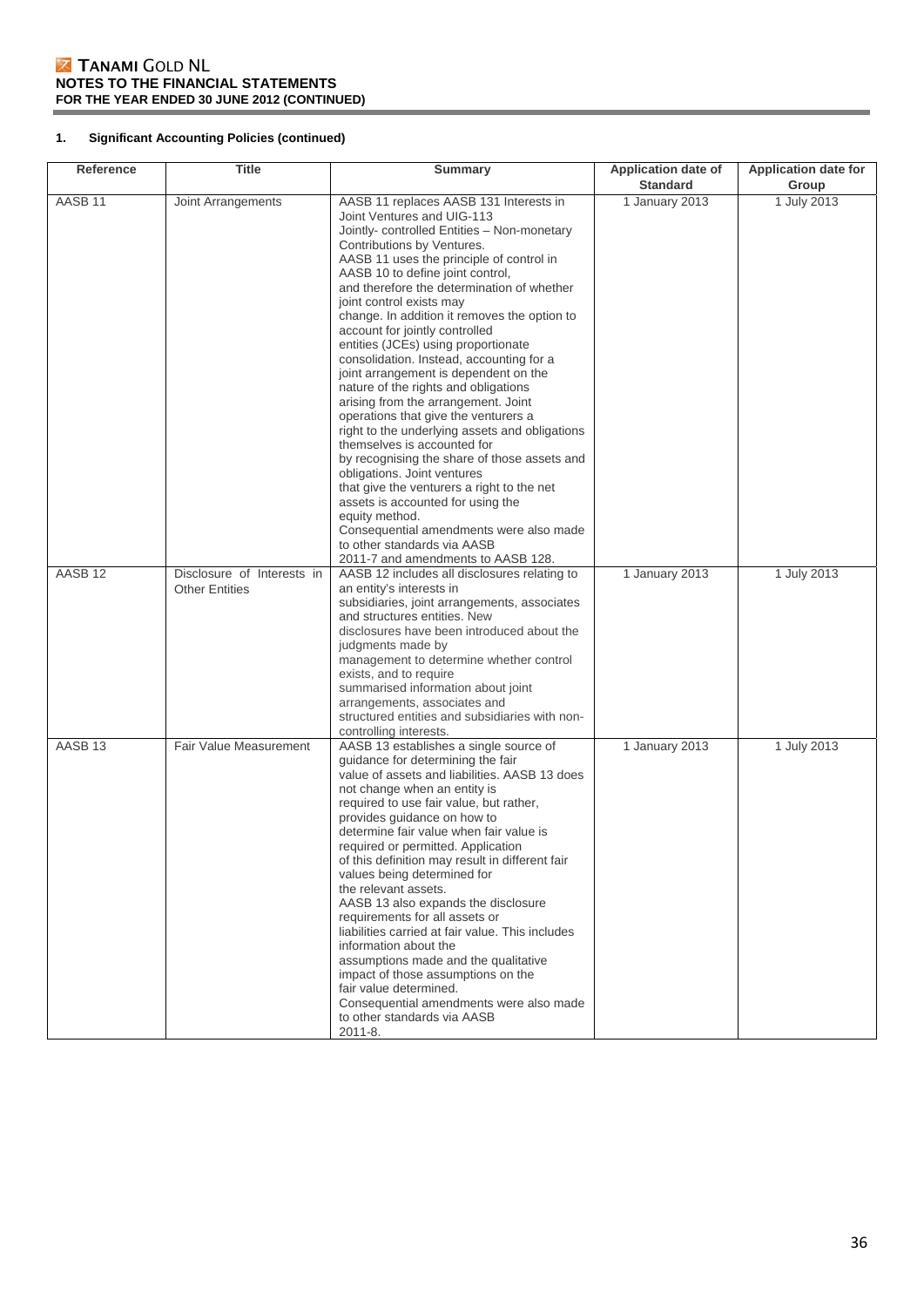#### **1. Significant Accounting Policies (continued)**

| <b>Reference</b> | Title                    | Summary                                                                                                                                                                                                                                                                                                                                                                                                                                                                                                                                                                                                                                                                                                                                                                                                                              | Application date of<br><b>Standard</b> | <b>Application date for</b><br>Group |
|------------------|--------------------------|--------------------------------------------------------------------------------------------------------------------------------------------------------------------------------------------------------------------------------------------------------------------------------------------------------------------------------------------------------------------------------------------------------------------------------------------------------------------------------------------------------------------------------------------------------------------------------------------------------------------------------------------------------------------------------------------------------------------------------------------------------------------------------------------------------------------------------------|----------------------------------------|--------------------------------------|
| <b>AASB 119</b>  | <b>Employee Benefits</b> | The main change introduced by this<br>standard is to revise the accounting<br>for defined benefit plans. The amendment<br>removes the options for<br>accounting for the liability, and requires that<br>the liabilities arising from<br>such plans are recognized in full with<br>actuarial gains and losses being<br>recognised in other comprehensive income.<br>It also revised the method of<br>calculating the return on plan assets.<br>The revised standard changes the definition<br>of short-term employee<br>benefits. The distinction between short-term<br>and other long-term<br>employee benefits is now based on whether<br>the benefits are expected to<br>be settled wholly within 12 months after the<br>reporting date.<br>Consequential amendments were also made<br>to other standards via AASB<br>$2011 - 10.$ | 1 January 2013                         | 1 July 2013                          |

#### **2. Determination of fair values**

- **a)** The fair value of derivative financial assets is based on a Black Scholes option pricing model valuation as at the reporting date. Refer to note 16 for details of assumptions used.
- **b)** The fair value of investments in quoted equity securities is determined by reference to their quoted closing bid price at the reporting date.

### **3. REVENUE & OTHER INCOME**

|                           | Consolidated |        |  |
|---------------------------|--------------|--------|--|
|                           | 2012         | 2011   |  |
|                           | \$'000       | \$'000 |  |
| From operating activities |              |        |  |
| Gold sales                | 65,343       | 57,781 |  |
|                           | 65,343       | 57,781 |  |
| Other income (i)          | 14,497       | 97     |  |
|                           | 79,840       | 57,878 |  |

(i) Other income includes the \$13.23 million gain on the sale of 508,014,212 shares in ABM Resources NL an equity accounted investee (refer note 15).

### **4. MINE COSTS**

|                                    | Consolidated |        |
|------------------------------------|--------------|--------|
|                                    | 2012         | 2011   |
|                                    | \$'000       | \$'000 |
| Mine costs (i)                     | 74,503       | 55,879 |
| which includes:                    |              |        |
| Mining                             | 35,601       | 19,501 |
| Processing                         | 12,022       | 12,763 |
| Site administration                | 5,161        | 4,053  |
| Depreciation - plant and equipment | 3,521        | 4,937  |
| Amortisation - mine development    | 18,198       | 14,625 |
|                                    | 74,503       | 55,879 |

(i) Mine costs relate to the development and production of the Coyote Gold Project, the mining of the Bald Hill Open Pits and include an \$8.39 million write down of low grade ore stockpiles (refer note 12), ore processing and site administration. Mine costs include depreciation and amortisation.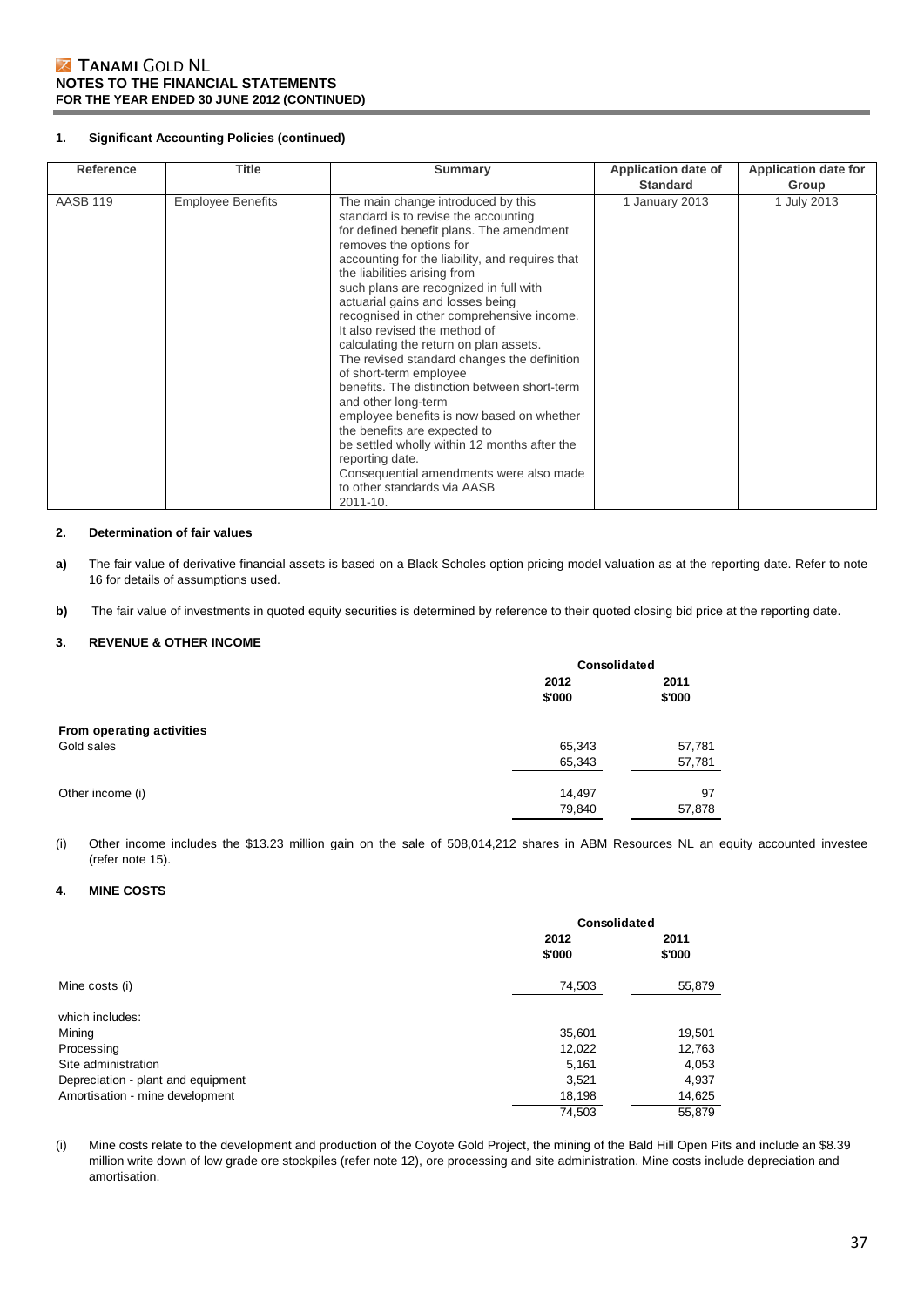### **4. MINE COSTS (CONTINUED)**

(ii) During the year management changed its estimate of remaining resource used in its amortisation calculations from ounces to tonnes. It has been determined that the future impact of this change would not affect the total amortisation charge to be recognised over the remaining life of the mine. The impact of the change in the current period resulted in the amortisation charge being \$209,518 lower than would have been incurred had the Company's estimate remained unchanged. In accordance with the Company's significant accounting policies (note 1(b)(iii)) this change was recognised prospectively.

### **5. PERSONNEL EXPENSES**

|                                                                                                               | Consolidated |                   |
|---------------------------------------------------------------------------------------------------------------|--------------|-------------------|
|                                                                                                               | 2012         | 2011              |
|                                                                                                               | \$'000       | \$'000            |
| Wages and salaries                                                                                            | 25,518       | 22,153            |
| Superannuation costs                                                                                          | 1,643        | 1,504             |
| Increase in liability for annual leave                                                                        | 199          | 271               |
| Share based payments                                                                                          | 682          | 80                |
| <b>Total personal expenses</b>                                                                                | 28,042       | 24,009            |
| Less: expenditure capitalised to exploration and evaluation assets                                            | (2,942)      | (3,056)           |
|                                                                                                               | 25,100       | 20,952            |
| 6.<br><b>FINANCE INCOME AND EXPENSE</b>                                                                       |              |                   |
| Finance income:<br>Interest income                                                                            | 316          | 592               |
| Gain in fair value of financial assets at fair value through profit or loss (note 1)<br>Foreign exchange gain | 3,307        | 3,780<br>1,616    |
| Finance income                                                                                                | 3.623        | 5,988             |
| Finance expense:                                                                                              |              |                   |
| Loss on sale of financial assets                                                                              | (280)        |                   |
| Interest - borrowings                                                                                         | (1,672)      | (1, 516)          |
| Borrowing costs                                                                                               | (3,618)      | (910)             |
| Impairment loss on available for sale financial assets                                                        | (2, 241)     |                   |
| Unwind of discount on site restoration provision                                                              | (128)        | 165               |
| Foreign exchange loss                                                                                         | (524)        |                   |
| Finance expense                                                                                               | (8, 463)     | (2, 261)<br>3,727 |
| Net finance (expense) and income                                                                              | (4, 840)     |                   |

Note 1: Denotes gain on options over ABM Resources NL shares.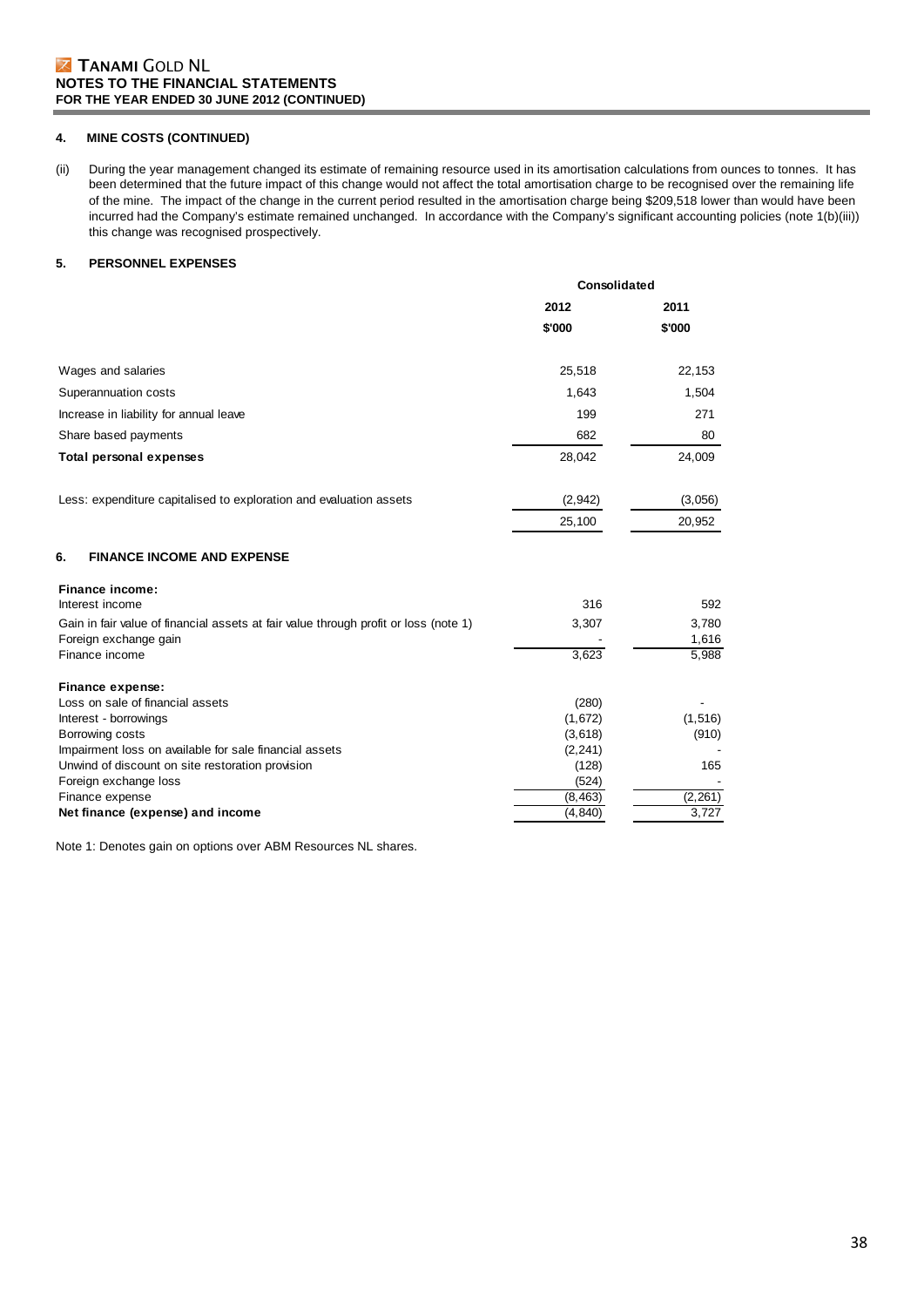## **7. TAXATION**

|                                                                                          | Consolidated   |                |  |
|------------------------------------------------------------------------------------------|----------------|----------------|--|
|                                                                                          | 2012<br>\$'000 | 2011<br>\$'000 |  |
| Major components of income tax expense are as follows:                                   |                |                |  |
| Income statement                                                                         |                |                |  |
| Current income tax expense/(benefit)                                                     |                |                |  |
| Current income tax charge                                                                |                |                |  |
| Prior year adjustment                                                                    | (27)           | (1, 459)       |  |
| Deferred income tax expense                                                              |                |                |  |
| Relating to origination and reversal of temporary differences                            | (1,058)        | 1,775          |  |
| Deferred tax assets not recognised in the current period                                 | 1,085          | (316)          |  |
| Income tax benefit/(expense) reported in income statement                                |                |                |  |
| The components of recognised deferred tax balance are as follows:<br><b>CONSOLIDATED</b> |                |                |  |
| Deferred tax liabilities                                                                 |                |                |  |
| Exploration                                                                              | 6,336          | 4,335          |  |
| Consumables                                                                              | 1,168          | 1,235          |  |
| Accrued income                                                                           | 153            | 184            |  |
| Investments                                                                              | 353            | 904            |  |
| Unrealised foreign exchange gains                                                        |                | 518            |  |
| Deferred tax asset offset against deferred tax liability                                 | (8,010)        | (7, 176)       |  |
| Gross deferred income tax liabilities                                                    |                |                |  |
| Deferred tax assets                                                                      |                |                |  |
| Provisions                                                                               | 1,980          | 1,795          |  |
| Accruals                                                                                 | 48             | 142            |  |
| Property, plant and equipment                                                            | 5,982          | 5,239          |  |
| Deferred tax asset offset against deferred tax liability                                 | (8,010)        | (7, 176)       |  |
| Gross deferred income tax assets                                                         |                |                |  |
| Reconciliation to income tax benefit on account loss                                     |                |                |  |
| (Loss)/profit before income tax                                                          | (4,304)        | 972            |  |
| Prima facie tax payable at the statutory income tax rate                                 |                | 292            |  |
| Non-deductible expenses                                                                  |                |                |  |
| Prior period adjustment                                                                  |                | (2)            |  |
| Share based payments                                                                     | 205            | 24             |  |
| Other                                                                                    | 1              | 2              |  |
| Deferred tax assets not recognised                                                       | 1,085          |                |  |
| Tax losses recouped not previously booked                                                |                | (316)          |  |
| Income tax (benefit)/expense                                                             |                |                |  |
| Deferred tax asset (30%) not recognised arising on:                                      |                |                |  |
| Tax losses                                                                               | 42,839         | 42,785         |  |
| Temporary differences                                                                    | 7,562          | 6,531          |  |
|                                                                                          | 50,401         | 49,316         |  |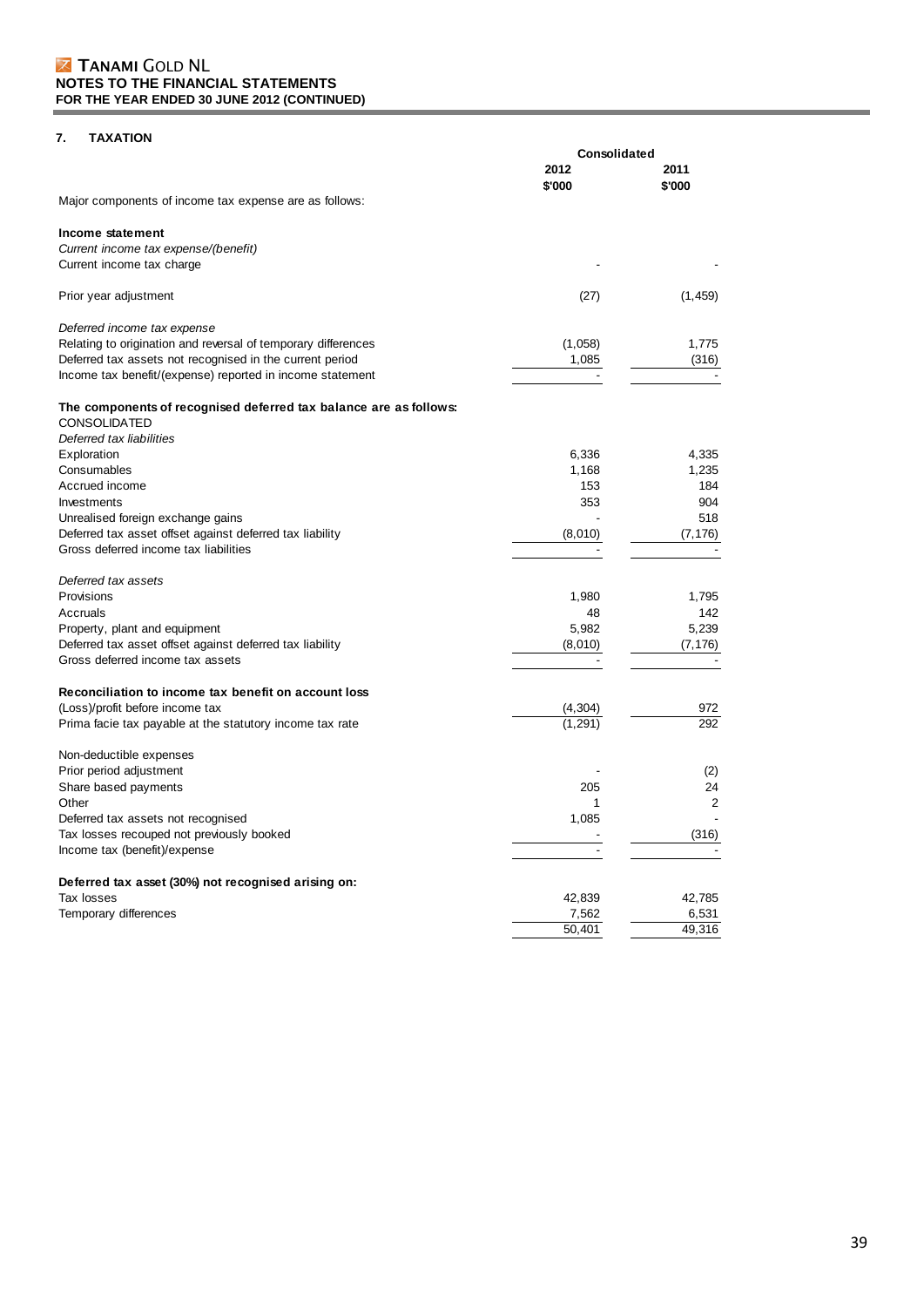#### **8. AUDITOR'S REMUNERATION**

|                                                            | Consolidated |         |
|------------------------------------------------------------|--------------|---------|
|                                                            | 2012         | 2011    |
|                                                            | \$           | \$      |
| Audit services                                             |              |         |
| Amounts paid, or due and payable, to the auditor KPMG for: |              |         |
| Audit and review of the financial statements               | 148,644      | 129,277 |
|                                                            | 148.644      | 129,277 |
| Other services                                             |              |         |
| Employee share option advice                               | 3,300        |         |
| Employee share scheme advice                               | 2.900        | 2,960   |
| <b>GST</b> advice                                          |              | 2,000   |
| Advice regarding share and asset sale agreement            |              | 7,500   |
| <b>Total other services</b>                                | 6,200        | 12,460  |
| 9.<br><b>CASH AND CASH EQUIVALENTS</b>                     |              |         |
|                                                            |              |         |

| Cash at bank and on hand | 2.815 | 6.749 |
|--------------------------|-------|-------|
|                          | 2.815 | 6.749 |

The Consolidated Entity's exposure to interest rate risk and a sensitivity analysis for financial assets and liabilities are disclosed in note 31.

### **10. OTHER RECEIVABLES**

|                            | Consolidated   |                |
|----------------------------|----------------|----------------|
|                            | 2012<br>\$'000 | 2011<br>\$'000 |
| Current                    |                |                |
| <b>GST</b> receivable      | 719            | 1,717          |
| Prepayments                | 328            | 270            |
| Other debtors              | 762            | 847            |
| Interest receivable        | 5              | 18             |
|                            | 1,814          | 2,852          |
| Non-current                |                |                |
| Other debtors (a)          | 5,396          | 5,367          |
| Limited recourse loans (b) |                | 605            |
|                            | 5,396          | 5,972          |

- (a) Non-current other debtors represent term deposits placed in support of environmental performance bonds lodged with the Minister for State Development (WA) \$2,336,000 (2011: \$2,190,000), Newmont Australia Limited \$1,105,000 (2011: \$1,105,000) and the Department of Resources (NT) \$1,777,426 (2011: \$1,777,426). In addition, \$177,295 (2011: \$177,679) has been held as a rental bond for the corporate office and excess funds of \$574 (2011: \$117,426) are held in term deposit with the National Australia Bank Limited for future bond requirements.
- (b) In July 2010, the Company put in place limited recourse loans with employees who held 19,500,000 1.3 cent options. The loans were to assist with the conversion of these options and associated rights into shares arising under the Company's 6:5 fully underwritten pro-rata renounceable entitlements issue announced on 15 July 2010.

These loans did not result in any cash outflow for the Company and initially had a 24 month term which has been extended indefinitely by the Board. The loans are interest free and total \$604,500.

Subject to Board discretion:

- The shares resulting from these loans cannot be sold or transferred until the loans are repaid in accordance with the terms and conditions of the underlying loan agreements; and
- Should any of the employees to which the loans relate cease to be an employee of the Company then the loans are immediately repayable in accordance with the terms and conditions of the underlying loan agreements.

The shares issued have limited recourse and accordingly the loans have been derecognised in the financial statements at 30 June 2012.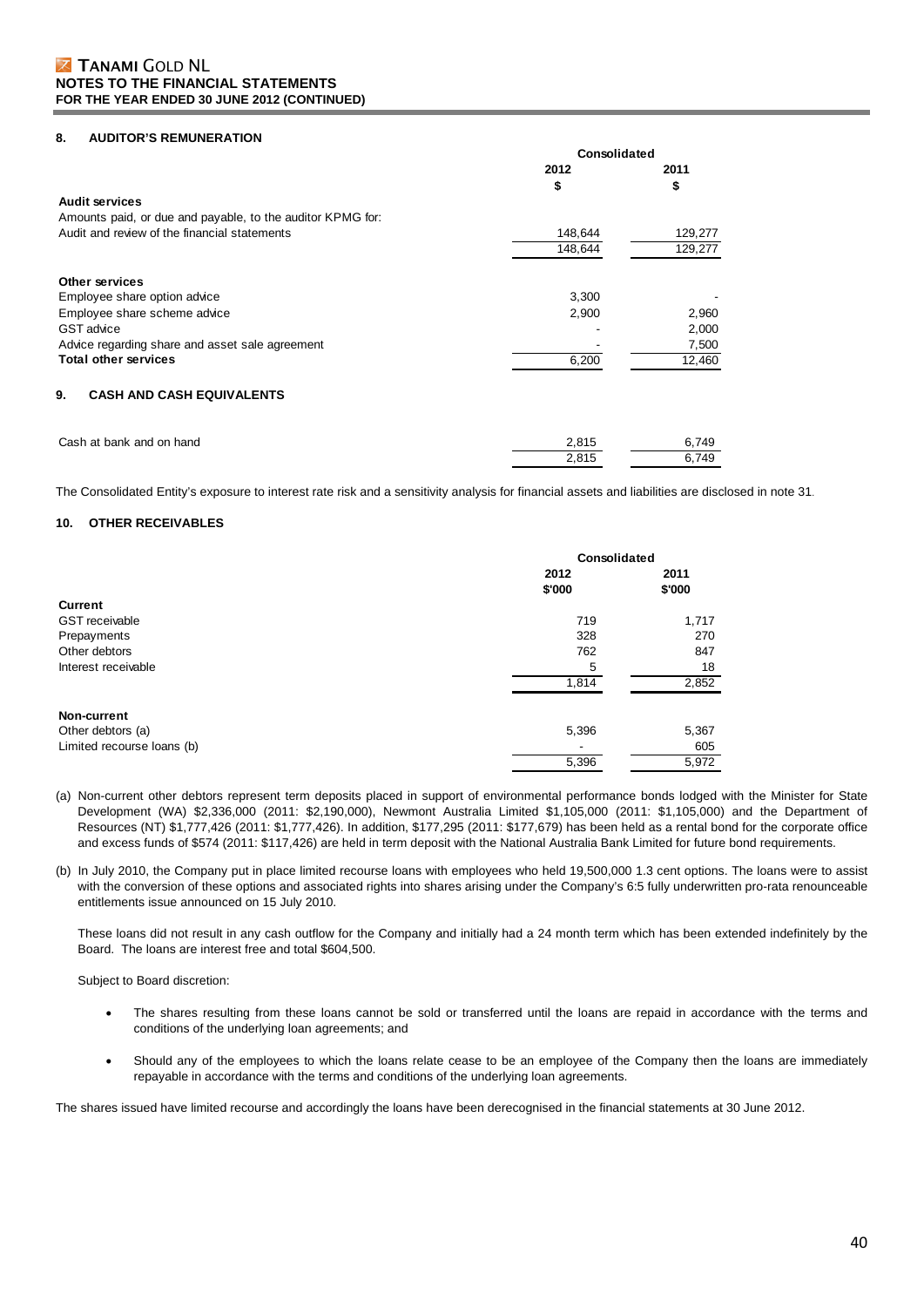#### **11. AVAILABLE FOR SALE ASSETS**

|                                      | Consolidated |        |
|--------------------------------------|--------------|--------|
|                                      | 2012         | 2011   |
|                                      | \$'000       | \$'000 |
| Available for sale financial assets: |              |        |
| Quoted equity shares                 | 6.084        | -      |

The Company has a remaining investment of 160,103,203 listed equity shares in ABM Resources NL (an equity accounted investee until 15 February 2012). Subsequent to initial recognition, these shares are measured at fair value being the published price quotation in an active market. Changes therein are recognised in other comprehensive income and presented in the unrealised gain/(loss) reserve in equity. The fair value movement in the asset during the period was a loss of \$2,241,445 (2011: nil) which has been recognised as an impairment loss in the Consolidated Statement of Comprehensive Income.

#### **12. INVENTORIES**

|                         | Consolidated             |                |
|-------------------------|--------------------------|----------------|
|                         | 2012<br>\$'000           | 2011<br>\$'000 |
| <b>Current</b>          |                          |                |
| Stockpile               | 2,095                    | 5,074          |
| Raw material and stores | 3,867                    | 3,878          |
| Gold in circuit         | 1,861                    | 2,221          |
| <b>Bullion</b>          | 890                      |                |
| Other                   | $\overline{\phantom{a}}$ | 13             |
|                         | 8,713                    | 11,186         |

In line with accounting policy note 1(l), inventories are stated at lower of cost or net realisable value. Of the \$2,095,051 shown as stockpile, \$1,511,894 is carried at cost (2011: \$4,272,573) and \$583,157 is carried at net realisable value (2011: 801,725).

For the full year ended 30 June 2012, the Company wrote down \$8.39 million of low grade ore stockpiles to a net realisable value of nil. The Company, upon reviewing cut off grades, reclassified material below 1.3g/t as mineralised waste. The cut-off grade was determined by considering gold spot price, the recoverability of the ore and treatment cost. This write down is included in mining costs in the Consolidated Statement of Comprehensive Income.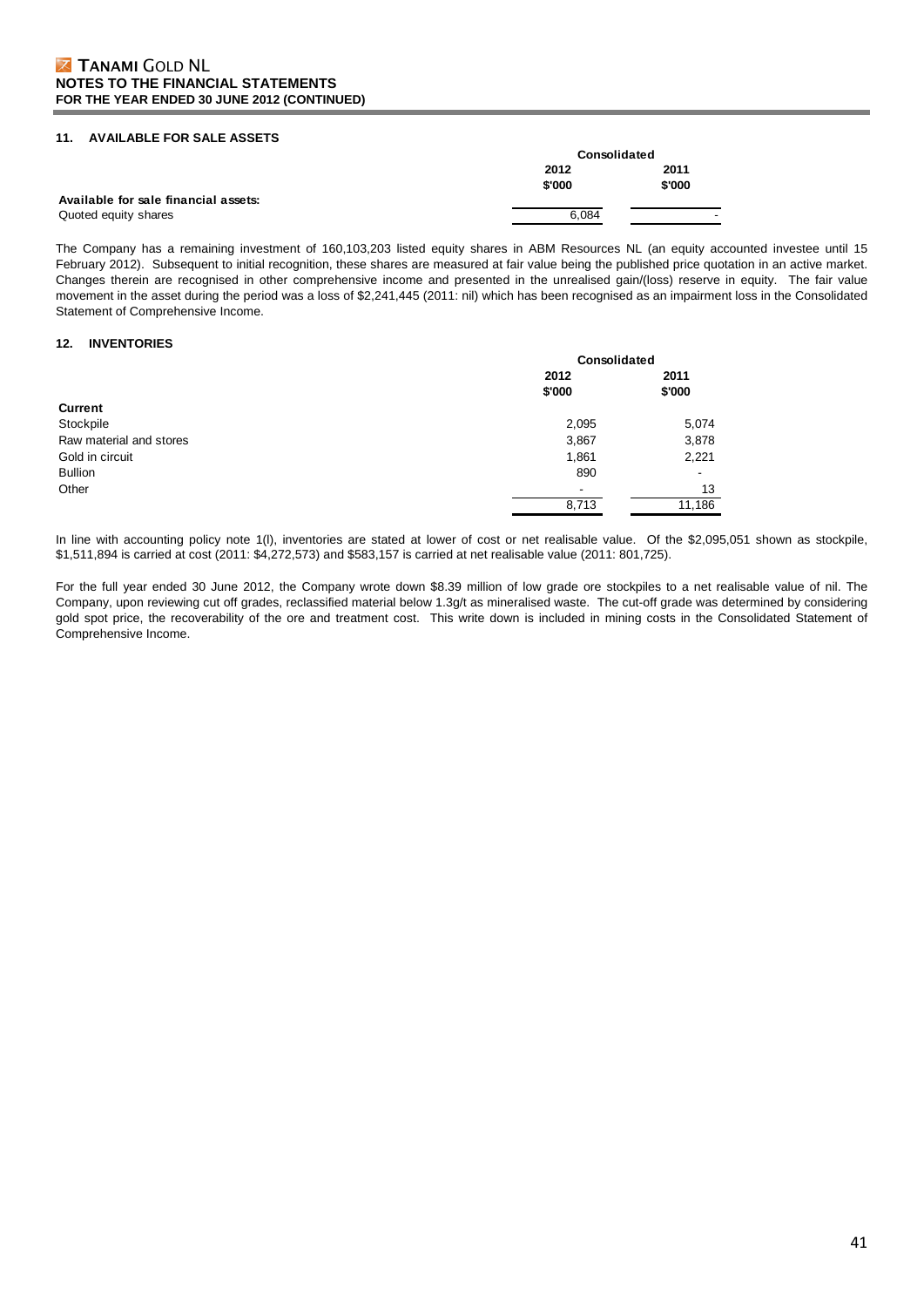## **13. PROPERTY, PLANT AND EQUIPMENT**

|                                                                                                      |           | Consolidated |  |
|------------------------------------------------------------------------------------------------------|-----------|--------------|--|
|                                                                                                      | 2012      | 2011         |  |
|                                                                                                      | \$'000    | \$'000       |  |
| Buildings at cost                                                                                    | 7,958     | 7,958        |  |
| Less: accumulated depreciation                                                                       | (481)     | (357)        |  |
| Less: accumulated impairment                                                                         | (3, 134)  | (3, 134)     |  |
|                                                                                                      | 4,343     | 4,467        |  |
| Plant and equipment at cost                                                                          | 53,405    | 47,717       |  |
| Less: accumulated depreciation                                                                       | (15, 226) | (11, 923)    |  |
| Less: accumulated impairment                                                                         | (24, 579) | (24, 579)    |  |
|                                                                                                      | 13,600    | 11,215       |  |
| Motor vehicles at cost                                                                               | 1,786     | 1,794        |  |
| Less: accumulated depreciation                                                                       | (1, 428)  | (1,308)      |  |
|                                                                                                      | 358       | 485          |  |
| Furniture and fittings at cost                                                                       | 1,478     | 1,478        |  |
| Less: accumulated depreciation                                                                       | (1, 109)  | (934)        |  |
|                                                                                                      | 369       | 544          |  |
| Mine development costs                                                                               | 56,913    | 42,759       |  |
| Less: accumulated depreciation                                                                       | (47, 665) | (29, 530)    |  |
|                                                                                                      | 9,248     | 13,229       |  |
| Rehabilitation asset                                                                                 | 1,002     | 298          |  |
| Less: accumulated depreciation                                                                       | (63)      |              |  |
|                                                                                                      | 939       | 298          |  |
| Capital works in progress                                                                            | 1,418     | 2,284        |  |
| Total property, plant and equipment                                                                  | 30,275    | 32,522       |  |
| Reconciliation<br>Reconciliation of carrying amounts for each class of property, plant and equipment |           |              |  |

are set out below:

## **Buildings**

| Carrying amount at beginning of financial year               | 4.467 | 4.574 |
|--------------------------------------------------------------|-------|-------|
| Additions                                                    | ٠     | 28    |
| Depreciation                                                 | (119) | (130) |
| Depreciation capitalised in exploration and evaluation asset | (5)   | (5)   |
| Carrying amount at end of financial year                     | 4.343 | 4.467 |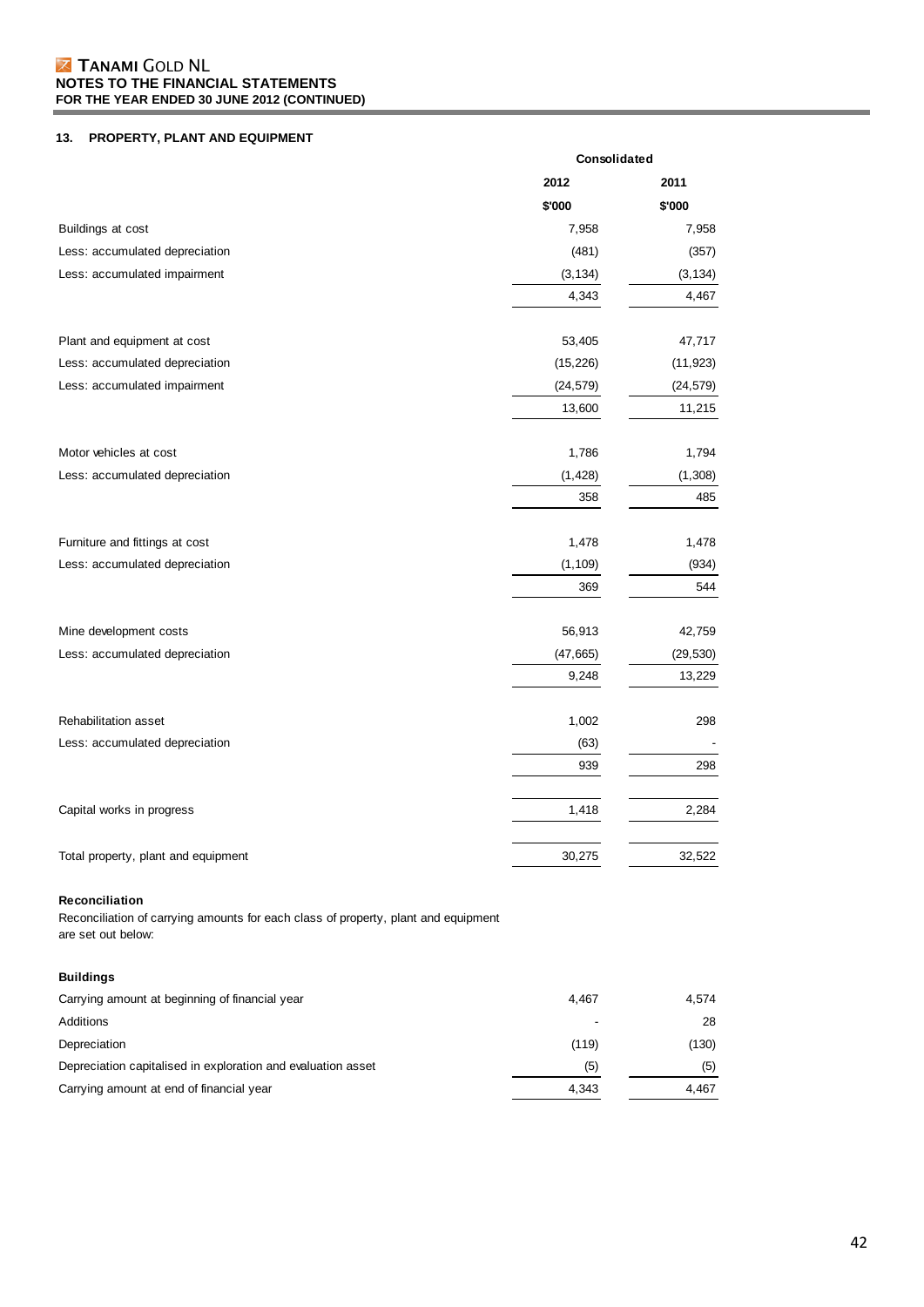## **13. PROPERTY, PLANT AND EQUIPMENT (CONTINUED)**

|                                                              | Consolidated |           |
|--------------------------------------------------------------|--------------|-----------|
|                                                              | 2012         | 2011      |
|                                                              | \$'000       | \$'000    |
| <b>Plant and equipment</b>                                   |              |           |
| Carrying amount at beginning of financial year               | 11,215       | 8,870     |
| Transfers/additions                                          | 6,074        | 6,744     |
| Disposals                                                    | (385)        | (52)      |
| Accumulated depreciation on disposals                        | 385          | 29        |
| Depreciation                                                 | (3,082)      | (4, 330)  |
| Depreciation capitalised in exploration and evaluation asset | (607)        | (46)      |
| Carrying amount at end of financial year                     | 13,600       | 11,215    |
| <b>Motor vehicles</b>                                        |              |           |
| Carrying amount at beginning of financial year               | 485          | 476       |
| Transfers/additions                                          | 68           | 357       |
| Disposals                                                    | (76)         | (54)      |
| Accumulated depreciation on disposals                        | 73           | 46        |
| Depreciation                                                 | (178)        | (325)     |
| Depreciation capitalised in exploration and evaluation asset | (14)         | (15)      |
| Carrying amount at end of financial year                     | 358          | 485       |
| <b>Furniture and fittings</b>                                |              |           |
| Carrying amount at beginning of financial year               | 544          | 327       |
| Additions                                                    |              | 400       |
| Disposals                                                    | (3)          |           |
| Accumulated depreciation on disposals                        | 1            |           |
| Depreciation                                                 | (141)        | (154)     |
| Depreciation capitalised in exploration and evaluation asset | (32)         | (29)      |
| Carrying amount at end of financial year                     | 369          | 544       |
| Mine development costs                                       |              |           |
| Carrying amount at beginning of financial year               | 13,229       | 7,880     |
| Additions: capitalised underground mine development costs    | 14,154       | 14,337    |
| Additions: capitalised Bald Hill stripping costs             |              | 5,637     |
| Amortisation                                                 | (18, 135)    | (14, 625) |
| Carrying amount at end of financial year                     | 9,248        | 13,229    |
| <b>Rehabilitation asset</b>                                  |              |           |
| Carrying amount at beginning of financial year               | 298          | 298       |
| Additions                                                    | 704          |           |
| Amortisation                                                 | (63)         |           |
| Carrying amount at end of financial year                     | 939          | 298       |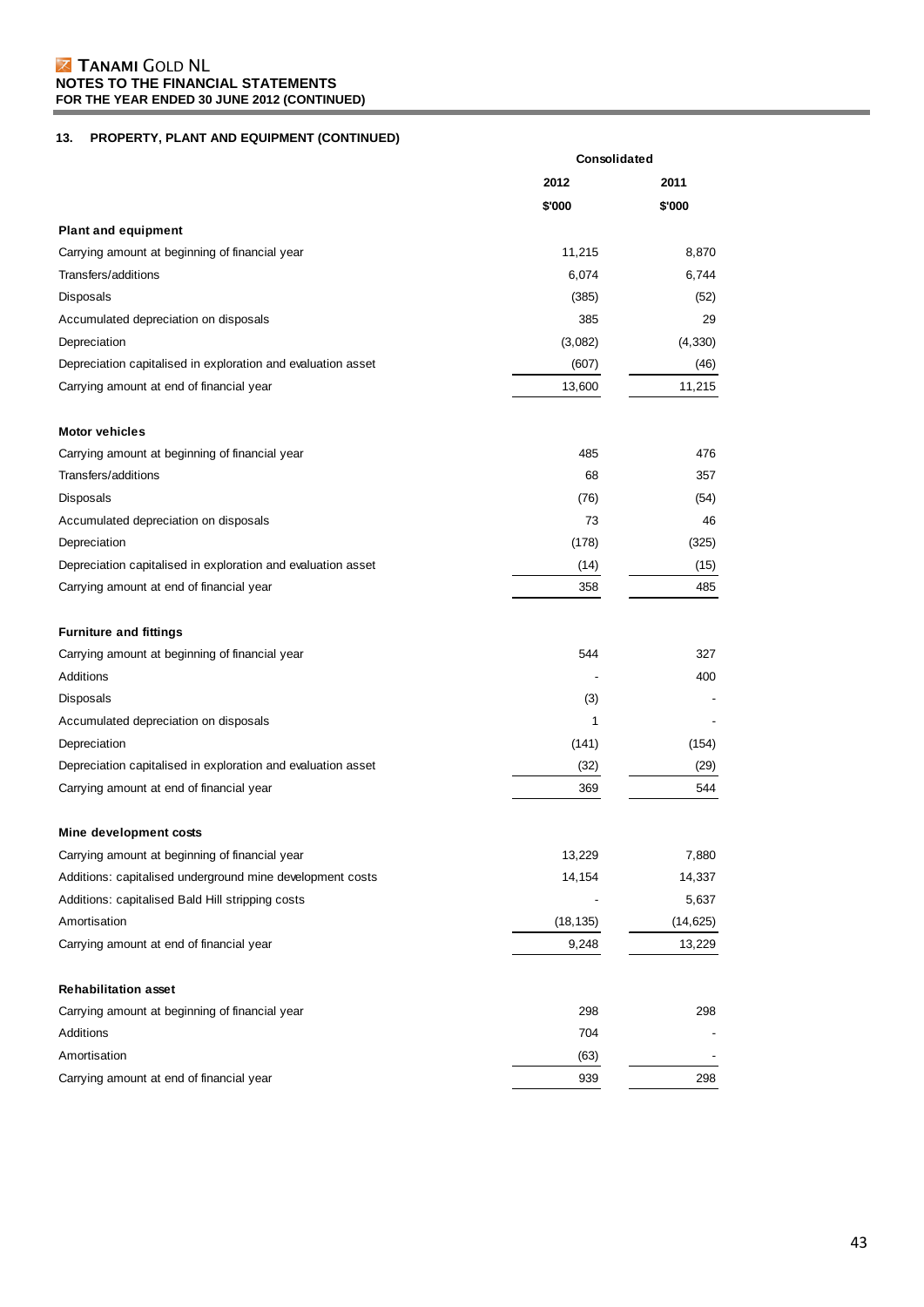### **13. PROPERTY, PLANT AND EQUIPMENT (CONTINUED)**

|                                                                                  | Consolidated   |               |
|----------------------------------------------------------------------------------|----------------|---------------|
|                                                                                  | 2012           | 2011          |
|                                                                                  | \$'000         | \$'000        |
| Capital works in progress                                                        |                |               |
| Carrying amount at beginning of financial year                                   | 2,284          | 955           |
| Additions                                                                        | 5,276          | 5,398         |
| Transfers to other asset classes                                                 | (6, 142)       | (4,069)       |
| Carrying amount at end of financial year                                         | 1,418          | 2,284         |
| Total property plant and equipment                                               |                |               |
| Carrying amount at beginning of financial year                                   | 32,522         | 23,379        |
| Additions                                                                        | 20,134         | 28,831        |
| Disposals                                                                        | (464)          | (106)         |
| Accumulated depreciation on disposals                                            | 459            | 75            |
| Depreciation                                                                     | (3,520)        | (4,937)       |
| Depreciation capitalised in exploration and evaluation asset                     | (658)          | (95)          |
| Amortisation                                                                     | (18, 198)      | (14, 625)     |
| Carrying amount at end of financial year                                         | 30,275         | 32,522        |
| 14.<br><b>EXPLORATION AND EVALUATION EXPENDITURE</b>                             |                |               |
| Exploration and evaluation costs carried forward in respect of areas of interest | 72,318         | 49,482        |
| Reconciliation<br>(a)                                                            |                |               |
| Carrying amount at beginning of the year                                         | 49,483         | 29,202        |
| Expenditure during the year                                                      | 22,904         | 20,286        |
| Expenditure written off (i)                                                      | (69)<br>72,318 | (5)<br>49,483 |
|                                                                                  |                |               |

(i) The ultimate recoupment of exploration and evaluation expenditure is dependent upon successful development and commercial exploitation, or alternatively, sale of the respective areas. During the year the Company wrote off expenditure totalling \$69,104 (2011: \$4,913).

#### **15. INVESTMENT IN ASSOCIATES**

The Consolidated Entity's shareholding in its equity accounted investee reduced from 20.4% at 1 July 2011 to 19.04% at 22 July 2011 and 17.27% at 6 February 2012. The reduction in the Consolidated Entity's shareholding was due to the placement of shares in the equity accounted investee to shareholders other than Tanami Exploration NL, the entity that owned shares and options in the equity accounted investee. A total gain of \$2,483,866 was recognised in relation to this dilution.

On 15 February 2012 Tanami Exploration NL sold 508,014,212 shares in its equity accounted investee to APAC Resources Capital Limited reducing the Consolidated Entity's shareholding from 17.27% to nil prior to the exercise of the Company's 300 million options in ABM Resources NL. This transaction resulted in the loss of significant influence and the discontinuation of equity accounting for an associate from that date.

The Consolidated Entity's share of losses in its equity accounted investee for the period 1 July 2011 to 30 June 2012, whilst it continued to retain significant influence by virtue of the existence of convertible options, was \$330,769 (2011: \$325,353) and the Consolidated Entity did not receive dividend income from its investments in equity accounted investees.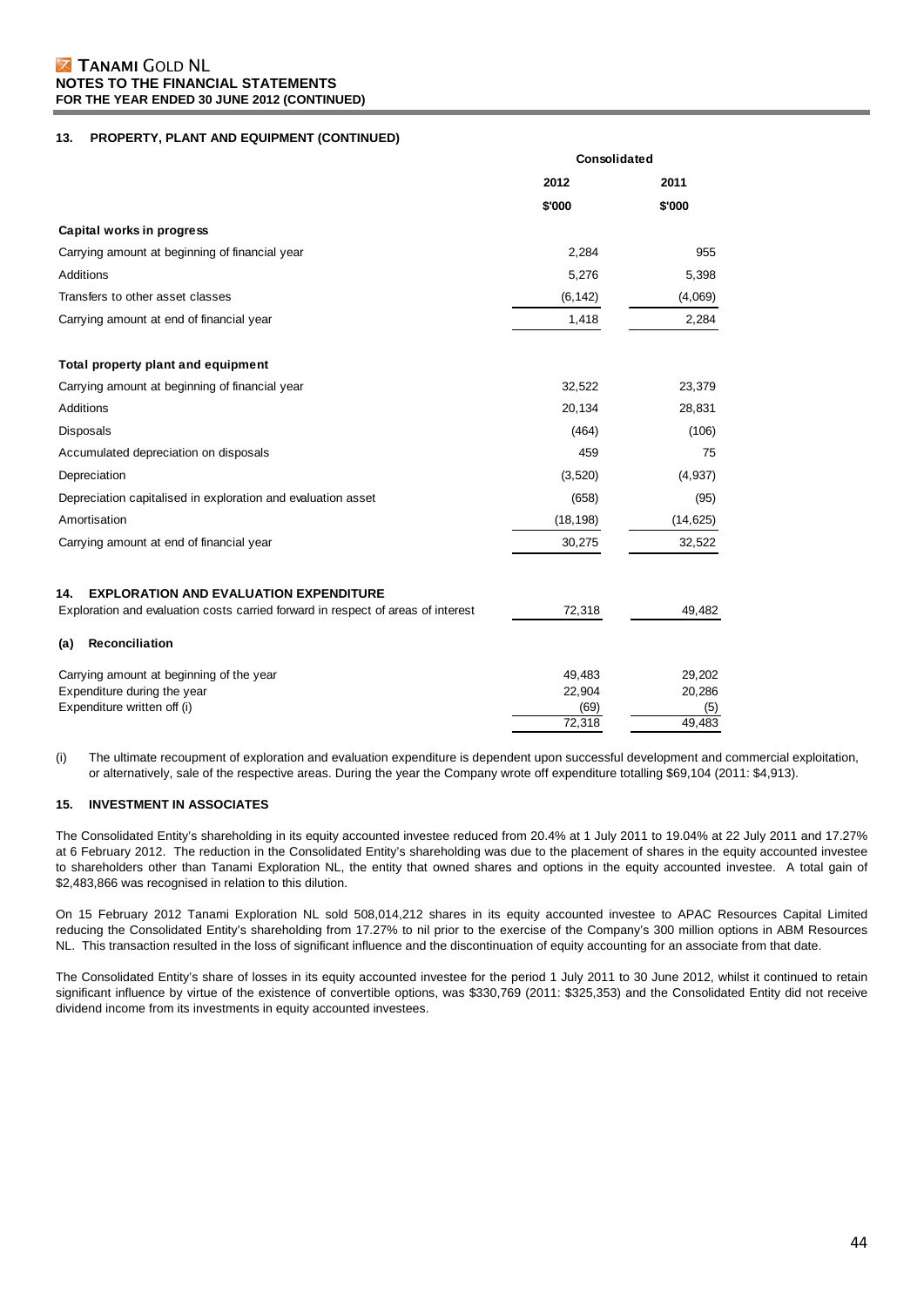#### **15. INVESTMENT IN ASSOCIATES (CONTINUED)**

#### **Reconciliation of Investment in Equity Accounted Investee**

|                                                       | <b>Consolidated</b> |        |
|-------------------------------------------------------|---------------------|--------|
|                                                       | 2012                | 2011   |
|                                                       | \$'000              | \$'000 |
| Balance at 1 July                                     | 10.040              | 7,601  |
| Increase in investment due to take up of rights issue |                     | 2,319  |
| Share of loss                                         | (331)               | (325)  |
| Gain on dilution of shareholding                      | 2,484               | 346    |
| Other comprehensive income                            | (22)                | 99     |
| Sale of investment in associate                       | (12,171)            |        |
| Balance at 30 June                                    |                     | 10.040 |

#### **16. DERIVATIVES**

#### **Non-current investments**

| Non-current investments              |       |
|--------------------------------------|-------|
| Options over ABM Resources NL shares | 7.800 |
|                                      |       |

The value of these options were recognised initially at fair value. Subsequent to initial recognition, these options were measured at fair value and changes therein recognised immediately in profit or loss. On 16 February 2012 the Company exercised all ABM Resources NL options at 1.5 cents per option and converted them to quoted equity shares (refer note 11).

The options were valued as at 30 June 2011 using the Binomial option valuation methodology. The significant assumptions used in the valuations at that time were:

**Consolidated**

- Volatility: 110%
- Risk free rate: 4.74%
- Underlying security spot price: \$0.037
- Exercise price: \$0.015

### **17. INTEREST BEARING LIABILITIES**

|                               | <b>UUIISUIIUAIGU</b> |        |
|-------------------------------|----------------------|--------|
|                               | 2012                 | 2011   |
|                               | \$'000               | \$'000 |
| <b>Current</b>                |                      |        |
| Finance lease liabilities (i) | 599                  | 151    |
| Loan (ii)                     |                      | 22,749 |
|                               | 599                  | 22,900 |
| <b>Non-Current</b>            |                      |        |
| Finance lease liabilities (i) | 869                  | 100    |
| Loan (ii)                     | 27,552               |        |
|                               | 28,421               | 100    |

(i) Finance liabilities of the group are as follows:

|                            | <b>Future</b><br>minimum<br>lease<br>payments | <b>Interest</b> | <b>Present value</b><br>of minimum<br>lease<br>payments | <b>Future</b><br>minimum<br>lease<br>payments | <b>Interest</b> | <b>Present value</b><br>of minimum<br>lease<br>payments |
|----------------------------|-----------------------------------------------|-----------------|---------------------------------------------------------|-----------------------------------------------|-----------------|---------------------------------------------------------|
| In thousands of dollars    | 2012                                          | 2012            | 2012                                                    | 2011                                          | 2011            | 2011                                                    |
| Less than one year         | 697                                           | 98              | 599                                                     | 171                                           | 20              | 151                                                     |
| Between one and five years | 924                                           | 55              | 869                                                     | 113                                           | 13              | 100                                                     |
|                            | .621                                          | 153             | .468                                                    | 284                                           | 33              | 251                                                     |

During the year, the Consolidated Entity acquired property, plant and equipment of which \$1.47 million was acquired by means of finance lease. Cash payments of \$317,000 were used to reduce the Company's lease liability during the year.

The finance lease liabilities are denominated in Australian dollars with interest rates from 4.89% per annum to 8.25% per annum and will mature from 2012 to 2015.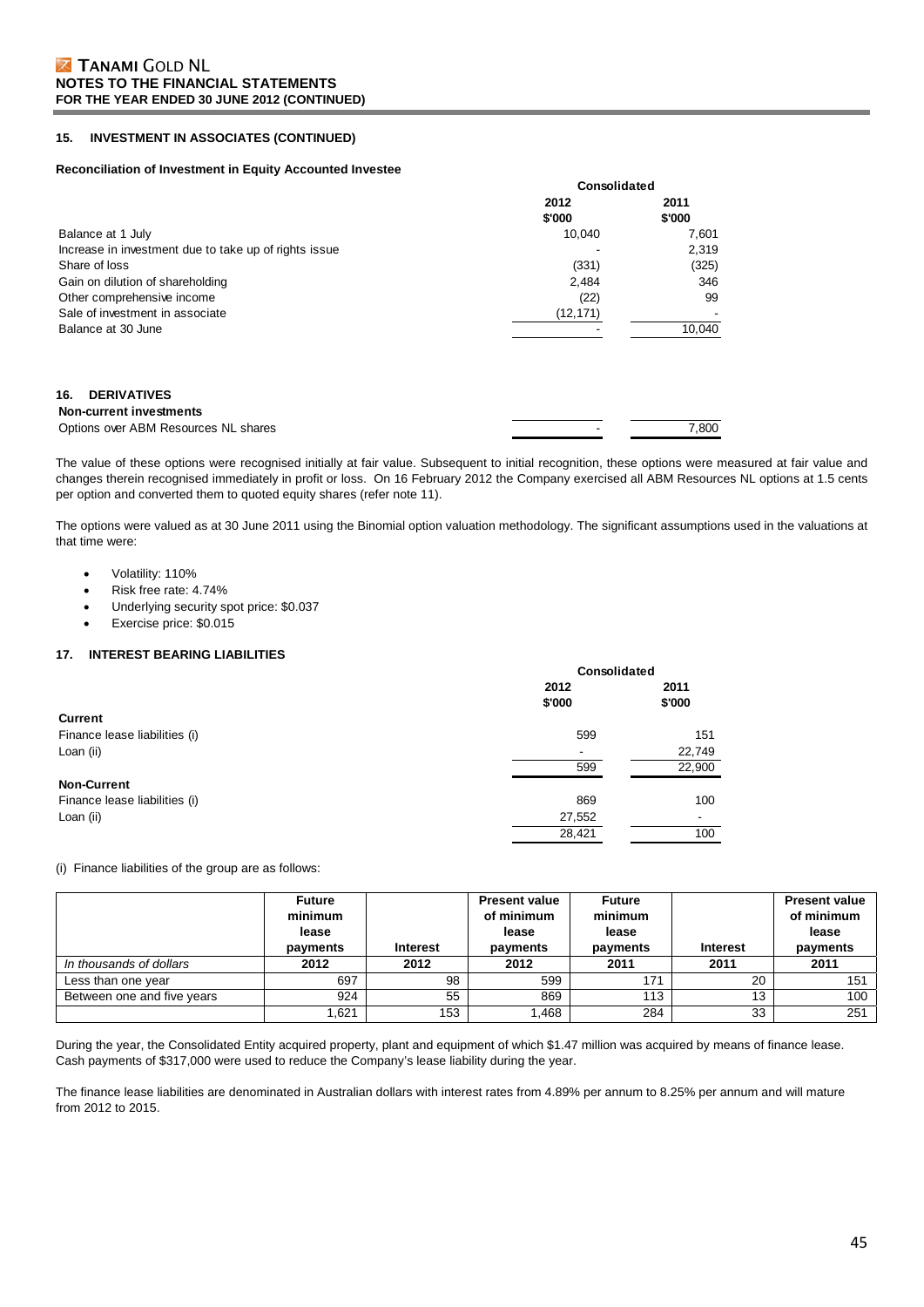#### **17. INTEREST BEARING LIABILITIES (CONTINUED)**

(ii) Loan (unsecured)

|                  | <b>Effective Interest Rate</b> | Maturity     | 30 June 2012                     | 30 June 2011                     |
|------------------|--------------------------------|--------------|----------------------------------|----------------------------------|
|                  |                                |              | <b>Carrying Amount</b><br>\$'000 | <b>Carrying Amount</b><br>\$'000 |
| HKD216.7 million | (a)                            | 30 June 2014 | 27.552                           | 22.749                           |
|                  |                                |              | 27,552                           | 22,749                           |

**(a)** At 30 June 2012, the Company had drawn down HK\$ 216.7 million of its HK\$ 280.7 million unsecured loan facility with AP Finance Limited which has an interest rate of 6% per annum, a refundable facility fee of 6% per annum (where facility fees payable in advance are refunded on a prorated basis if loan repayments are made) and a non-refundable facility fee of 9% per annum. The unsecured HK\$ 280.7 million loan is due for repayment on 30 June 2014.

#### **18. TRADE AND OTHER PAYABLES**

|                              | Consolidated |        |  |
|------------------------------|--------------|--------|--|
|                              | 2012         | 2011   |  |
|                              | \$'000       | \$'000 |  |
| <b>Current</b>               |              |        |  |
| Trade creditors              | 5,512        | 8,769  |  |
| Other creditors and accruals | 7.475        | 5,923  |  |
|                              | 12,987       | 14,692 |  |

The Consolidated Entity's exposure to currency and liquidity risk related to trade and other payables is disclosed in note 31.

#### **19. PROVISIONS**

|                                             | Consolidated |        |
|---------------------------------------------|--------------|--------|
|                                             | 2012         | 2011   |
|                                             | \$'000       | \$'000 |
| <b>Current</b>                              |              |        |
| Employee entitlements                       | 1,408        | 1,165  |
|                                             | 1,408        | 1,165  |
| <b>Non-Current</b>                          |              |        |
| Employee entitlements                       | 678          | 656    |
| Site and mine restoration                   | 4,514        | 4,032  |
|                                             | 5,192        | 4,688  |
| Reconciliation of site and mine restoration |              |        |
| Opening Balance at 1 July                   | 4,032        | 4,197  |
| Provision made during year                  | 705          |        |
| Provision utilised during the year          | (351)        |        |
| Unwind of discount                          | 128          | (165)  |
| Balance at 30 June                          | 4,514        | 4,032  |

**Annual Leave** 

Current employee entitlements comprise annual leave that is expected to be settled within 12 months of the reporting date and represents present obligations resulting from employees' services provided to reporting date. Current employee entitlements are calculated at undiscounted amounts based on remuneration wage and salary rates that the Consolidated Entity expects to pay as at reporting date including related on-costs, such as workers compensation insurance and payroll tax.

#### **Site and mine restoration**

In accordance with the Consolidated Entity's environmental policy and applicable legal requirements, a provision for site restoration and mine rehabilitation is recognised when the land is disturbed. The basis of accounting is set out in note 1(j) of the significant policies.

#### **Long service leave**

Long service leave that is due and payable is disclosed as a current employee provision.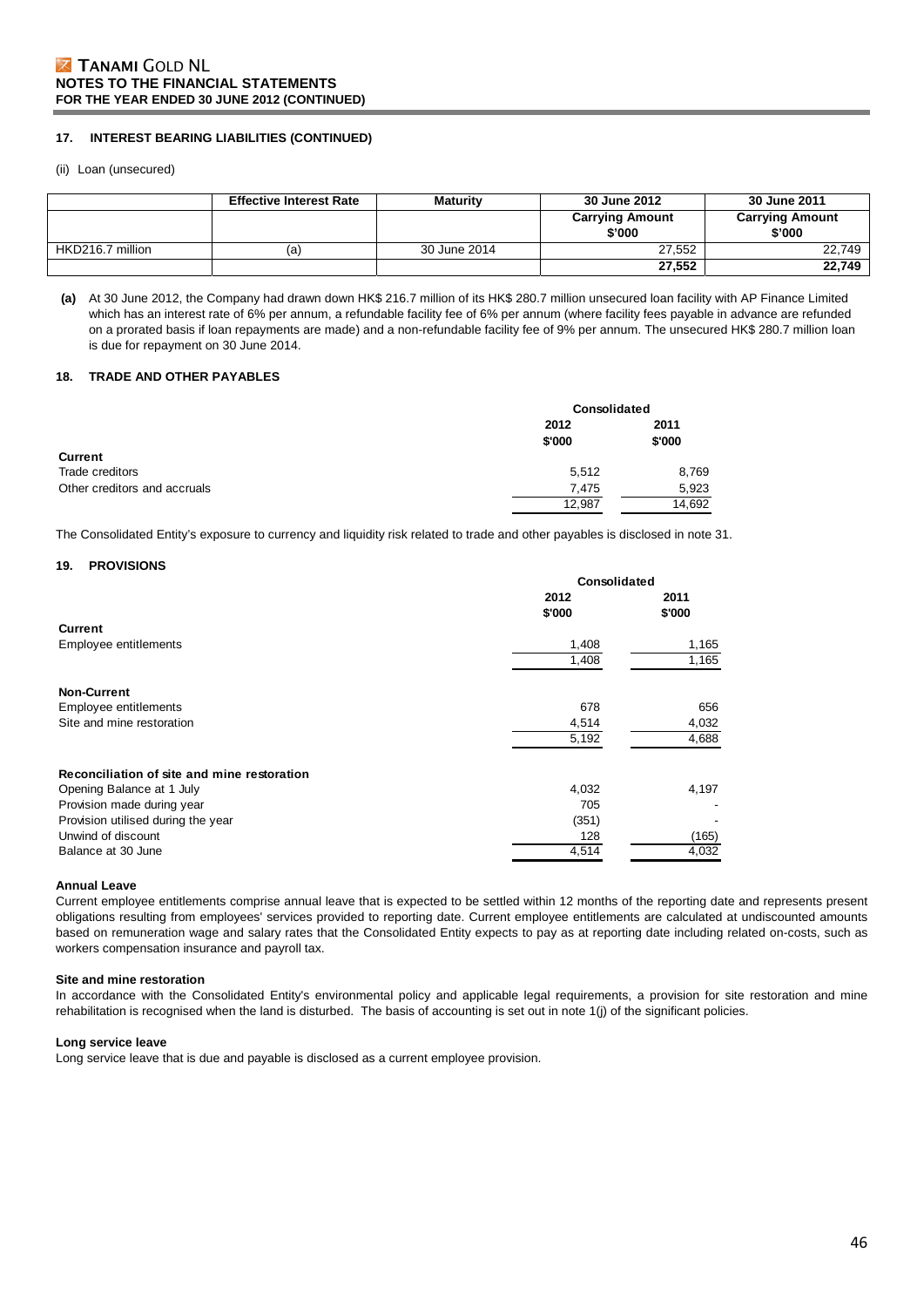#### **20. ISSUED CAPITAL**

|                                                             | Consolidated |         |  |
|-------------------------------------------------------------|--------------|---------|--|
|                                                             | 2012         | 2011    |  |
|                                                             | \$'000       | \$'000  |  |
| Share capital                                               |              |         |  |
| 261,132,677 (2011: 260,997,677) ordinary shares, fully paid | 244,189      | 244,794 |  |
|                                                             | 244.189      | 244.794 |  |
| Movements in issued capital                                 |              |         |  |
| Balance at 1 July                                           | 244.794      | 183.469 |  |
| Shares issued                                               |              |         |  |
| 135,000 shares (2011: 143,051,342)                          |              | 64,328  |  |
| Transaction costs arising from issue of shares              |              | (3,003) |  |
| Limited recourse loans (i)                                  | (605)        |         |  |
| Balance at 30 June                                          | 244,189      | 244.794 |  |

(i) The shares issued have limited recourse and accordingly the loans have been derecognised in the financial statements at 30 June 2012.

On 17 August 2010, the Company completed a 6:5 fully underwritten, pro-rata renounceable entitlements issue which resulted in 143,051,342 shares being issued.

On 20 August 2010, the Company obtained approval at a general meeting of shareholders for a 1 for 30 consolidation of its issued capital. The ordinary shares shown in the preceding table are on a post consolidation basis and therefore incorporate the 1-for-30 capital consolidation.

The Company does not have authorised capital or par value in respect of its issued shares. All issued shares are fully paid. The holders of ordinary shares are entitled to receive dividends as declared from time to time, and are entitled to one vote per share at meetings of the Company.

The 135,000 shares issued during the year ended 30 June 2012 were issued to qualifying employees under the Company's Employee Share Plan. Shares to the value of \$1,000 each were issued to 100 qualifying employees. This has been recognised as a share based payments expense.

#### **21. ACCUMULATED LOSSES**

|                                              | Consolidated |           |
|----------------------------------------------|--------------|-----------|
|                                              | 2012         | 2011      |
|                                              | \$'000       | \$'000    |
| Accumulated losses at July                   | (162, 214)   | (163,765) |
| Net (loss)/profit for the year               | (4,326)      | 1.071     |
| Transfer of reserve upon exercise of options | -            | 480       |
| Accumulated losses at June                   | (166,540)    | (162,214) |

#### **22. CONTINGENT LIABILITIES**

#### **Claims of Native Title**

On 20 April 2005 the Company entered into the Tjurabalan Native Title Coyote Gold Project Agreement which enabled the Coyote Gold Project to be developed. Central to the Agreement is a commitment to employment, training and business development opportunities for the Tjurabalan People. Importantly, the Tjurabalan People's interests and benefits payable by the Company are aligned with gold production levels achieved by the Company from the Project.

The Company has entered into several Deeds for Exploration with different traditional owner groups and the Central Land Council in relation to tenements held in the Northern Territory. Such agreements provide for exploration to be undertaken on Aboriginal Land Trust areas subject to certain conditions being met including approved clearance surveys over areas to be explored.

One of the Company's tenements in the Northern Territory is subject to the procedures of the Native Title Act 1993.

#### **23. COMMITMENTS**

#### **a) Exploration Expenditure**

The Consolidated Entity has certain obligations to perform minimum exploration work on mineral leases held. These obligations may vary over time, depending on the Consolidated Entity's exploration program and priorities. These obligations are also subject to variations by negotiation, joint venturing or relinquishing some of the relevant tenements. As at balance date, total exploration expenditure commitments of the Consolidated Entity which have not been provided for in the financial statements are outlined below. The Consolidated Entity's tenement commitment can be reduced by obtaining expenditure exemptions and/or relinquishment of tenements.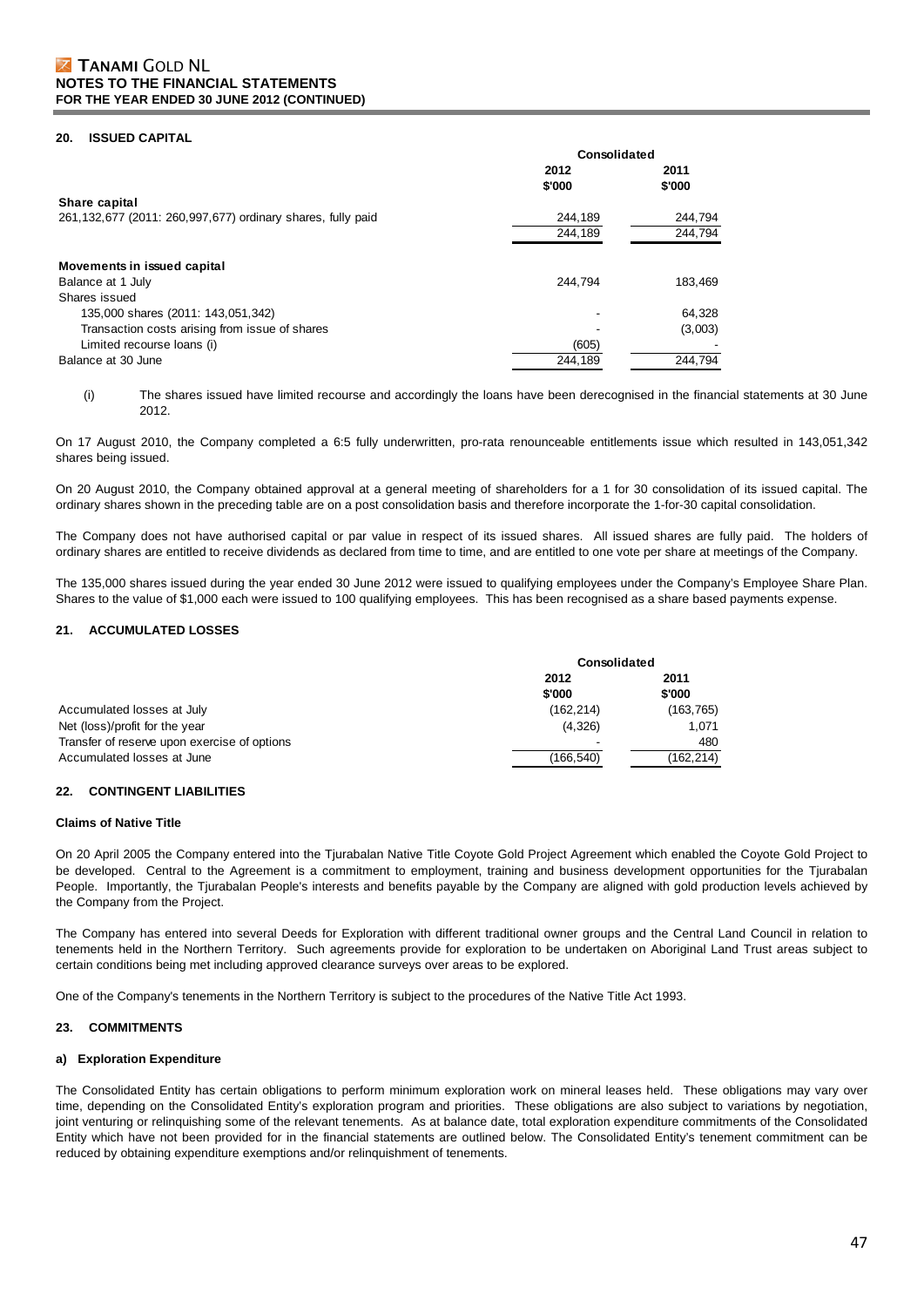#### **23. COMMITMENTS (CONTINUED)**

#### **Exploration Expenditure Commitments**

|                 | Consolidated |        |  |
|-----------------|--------------|--------|--|
|                 | 2012         | 2011   |  |
|                 | \$'000       | \$'000 |  |
| Within one year | 2,468        | 2,374  |  |

#### **b) Operating lease**

The Consolidated Entity leases the corporate office under an operating lease. The lease runs for 3 years commencing on 1 February 2010 and expiring on 31 January 2013. Lease payments are adjusted annually to reflect market rentals. During the year ended 30 June 2012 \$348,664 (2011: \$355,477) was recognised as an expense in the income statement in respect to the operating lease.

#### **Operating Lease Commitments**

|                            | Consolidated             |        |
|----------------------------|--------------------------|--------|
|                            | 2012                     | 2011   |
|                            | \$'000                   | \$'000 |
| Within one year            | 192                      | 329    |
| Between one and five years | $\overline{\phantom{0}}$ | 192    |
|                            | 192                      | 521    |

#### **24. SHARE BASED PAYMENTS**

#### **Options**

During the year the following options were issued:

| <b>Exercise Price (\$)</b> | <b>Number of Options</b> | <b>Grant Date</b> | <b>Expiry Date</b> |
|----------------------------|--------------------------|-------------------|--------------------|
| \$1.34                     | 300,000                  | 22 December 2011  | 22 December 2016   |
| \$0.90                     | 2.212.500                | 29 Mar 2012       | 28 March 2017      |
| \$1.00                     | 2.212.500                | 29 Mar 2012       | 28 March 2017      |
| \$1.10                     | 500.000                  | 29 Mar 2012       | 28 March 2017      |

During the year, no options were lapsed unexercised.

During the year the following options were forfeited:

| <b>Exercise Price (\$)</b> | <b>Number of Options</b> | <b>Grant Date</b> | Expiry Date   |
|----------------------------|--------------------------|-------------------|---------------|
| \$4.50                     | 30.000                   | 30 April 2007     | 31 March 2012 |

During the year, no options were exercised.

At 30 June 2012 there were 5,341,667 unissued ordinary shares in respect of which unquoted options were outstanding as follows:

| <b>Expiry Date</b> | Type                      | <b>Exercise Price</b> | 2012<br><b>Number</b> | 2011<br><b>Number</b> |
|--------------------|---------------------------|-----------------------|-----------------------|-----------------------|
|                    |                           |                       |                       |                       |
| 31 March 2012      | Unquoted                  | \$4.50                |                       | 30,000                |
| 22 November 2012   | Unquoted                  | \$6.00                | 58,334                | 58,334                |
| 22 November 2012   | Unauoted                  | \$4.50                | 58.334                | 58.334                |
| 22 December 2016   | Unquoted                  | \$1.34                | 300,000               |                       |
| 28 March 2017      | <b>Unquoted Tranche 1</b> | \$0.90                | 2.212.500             |                       |
| 28 March 2017      | Unquoted Tranche 2        | \$1.00                | 2,212,500             |                       |
| 28 March 2017      | Unquoted Tranche 3        | \$1.10                | 500.000               |                       |
|                    |                           |                       | 5,341,668             | 146,668               |

On 22 December 2011 300,000 options were granted to Mr Alan Senior, a Director of the Company. Material terms and conditions are:

- The option term is 5 years from the date of grant; and
- The exercise price of the options (\$1.34) is 40% above the five day volume weighted average price of shares on the ASX immediately prior to the date of the Annual General Meeting held on 29 November 2011. These options have been valued using a Black Scholes option valuation model. As these options vested immediately the fair value of \$130,150 has been recognised as an expense in profit or loss.

The significant assumptions used in the valuation at that time were:

- Volatility: 90%
- Risk free rate: 4.25%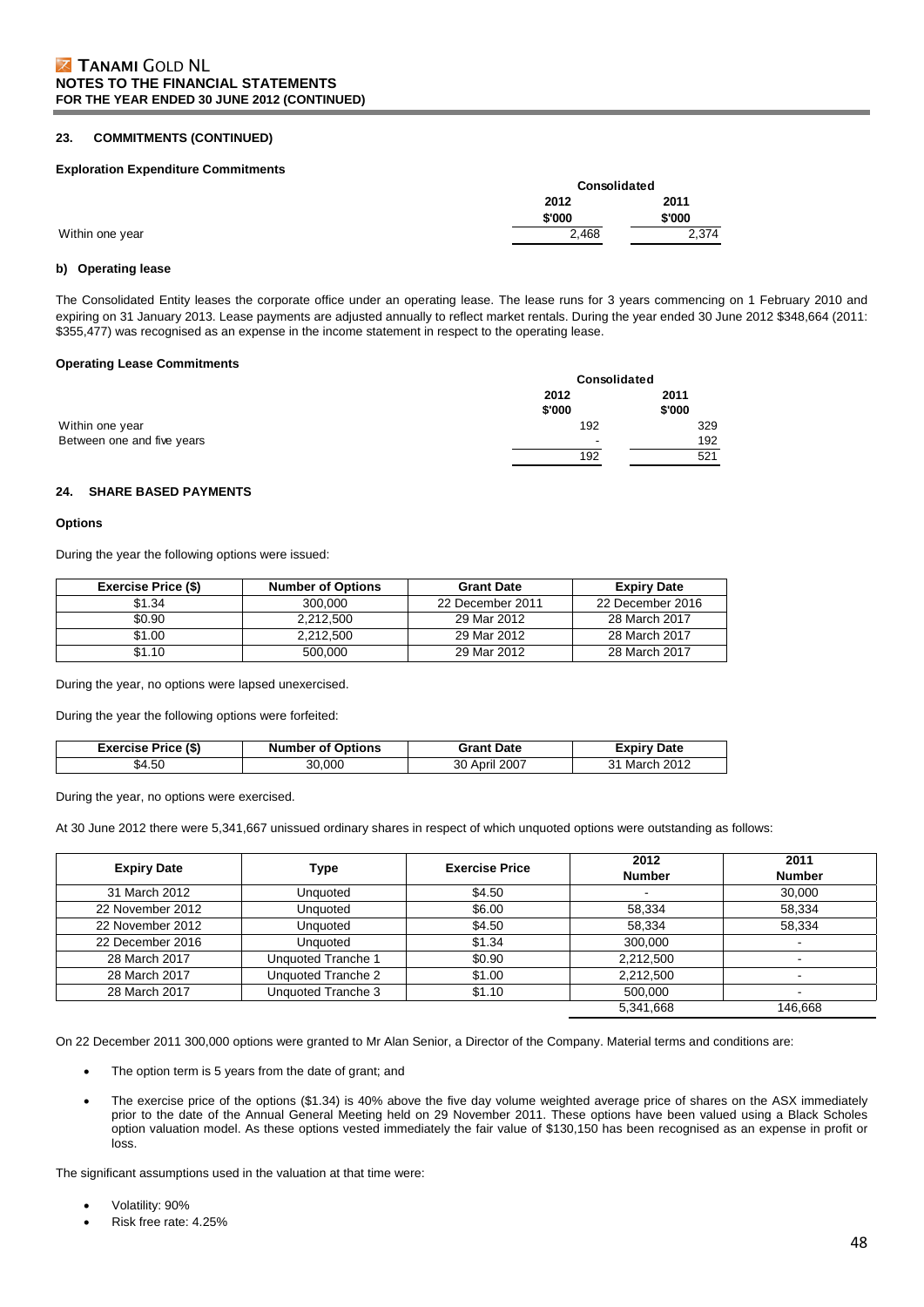#### **24. SHARE BASED PAYMENTS (CONTINUED)**

- Underlying security spot price: \$0.705
- Exercise price: \$1.34
- Valuation per option: \$0.434

The options granted on 29 March 2012 were valued using the Black Scholes option valuation methodology. The significant assumptions used in the valuations at that time were:

- Volatility: 85%;
- Risk free rate: 2.66%;
- Underlying security spot price: \$0.795;
- Exercise price: \$0.90, \$1.00 and \$1.10 for Tranche 1, Tranche 2 and Tranche 3 respectively;
- Valuation per option: \$0.524, \$0.510 and \$0.497; and
- Valuation per Tranche: \$1,159,350, \$1,128,375 and \$248,500.

The grant date fair value of the options was \$2,536,225 of which \$452,592 was recognised as an expense for the year ended 30 June 2012. The remaining value of the options will continue to be expensed over the vesting period attributable to each Tranche.

#### **(i) Employee share option plan**

The Tanami Gold NL Option and Performance Rights Plan was approved by shareholders at a general meeting of the Company on 27 November 2009.

On 29 March 2012 (and in consideration of the continued services of specified employees), the Company granted options to subscribe for one ordinary fully paid share in the capital of the Company per option with the following conditions:

- 2,212,500 options were issued to employees with an exercise price of \$0.90 per option. These options do not vest until 12 months from the date of grant;
- 2,212,500 options were issued to employees with an exercise price of \$1.00 per option. These options do not vest until 24 months from the date of grant; and
- 500,000 options were issued to employees with an exercise price of \$1.10 per option. These options do not vest until 36 months from the date of grant.

#### **Summary of option movements for the financial year:**

| <b>Grant Date</b> | <b>Exercise Date</b><br>on or after | <b>Expiry Date</b> | <b>Exercise</b><br><b>Price</b> | Number of<br>options at<br>beginning<br>of year | <b>Options</b><br>Granted | <b>Options</b><br>Expired/<br><b>Forfeited</b> | <b>Options</b><br><b>Exercised</b> | On Issue  | <b>Vested</b> |
|-------------------|-------------------------------------|--------------------|---------------------------------|-------------------------------------------------|---------------------------|------------------------------------------------|------------------------------------|-----------|---------------|
| 23 Nov 2007       | 23 Nov 2008                         | 22 Nov 2012        | \$4.50                          | 58.334                                          |                           |                                                |                                    | 58.334    | 58,334        |
| 23 Nov 2007       | 23 Nov 2009                         | 22 Nov 2012        | \$6.00                          | 58.334                                          |                           |                                                |                                    | 58,334    | 58,334        |
| 30 Apr 2007       | 31 Mar 2009                         | 31 Mar 2012        | \$4.50                          | 30.000                                          |                           | (30,000)                                       |                                    |           |               |
| 22 Dec 2011       | 22 Dec 2011                         | 21 Dec 2016        | \$1.34                          | ۰.                                              | 300.000                   |                                                |                                    | 300,000   | 300,000       |
| 29 Mar 2012       | 29 Mar 2013                         | 28 Mar 2017        | \$0.90                          | ٠                                               | 2.212.500                 |                                                | $\,$                               | 2,212,500 |               |
| 29 Mar 2012       | 29 Mar 2014                         | 28 Mar 2017        | \$1.00                          | $\blacksquare$                                  | 2,212,500                 |                                                |                                    | 2,212,500 |               |
| 29 Mar 2012       | 29 Mar 2015                         | 28 Mar 2017        | \$1.10                          | $\blacksquare$                                  | 500.000                   |                                                |                                    | 500.000   |               |

#### **25. KEY MANAGEMENT PERSONNEL DISCLOSURES**

#### **a) Details of Key Management Personnel**

*(i) Specified Directors*  Arthur Dew (Non-Executive Chairman) (appointed December 2011) Denis Waddell (Deputy Chairman/Executive Director) (appointed July 1995) Alan Senior (Non-Executive Director) (appointed July 2007) Seng Hui Lee (Non-Executive Director) (appointed March 2008) Carlisle Procter (Non-Executive Director) (appointed December 2011)

*(ii) Specified Executives*  Andrew Czerw (General Manager) (appointed January 2012) Jon Latto (Company Secretary/Chief Financial Officer) (appointed November 2007) Don Harper (Chief Operating Officer) (appointed March 2011, resigned January 2012)

Graeme Sloan (Managing Director/CEO) (appointed September 2008, resigned December 2011)

Rob Walker (General Manager Operations) (appointed October 2008, ceased to be key management personnel in 2011)

**Number of options at 30 June 2012**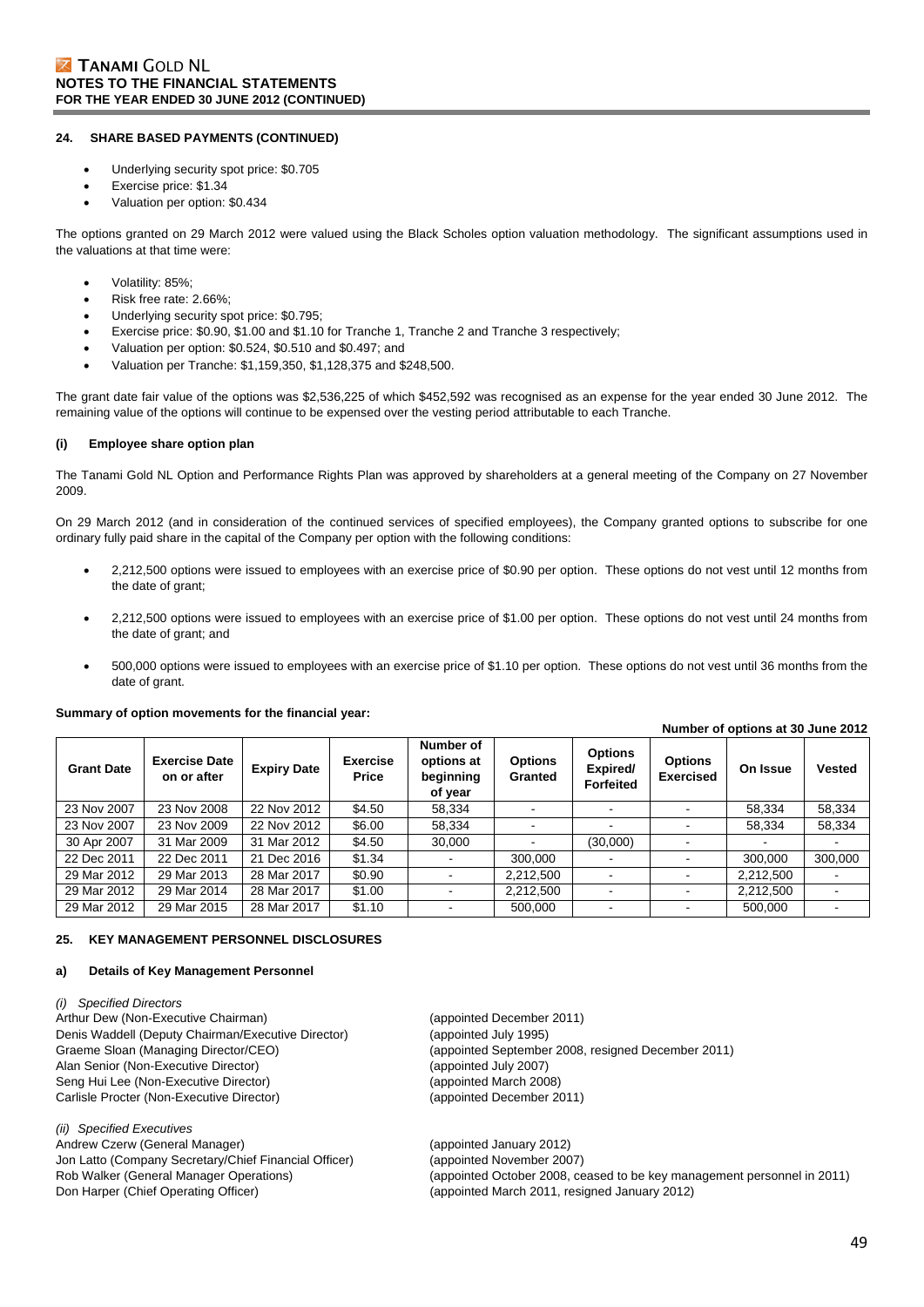### **25. KEY MANAGEMENT PERSONNEL DISCLOSURES (CONTINUED)**

#### **b) Remuneration of Key Management Personnel**

| The key management personnel compensation included in 'personnel expenses' | Consolidated |           |
|----------------------------------------------------------------------------|--------------|-----------|
| (see note 5) is as follows:                                                | 2012         | 2011      |
|                                                                            | \$           | \$        |
| In AUD                                                                     |              |           |
| Short-term employee benefits                                               | 1.998.571    | 1,606,499 |
| Post-employment benefits                                                   | 90.504       | 112.587   |
| Share-based payments                                                       | 296.922      | 43.631    |
| Total                                                                      | 2,385,997    | 1,762,717 |
|                                                                            |              |           |

#### *(i) Individual directors and executives compensation disclosures*

Information regarding individual director's and executive's compensation and some equity instruments disclosures as required by Corporations Regulations 2M.3.03 and 2M.6.04 is provided in the Remuneration Report section of the Directors' Report.

From July 2011 to November 2011, Mr Waddell provided consulting services on corporate and operational matters to Tanami Gold NL. These services were provided on arms-length, commercial terms as and when required by the Consolidated Entity. From December 2011 to June 2012, Mr Waddell provided full time executive support to the Company. The combined cost of these services from 1 July 2011 to 30 June 2012 was \$404,000 (2011: \$162,000).

#### **Shareholdings of Directors and Key Management Personnel**

**2012** 

| <b>Ordinary Fully Paid Shares</b>     | <b>Balance</b><br>1 July 2011 | <b>Granted as</b><br>Remuneration | <b>Entitlements</b><br><b>Issue</b> | <b>On Market</b><br>Purchases/<br>(Sales) | <b>Balance</b><br>30 June 2012 |
|---------------------------------------|-------------------------------|-----------------------------------|-------------------------------------|-------------------------------------------|--------------------------------|
| <b>Directors</b>                      |                               |                                   |                                     |                                           |                                |
| Mr A Dew                              |                               | $\overline{\phantom{a}}$          |                                     |                                           |                                |
| Mr D Waddell                          | 5,672,134                     | $\blacksquare$                    |                                     | 100,000                                   | 5,772,134                      |
| Mr A Senior                           | 66,705                        | $\overline{\phantom{a}}$          |                                     |                                           | 66,705                         |
| Mr SH Lee*                            | 70,697,899                    | $\blacksquare$                    |                                     | (9,319,111)                               | 61,378,788                     |
| Mr C Procter                          |                               | $\blacksquare$                    | -                                   |                                           |                                |
| <b>Other Key Management Personnel</b> |                               |                                   |                                     |                                           |                                |
| Mr A Czerw                            |                               | $\overline{\phantom{a}}$          | -                                   |                                           |                                |
| Mr J Latto                            | 73,334                        | $\overline{\phantom{a}}$          | -                                   |                                           | 73,334                         |
| Mr R Walker**                         | 734,732                       |                                   |                                     | (130,646)                                 | 604,086                        |
| <b>Total</b>                          | 77,244,804                    | ٠                                 |                                     | (9,349,757)                               | 67,895,047                     |

\* The shares that were sold were held by Eurogold Limited which is 36.37% indirectly owned by Allied Properties (H.K) Limited, which is an intermediate holding listed company of Allied Properties Resources Limited. The ultimate holding company of Allied Properties Resources Limited is Allied Group Limited, a company in which Lee Seng Hui, together with other trustees of the Lee and Lee Trust has an interest of 64.90%.

Accordingly, Lee Seng Hui was taken to have had a relevant interest in the shares held by Eurogold Limited in Tanami Gold NL.

Lee Seng Hui is not a director of Eurogold Limited and has no input into Eurogold Limited's decision to trade the securities that Eurogold Limited held in Tanami Gold NL.

\*\*Mr R Walker ceased to be classified as key management personnel on 1 July 2011.

#### **Options of Directors and Key Management Personnel**

**2012** 

| <b>Options</b>                        | <b>Balance</b><br>1 July 2011 | <b>Granted as</b><br>Remuneration | <b>Options</b><br><b>Forfeited</b> | <b>Balance</b><br>30 June 2012 | Vested 30 June<br>2012 |
|---------------------------------------|-------------------------------|-----------------------------------|------------------------------------|--------------------------------|------------------------|
| <b>Directors</b>                      |                               |                                   |                                    |                                |                        |
| Mr A Dew                              | $\blacksquare$                | $\overline{\phantom{0}}$          |                                    |                                |                        |
| Mr D Waddell                          | -                             | $\overline{\phantom{0}}$          |                                    |                                |                        |
| Mr A Senior                           | 116.668                       | 300,000                           |                                    | 416,668                        | 416,668                |
| Mr SH Lee                             |                               | $\blacksquare$                    | -                                  |                                |                        |
| Mr C Procter                          | $\sim$                        | $\overline{\phantom{0}}$          | -                                  |                                |                        |
| <b>Other Key Management Personnel</b> |                               |                                   |                                    |                                |                        |
| Mr A Czerw                            | ۰.                            | 1,500,000                         | -                                  | 1,500,000                      |                        |
| Mr J Latto                            | 10.000                        | 500.000                           | (10,000)                           | 500,000                        |                        |
| Total                                 | 126,668                       | 2,300,000                         | (10,000)                           | 2,416,668                      | 416,668                |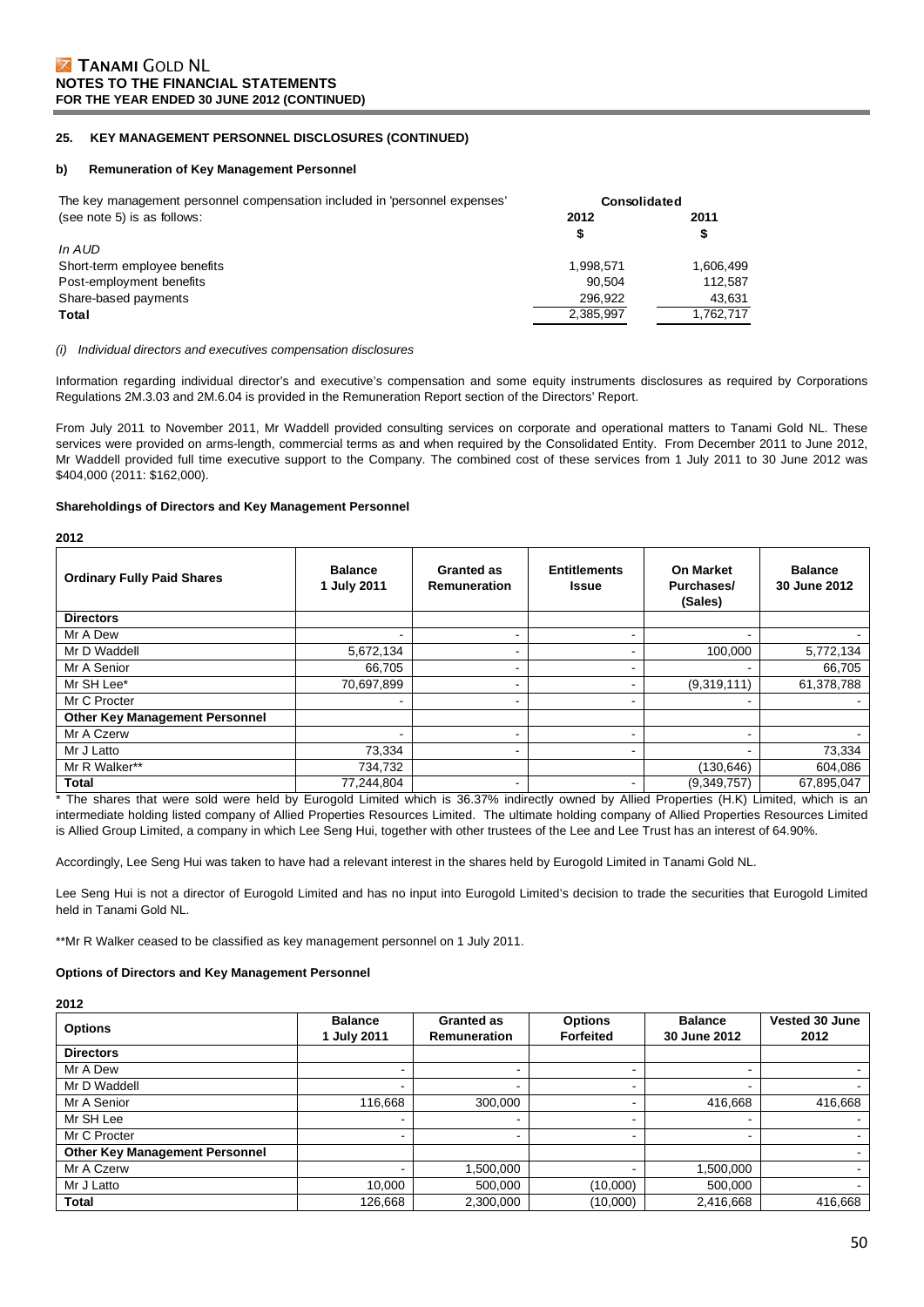#### **25. KEY MANAGEMENT PERSONNEL DISCLOSURES (CONTINUED)**

The shares arising from the entitlements issue shown for Mr SH Lee in the table above are held by Allied Properties Resources Limited a company in which Mr SH Lee (together with others as trustees of the Lee and Lee Trust) has an interest of 64.90%. Accordingly, Mr SH Lee is taken to have a relevant interest in the 61,378,788 shares held by Allied Properties Resources Limited.

#### **Shareholdings of Directors and Key Management Personnel**

**2011** 

| <b>Ordinary Fully Paid Shares</b>     | <b>Balance</b><br>1 July 2010 | <b>Granted on</b><br><b>Exercise of</b><br><b>Options</b> | <b>Entitlements</b><br><b>Issue</b> | <b>Balance</b><br>30 June 2011 |
|---------------------------------------|-------------------------------|-----------------------------------------------------------|-------------------------------------|--------------------------------|
| <b>Directors</b>                      |                               |                                                           |                                     |                                |
| D Waddell                             | 2.336.000                     |                                                           | 3,336,134                           | 5,672,134                      |
| G Sloan                               | $\overline{\phantom{a}}$      | $\overline{\phantom{0}}$                                  |                                     |                                |
| A Senior                              | 23,333                        | $\overline{\phantom{0}}$                                  | 43,372                              | 66,705                         |
| SH Lee                                | 29,651,914                    |                                                           | 41,045,985                          | 70,697,899                     |
| <b>Other Key Management Personnel</b> |                               |                                                           |                                     |                                |
| D Harper                              |                               |                                                           |                                     |                                |
| R Henderson                           | -                             |                                                           |                                     |                                |
| J Latto                               | ۰                             | 33,334                                                    | 40,000                              | 73,334                         |
| R Walker                              | 1,398                         | 333,334                                                   | 400,000                             | 734,732                        |
| Total                                 | 32,012,645                    | 366,668                                                   | 44,865,491                          | 77,244,804                     |

**Options of Directors and Key Management Personnel** 

**2011** 

| <b>Options</b>                        | Balance 1 July 2010      | <b>Options Exercised</b> | Balance 30 June 2011 |
|---------------------------------------|--------------------------|--------------------------|----------------------|
| <b>Directors</b>                      |                          |                          |                      |
| D Waddell                             | -                        |                          |                      |
| G Sloan                               | -                        | $\overline{\phantom{0}}$ |                      |
| A Senior                              | 116,668                  | $\overline{\phantom{0}}$ | 116,668              |
| SH Lee                                | $\overline{\phantom{0}}$ | $\blacksquare$           |                      |
| <b>Other Key Management Personnel</b> |                          |                          |                      |
| D Harper                              | -                        | $\overline{\phantom{0}}$ |                      |
| R Henderson                           | ۰                        | $\overline{\phantom{0}}$ | $\sim$               |
| J Latto                               | 43,334                   | (33, 334)                | 10,000               |
| R Walker                              | 333,334                  | (333, 334)               |                      |
| <b>Total</b>                          | 493,336                  | (366,668)                | 126,668              |

All equity transactions with directors other than those arising from the exercise of remuneration options have been entered into under terms and conditions no more favourable than those the entity would have adopted if dealing at arm's length.

#### **c) Other transactions with the Company or its controlled entities**

Specified directors hold positions in other entities that resulted in them having control or significant influence over the financial or operating policies of those entities. These entities transacted with the Company or its subsidiaries during the financial year. The terms and conditions of those transactions were no more favourable than those available, or which might reasonably be expected to be available, on similar transactions to unrelated entities on an arm's length basis.

The Company provided ad-hoc administrative services to Orion Gold NL, a Company of which Denis Waddell is a Director. These administrative services, which had a value of \$1,665 for the year ended 30 June 2012, were recharged to Orion Gold NL on commercial terms.

#### **26. NON-KEY MANAGEMENT PERSONNEL RELATED PARTIES DISCLOSURES**

#### **Wholly-Owned Group**

Tanami Exploration NL and Tanami (NT) Pty Ltd are both wholly owned subsidiaries of Tanami Gold NL.

#### **Loan from Related Parties**

During the year ended 30 June 2012, the Company has continued to use its unsecured loan facility with AP Finance Limited to assist with funding its:

- Intensive exploration programs at both the Company's Coyote Gold Project and the Central Tanami Project which have resulted in significant increases in the Company's Resources;
- Definitive Feasibility Study for the development of the Central Tanami Project;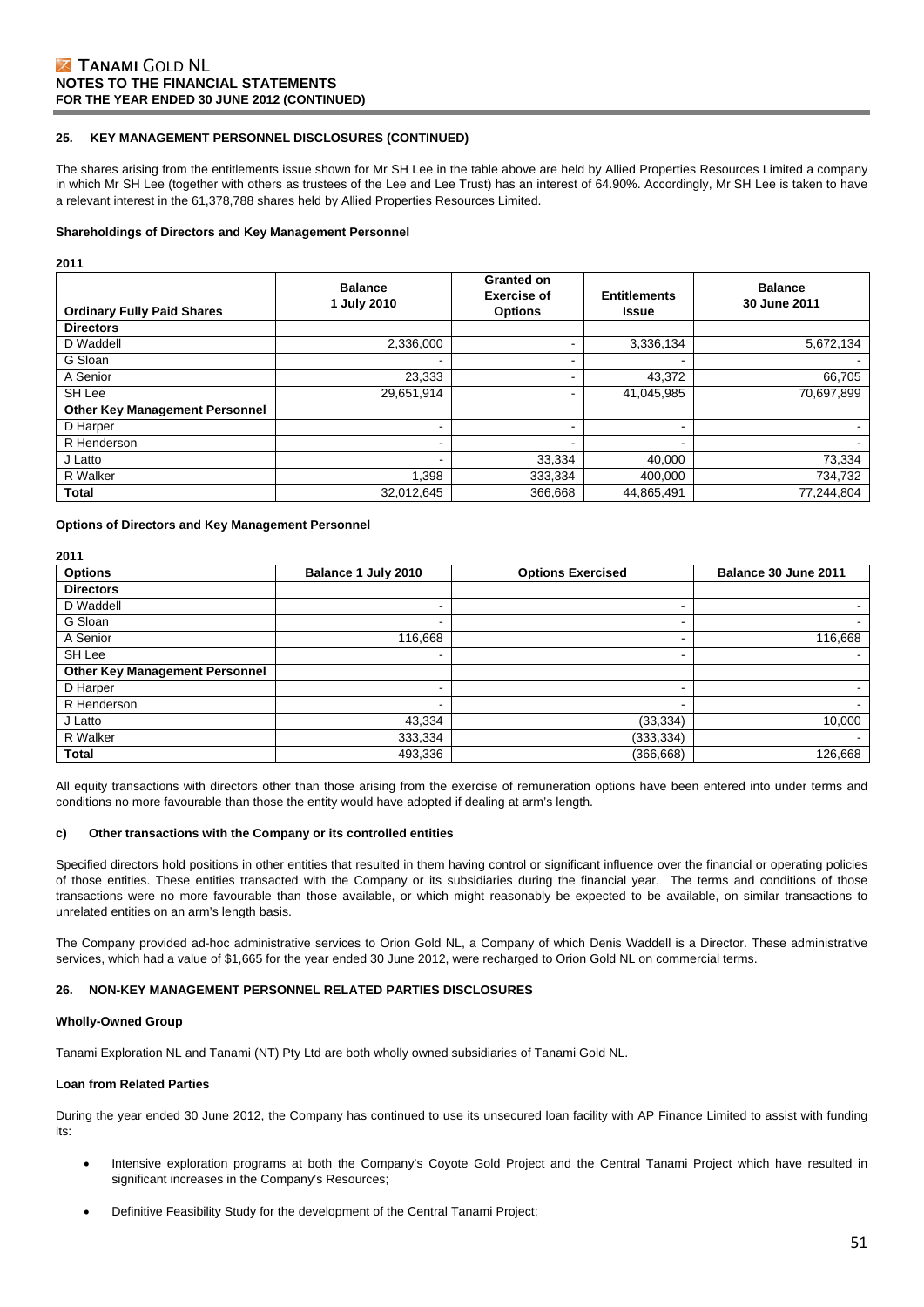#### **26. NON-KEY MANAGEMENT PERSONNEL RELATED PARTIES DISCLOSURES (CONTINUED)**

- Ongoing care and maintenance costs at the Central Tanami Project;
- Progressive refurbishment of the Company's mining equipment, support equipment and camp infrastructure;
- Other capital upgrades such as increases to the Tailings Storage Facility at the Coyote Gold Project; and
- Provision of additional working capital.

The Company has an unsecured loan facility with AP Finance Limited for HK\$280.7 million (approximately A\$35.52 million). As at 30 June 2012, the Company had drawn down HK\$216.7 million (approximately A\$27.56 million), leaving it with HK\$64 million (approximately A\$8.10 million) in undrawn funds. The Company's unsecured loan facility with AP Finance Limited has a repayment date of 30 June 2014.

The ultimate holding company of AP Finance Limited is Allied Group Limited, an entity associated with Mr Lee Seng Hui who is a Director of the Company.

### **27. SEGMENT INFORMATION**

The Consolidated Entity operates predominantly in the gold exploration and gold mining industry.

#### **Information about reportable segments**

| In thousands AUD                                   | <b>Gold Production</b> |           | <b>Exploration</b> |        | Total     |           |
|----------------------------------------------------|------------------------|-----------|--------------------|--------|-----------|-----------|
|                                                    | 2012                   | 2011      | 2012               | 2011   | 2012      | 2011      |
|                                                    | \$'000                 | \$'000    | \$'000             | \$'000 | \$'000    | \$'000    |
|                                                    |                        |           |                    |        |           |           |
| Revenues                                           | 65,343                 | 57,781    |                    |        | 65.343    | 57,781    |
| Interest income                                    | 143                    |           | 125                | 337    | 268       | 337       |
| Interest expense                                   | (203)                  | (42)      |                    |        | (203)     | (42)      |
| Depreciation and amortisation                      | (21, 719)              | (19, 467) | (659)              | (23)   | (22, 378) | (19, 490) |
| Reportable segment (loss)/profit before income tax | (8,518)                | 1.954     | (566)              | 310    | (9,084)   | 2,264     |
| Reportable segment assets                          | 38,754                 | 46.169    | 79,582             | 51,950 | 118,336   | 98,119    |
| Reportable segment liabilities                     | 16.264                 | 16.715    | 4,753              | 2.904  | 21.017    | 19,620    |
| Capital expenditure                                | (20, 131)              | (28, 593) | (5)                | (211)  | (20, 136) | (28, 804) |

**Consolidated**

#### **Reconciliation of reportable segment revenues, profit or loss, assets and liabilities and other material items**

|                                                                | 2012     | 2011     |
|----------------------------------------------------------------|----------|----------|
|                                                                | \$'000   | \$'000   |
| Revenue and other income                                       |          |          |
| Total revenue and other income for reportable segments         | 65,343   | 57,781   |
| Consolidated revenue and other income                          | 65,343   | 57,781   |
| <b>Profit or loss</b>                                          |          |          |
| Total loss or profit for reportable segments                   | (9,084)  | 2,264    |
| Other profit                                                   | 12,353   | 3,944    |
| Unallocated amounts: other corporate expenses                  | (9,726)  | (5, 257) |
| Share of loss of equity accounted investees                    | (331)    | (325)    |
| Gain on dilution of shareholding in equity accounted investees | 2,484    | 346      |
| Consolidated (loss)/profit before income tax                   | (4, 304) | 972      |
| <b>Assets</b>                                                  |          |          |
| Total assets for reportable segments                           | 118,336  | 98,119   |
| Investments in equity accounted investees                      |          | 10,039   |
| Other unallocated amounts                                      | 9,079    | 18,445   |
| Consolidated total assets                                      | 127,415  | 126,603  |
| Liabilities                                                    |          |          |
| Total liabilities for reportable segments                      | 21,017   | 19,620   |
| Other unallocated amounts                                      | 27,590   | 23,926   |
| Consolidated total liabilities                                 | 48,607   | 43,546   |

#### **Major customer**

The Consolidated Entity sells gold on-market through third parties and is not able to identify the end customer.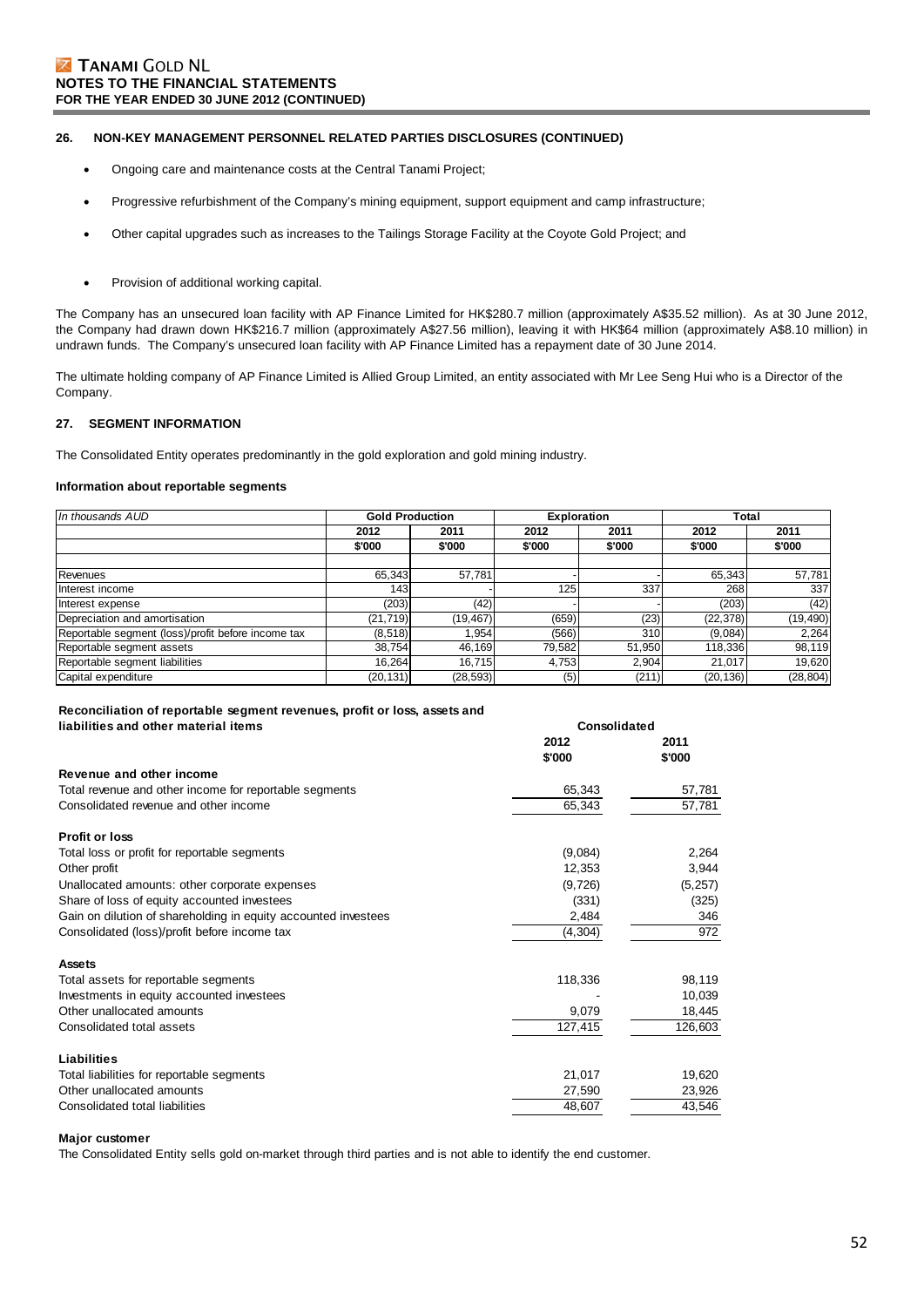### **28. EARNINGS PER SHARE**

|                                                                                                                      |             | Number of shares |
|----------------------------------------------------------------------------------------------------------------------|-------------|------------------|
|                                                                                                                      | 2012        | 2011             |
| Weighted average number of ordinary shares used as the denominator in the calculation of basic<br>earnings per share | 261.045.759 | 241.414.503      |

#### **Basic earnings/(loss) per share**

The calculation of basic earnings per share at 30 June 2012 was based on the loss attributable to ordinary shareholders of \$4,304,922 (2011: Profit \$972,405) and a weighted average number of ordinary shares outstanding of 261,045,759 (2011: 241,414,503), calculated as follows.

| Weighted average number of ordinary shares                   | 2012        | 2011        |
|--------------------------------------------------------------|-------------|-------------|
| Issued ordinary shares at 1 July                             | 260,997,677 | 117,946,335 |
| Effect of employee option conversions in July 2010           |             | 631,370     |
| Effect of employee option conversions in March 2011          |             | 16,575      |
| Effect of rights taken up under July 2010 entitlements issue |             | 122,820,223 |
| Effect of shares issued in February 2012                     | 48.082      |             |
| Weighted average number of ordinary shares at 30 June        | 261,045,759 | 241,414,503 |

### **Diluted earnings/(loss) per share**

Diluted loss per share for 2012 equals basic loss per share as the options on issue are considered anti-dilutive.

|                                                                 | 2012        | 2011        |
|-----------------------------------------------------------------|-------------|-------------|
| Weighted average number of ordinary shares (diluted)            | 261,045,759 | 241.414.503 |
| Weighted average number of ordinary shares (basic)              | 261,045,759 | 241.414.503 |
| Effect of share options on issue                                |             |             |
| Weighted average number of ordinary shares (diluted) at 30 June | 261,045,759 | 241.414.503 |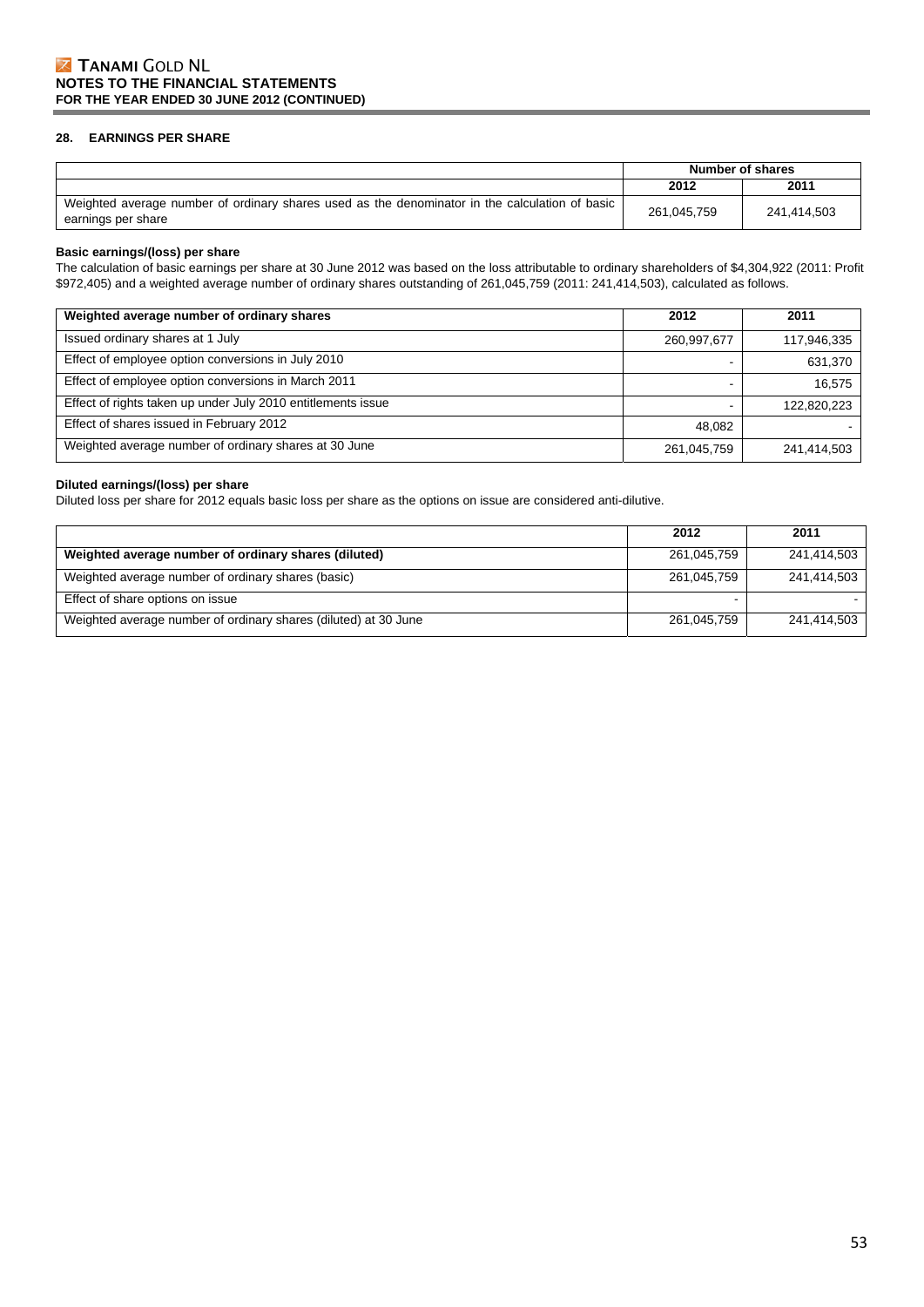### **29. NOTES TO STATEMENT OF CASH FLOWS**

#### **a) Reconciliation of cash and cash equivalents**

For the purpose of the Consolidated Statement of Cash Flows, cash includes cash on hand and at bank and short term deposits at call, net of outstanding bank overdrafts. Cash as at the end of the financial year as shown in the Consolidated Statement of Cash Flows is reconciled to the related items in the Consolidated Statement of Financial Position as follows:

|                                                                                       | Consolidated |          |
|---------------------------------------------------------------------------------------|--------------|----------|
|                                                                                       | 2012         | 2011     |
|                                                                                       | \$'000       | \$'000   |
| Cash assets                                                                           | 2,815        | 6,749    |
| b) Reconciliation of net cash flow from operating activities to net<br>(loss)/profit  |              |          |
| Net (loss)/profit                                                                     | (4, 304)     | 972      |
| Add/(less) non-cash items                                                             |              |          |
| Exploration expenditure written off                                                   | 69           | 5        |
| Depreciation                                                                          | 3,521        | 4,937    |
| Amortisation                                                                          | 18,198       | 14,625   |
| Foreign exchange loss/(gain)                                                          | 524          | (1,616)  |
| Unwinding of interest rate on provision for rehabilitation                            | 128          | (165)    |
| Share based payments                                                                  | 682          | 80       |
| Gain on dilution of shareholding in ABM Resources NL                                  | (2,484)      | (346)    |
| Add/(less) items classified as investing/financing activities                         |              |          |
| Gain on disposal of fixed assets                                                      | (177)        |          |
| Gain on derivative asset                                                              | (3, 307)     | (3,780)  |
| Loss on sale of financial assets                                                      | 280          |          |
| Share of loss of equity accounted investee (net of income tax)                        | 331          | 325      |
| Impairment loss on available for sale financial assets                                | 2,241        |          |
| Gain on sale of investment                                                            | (13, 223)    |          |
| Net cash provided by operating activities before changes in assets and<br>liabilities | 2,479        | 15,038   |
| Changes in assets and liabilities during the financial year:                          |              |          |
| Increase/(decrease) in receivables                                                    | 1,103        | (1, 562) |
| Increase/(decrease) in inventories                                                    | 2,464        | (4, 949) |
| Decrease in prepayments                                                               | (295)        | (81)     |
| Increase in provisions                                                                | 619          | 456      |
| Increase in payables                                                                  | 730          | 219      |
| Net cash used in operating activities                                                 | 7,100        | 9,119    |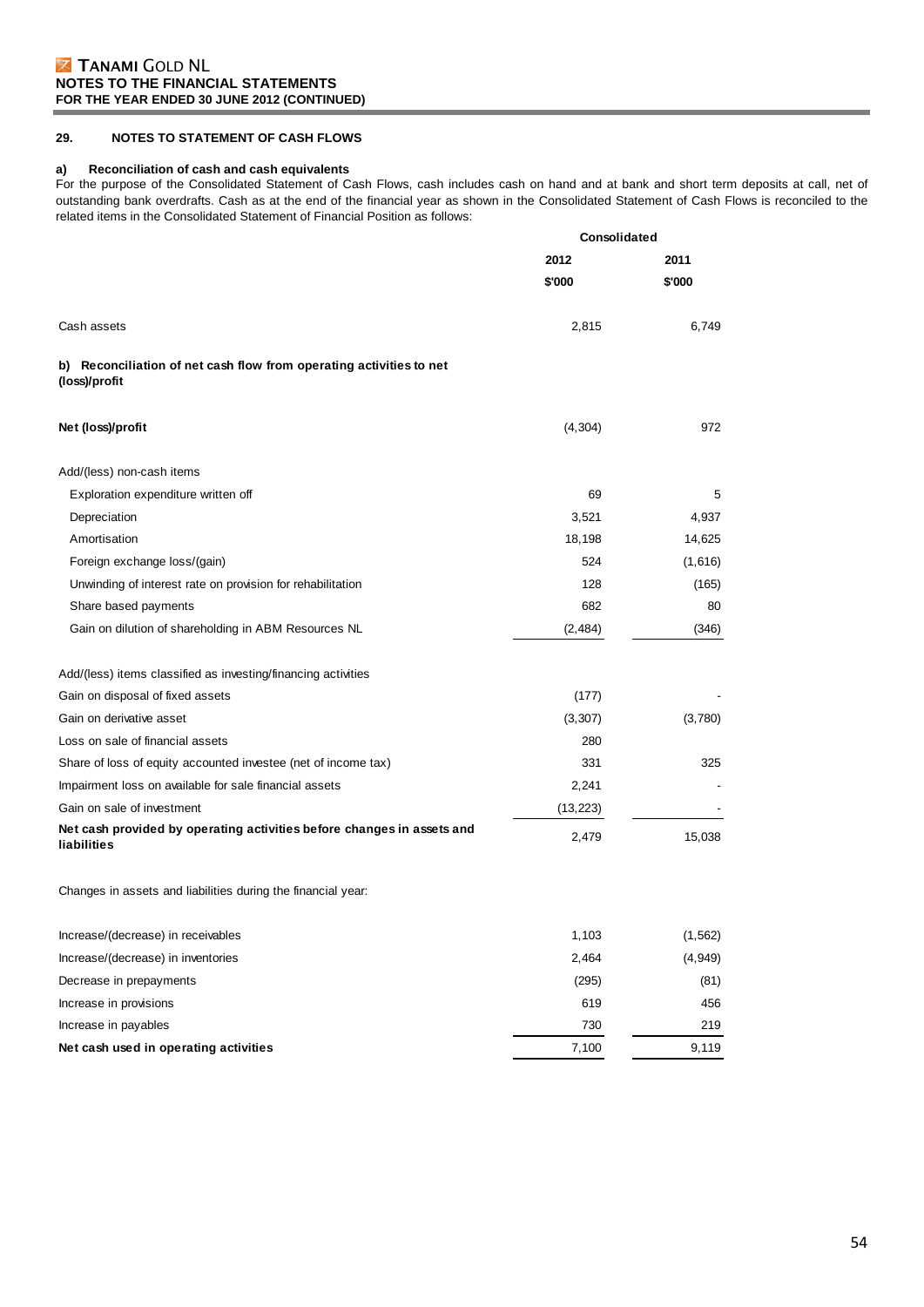#### **30. EVENTS SUBSEQUENT TO BALANCE DATE**

During the period from 1 July 2012 to 20 September 2012, the Company progressively drew down its remaining HK\$64 million under its unsecured loan facilities with AP Finance Limited, receiving approximately A\$8.93 million over 5 drawdowns. These funds were used to assist in funding the Company's:

- Intensive exploration programs at both the Company's Coyote Gold Project and the Central Tanami Project which have resulted in significant increases in the Company's Resources;
- Definitive Feasibility Study for the development of the Central Tanami Project;
- Ongoing care and maintenance costs at the Central Tanami Project;
- Progressive refurbishment of the Company's mining equipment, support equipment and camp infrastructure;
- Other capital upgrades such as increases to the Tailings Storage Facility at the Coyote Gold Project; and
- Provision of additional working capital.

#### **31. FINANCIAL RISK MANAGEMENT**

#### **Overview**

This note presents information about the Consolidated Entity's exposure to credit, liquidity and market risks, their objectives, policies and processes for measuring and managing risk, and the management of capital.

#### **1. Credit Risk**

Credit risk is the risk that a counterparty will not meet its obligations under a financial instrument or customer contract, leading to a financial loss. The Consolidated Entity is exposed to credit risk from its operating activities (primarily for trade receivables) and from its financing activities, including deposits with banks and financial institutions, foreign exchange transactions and other financial instruments.

Presently, the Consolidated Entity undertakes mining, exploration and evaluation activities exclusively in Australia. At the balance sheet date there were no significant concentrations of credit risk.

#### *Cash and cash equivalents*

The Consolidated Entity limits its exposure to credit risk by only investing in liquid securities and only with counterparties that have an acceptable credit rating.

#### *Other receivables*

The Consolidated Entity's revenue is derived (apart from immaterial recharges) from gold sales. Management does not expect any counterparty to a gold sale to fail to meet its obligations.

#### *Exposure to credit risk*

The carrying amount of the Consolidated Entity's financial assets represents the maximum credit exposure. The Consolidated Entity's maximum exposure to credit risk at the reporting date is:

|                                     |             | 2012   | 2011   |
|-------------------------------------|-------------|--------|--------|
|                                     | <b>Note</b> | \$'000 | \$'000 |
| Cash and cash equivalents           | 9           | 2.815  | 6.749  |
| Other receivables                   | 10          | 7.210  | 8.824  |
| Available for sale financial assets | 11          | 6.084  |        |
| Derivatives                         | 16          | $\sim$ | 7.800  |

The Consolidated Entity is exposed to minimal credit risk in relation to the cash and cash equivalents or other receivables in the preceding table because:

- The Consolidated Entity invests in or deposits cash with counterparties that have an acceptable credit risk rating, and as a result, Management consider that there is minimal credit risk attached to the Consolidated Entity's cash and cash equivalents balances;
- The Consolidated Entity's other receivables predominantly relate to amounts payable from Government institutions which management consider is risk free. Of the \$7,210,364 in other receivables, \$5,219,000 relates to environmental performance bonds lodged with the Northern Territory Department Resources, the Western Australian Minister of State Development and Newmont Australia Limited, \$719,035 relates to GST receivables and \$503,924 relates to fuel rebates; and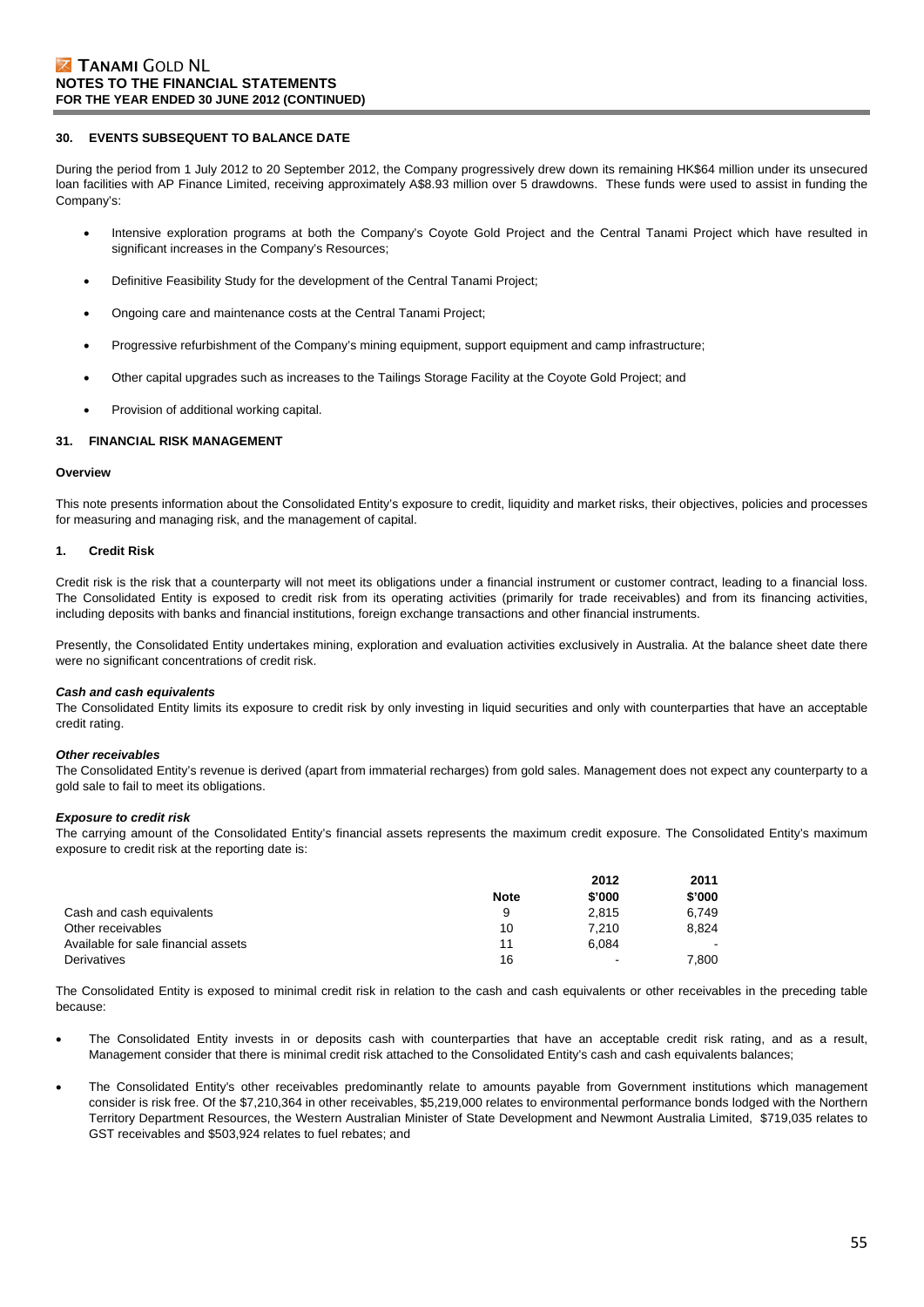### **31. FINANCIAL RISK MANAGEMENT (CONTINUED)**

#### **1. Credit Risk (continued)**

 Of the remaining \$768,405 of the Consolidated Entity's other receivables, \$23,634 relates to recharges to contractors engaged at the Coyote Gold Project and the Central Tanami Project, \$327,251 relates to insurance prepayments, \$177,175 relates to a rental bond for the corporate office and the balance of \$240,345 relates to miscellaneous receivables. These recharges, prepayments and rental bonds are on commercial terms, and as a result, Management consider that there is minimal risk associated with these amounts.

### **2. Liquidity risk**

Liquidity risk is the risk that the Consolidated Entity will not be able to meet its financial obligations as and when they fall due. The Consolidated Entity's approach to managing liquidity is to ensure, as far as possible, that it will have sufficient liquidity to meet its liabilities when due, under both normal and stressed conditions.

The Consolidated Entity manages liquidity risk by maintaining adequate reserves and by continuously monitoring forecast and actual cash flows.

The following are the contractual maturities of financial liabilities, including estimated interest payments and excluding the impact of netting agreements:

#### **Consolidated 30 June 2012**

|                           | Carrying<br>Amount<br>\$'000 | Contractual<br><b>Cash Flows</b><br>\$'000 | 6 Months Or<br>Less<br>\$'000 | $6 - 12$<br><b>Months</b><br>\$'000 | 1-2 Years<br>\$'000 | 2-5 Years<br>\$'000 | <b>More Than</b><br>5 Years<br>\$'000 |
|---------------------------|------------------------------|--------------------------------------------|-------------------------------|-------------------------------------|---------------------|---------------------|---------------------------------------|
| Finance lease liabilities | .468                         | (1.619)                                    | (377)                         | (320)                               | (592)               | (330)               |                                       |
| Loans                     | 27.552                       | (39.067)                                   | (3,014)                       | (2,879)                             | (33, 174)           |                     |                                       |
| Trade and other payables  | 12.987                       | (12.987)                                   | (12.987)                      |                                     |                     |                     |                                       |
|                           | 42,007                       | (53, 673)                                  | (16, 378)                     | (3, 199)                            | (33,766)            | (330)               |                                       |

a. It is not expected that the cash flows included in the maturity analysis could occur significantly earlier, or at significantly different amounts.

b. The loans shown in the preceding table relate to the Company's drawdowns under its HK\$280.7 million (approximately A\$35.52 million) unsecured loan facility with AP Finance Limited. This loan is due for repayment on 30 June 2014.

#### **Consolidated 30 June 2011**

|                           | Carrying         | Contractual                 | <b>6 Months Or</b> | $6 - 12$                | 1-2 Years | 2-5 Years | More Than         |
|---------------------------|------------------|-----------------------------|--------------------|-------------------------|-----------|-----------|-------------------|
|                           | Amount<br>\$'000 | <b>Cash Flows</b><br>\$'000 | Less<br>\$'000     | <b>Months</b><br>\$'000 | \$'000    | \$'000    | 5 Years<br>\$'000 |
| Finance lease liabilities | 251              | (284)                       | (85)               | (85)                    | (114)     |           |                   |
| Loans                     | 22.749           | (24.072)                    | (24,072)           | -                       |           |           |                   |
| Trade and other payables  | 14.692           | (14.692)                    | (14.692)           |                         |           |           |                   |
|                           | 37,692           | (39,048)                    | (38, 849)          | (85)                    | (114)     |           | . .               |

#### **3. Market Risk**

Market risk is the risk that the fair value of future cash flows of a financial instrument will fluctuate because of changes in market prices. Market prices comprise four types of risk: currency risk, interest rate risk, commodity price risk and other price risk, such as equity price risk. Financial instruments affected by market risk include loans and borrowings, deposits, available for sale financial assets and derivative financial instruments.

#### **4. Currency Risk**

The Consolidated Entity currently has Hong Kong dollar denominated debt with an Australian dollar equivalent of \$27,551,703 as at 30 June 2012 (2011: \$23,171,886) and therefore has exposure to movements in the Hong Kong dollar/Australian dollar exchange rate.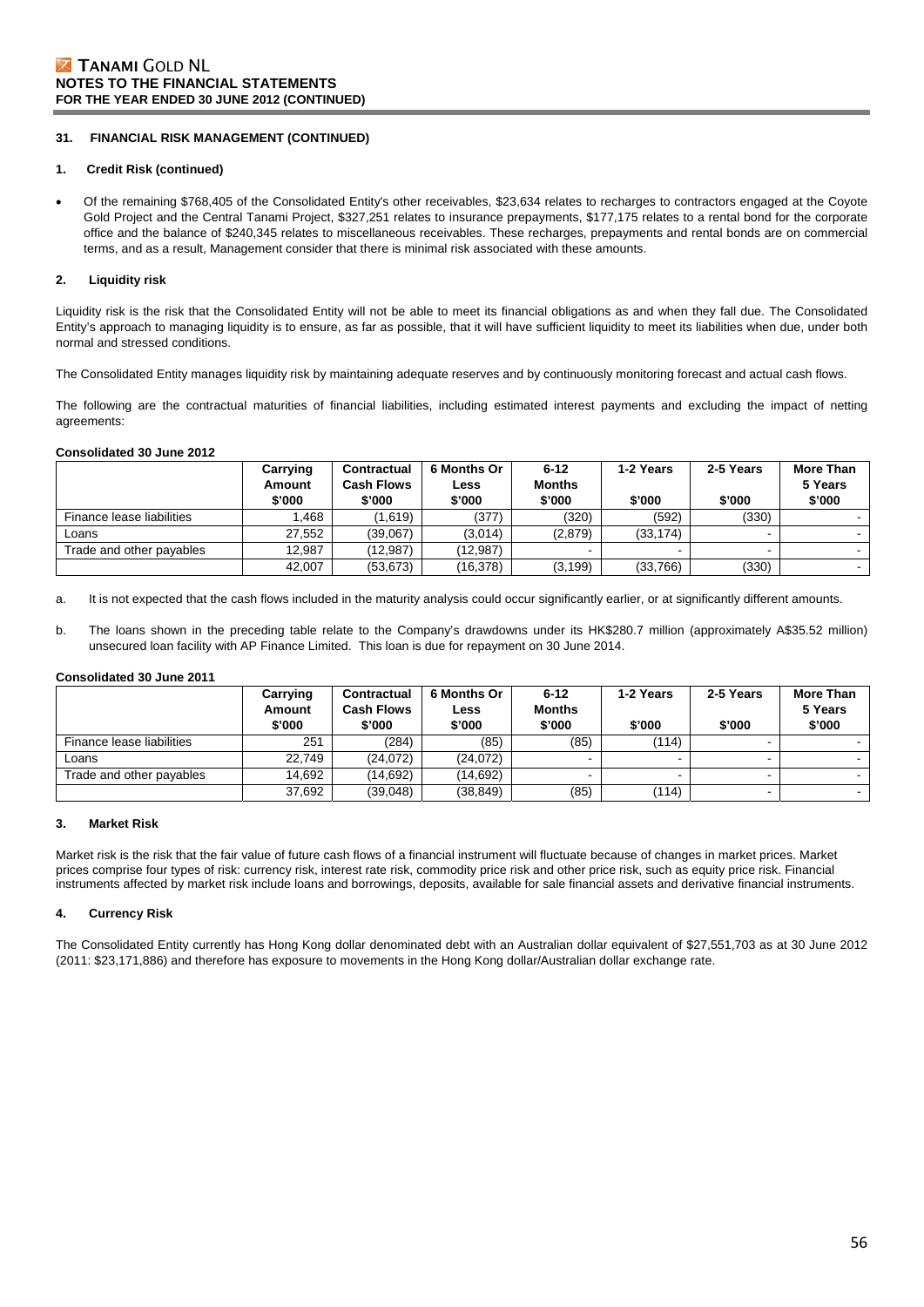#### **31. FINANCIAL RISK MANAGEMENT (CONTINUED)**

#### **4. Currency risk (continued)**

The carrying amount of the Consolidated Entity's foreign currency denominated monetary assets and monetary liabilities at the reporting date is as follows:

|                                                                               | ∟iabilities |         |         | Assets  |
|-------------------------------------------------------------------------------|-------------|---------|---------|---------|
|                                                                               | 2012        | 2011    | 2012    | 2011    |
|                                                                               | A\$'000     | A\$'000 | A\$'000 | A\$'000 |
| Australian dollar carrying amount of Hong Kong dollar denominated liabilities | 27,552      | 22.749  | $\,$    |         |

#### *Sensitivity analysis – exchange rates*

The following sensitivity is based on the foreign currency risk exposures in existence at the balance sheet date.

At 30 June 2012, if exchange rates had moved, as illustrated in the table below, the loan payable (and accrued interest) would be affected as follows:

|                                             | 2012<br>A\$'000 | 2011<br>A\$'000 |
|---------------------------------------------|-----------------|-----------------|
| Judgements of reasonably possible movements |                 |                 |
| $AUD/HKD + 5%$<br>Loan higher/(lower)       | (1,312)         | (1,042)         |
| AUD/HKD-5%<br>Loan higher/(lower)           | 1.450           | 1.226           |

#### **5. Interest Rate Risk**

The Consolidated Entity is exposed to interest rate risk (primarily on its cash and cash equivalents), which is the risk that a financial instruments value will fluctuate as a result of changes in the market interest rate on interest-bearing financial instruments. The Consolidated Entity does not use derivatives to mitigate these exposures.

|                               | <b>Consolidated</b><br>2012 | <b>Carrying Amount</b><br>2011 |
|-------------------------------|-----------------------------|--------------------------------|
| <b>Fixed rate instruments</b> | \$'000                      | \$'000                         |
| Finance lease liability       | 1.468                       | 251                            |
| Loans                         | 27,552                      | 54,835                         |
|                               | 29,020                      | 55,237                         |
| Variable rate instruments     |                             |                                |
| Cash and cash equivalents     | 2.815                       | 6,749                          |
| Other receivables*            | 5,396                       | 5,368                          |
|                               | 8.211                       | 12.117                         |

\* Other receivables which are variable rate instruments are the term deposits placed in support of environmental performance bonds lodged with the Minister of State Development (WA) \$2,336,000 (2011: \$2,190,000), Newmont Australia Limited \$1,105,000 (2011: \$1,105,000), and the Department of Resources (NT) \$1,777,426 (2011: \$1,777,426). In addition, \$177,175 (2011: \$177,679) has been held as a rental bond for the corporate office and excess funds of \$574 (2011: \$117,574) are held in term deposit with the National Australia Bank Limited for future bond requirements. The term deposits mature on a monthly basis and their value is dependent on a variable interest rate.

#### *Fair value sensitivity analysis for fixed instruments*

The Consolidated Entity does not account for any fixed rate financial assets and liabilities at fair value through profit or loss. Therefore a change in interest rates at the reporting date would not affect profit or loss.

#### *Cash flow sensitivity analysis for variable rate instruments*

A change of 100 basis points in interest rates at the reporting date would have increased (decreased) equity and profit or loss by the amounts shown below. This analysis assumes that all other variables remain constant. The analysis is performed on the same basis for 2011.

| 30 June 2012                                         | <b>Profit or loss</b>            |        | Eauity |        |                |                |
|------------------------------------------------------|----------------------------------|--------|--------|--------|----------------|----------------|
|                                                      | 100bp decrease<br>100bp increase |        |        |        | 100bp increase | 100bp decrease |
|                                                      | \$'000                           | \$'000 | \$'000 | \$'000 |                |                |
| Interest income on cash balance                      | 28                               | (28)   | 28     | (28)   |                |                |
| Interest income on other receivables (term deposits) | 54                               | (54)   | 54     | (54)   |                |                |
| Cash flow sensitivity (net)                          | 82                               | (82)   | 82     | (82)   |                |                |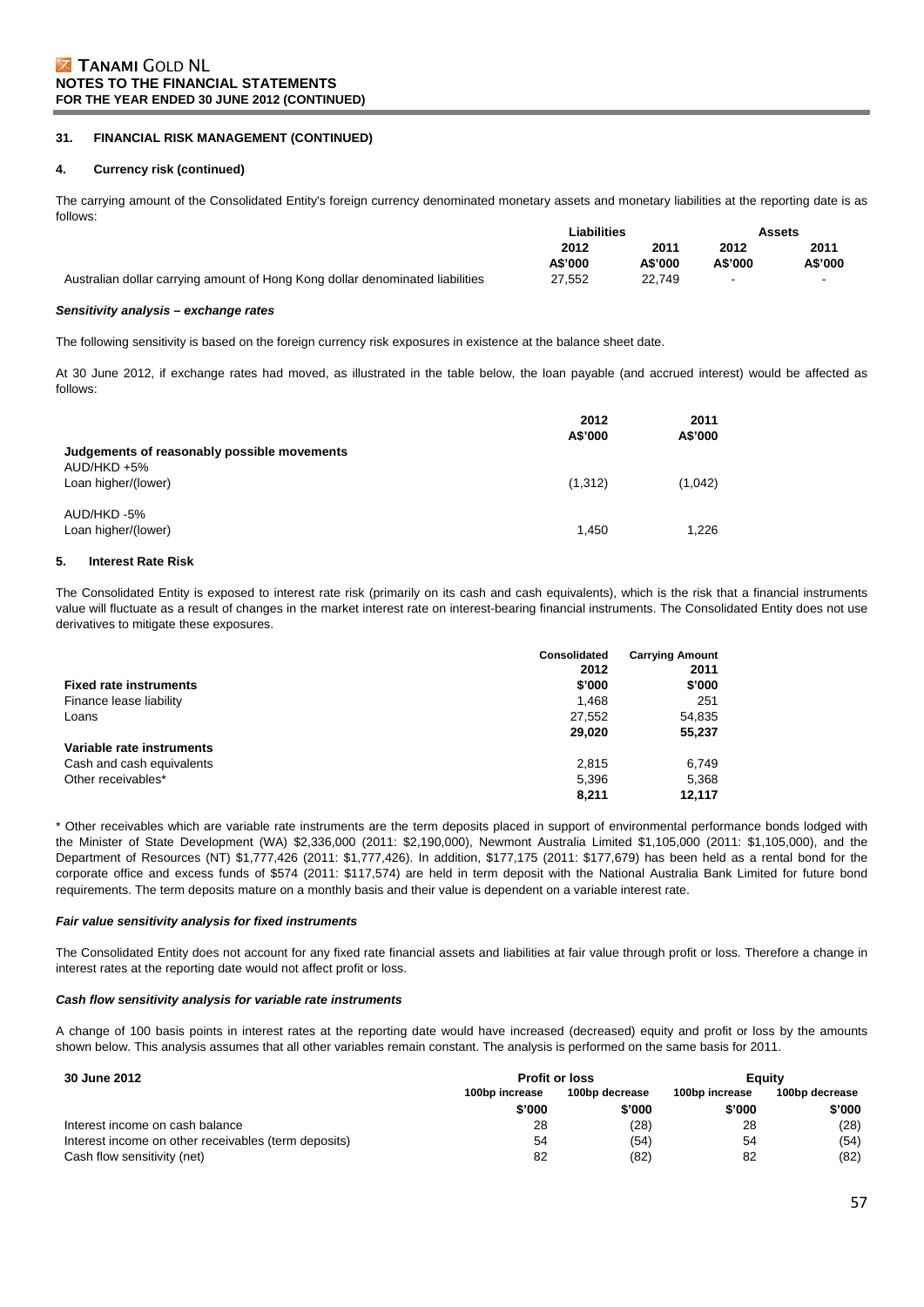#### **31. FINANCIAL RISK MANAGEMENT (CONTINUED)**

#### **5. Interest Rate Risk (continued)**

| 30 June 2011                                         | <b>Profit or loss</b>            |        | Eauity         |                |
|------------------------------------------------------|----------------------------------|--------|----------------|----------------|
|                                                      | 100bp decrease<br>100bp increase |        | 100bp increase | 100bp decrease |
|                                                      | \$'000                           | \$'000 | \$'000         | \$'000         |
| Interest income on cash balance                      | 67                               | (67)   | 67             | (67)           |
| Interest income on other receivables (term deposits) | 54                               | (54)   | 54             | (54)           |
| Cash flow sensitivity (net)                          | 121                              | (121)  | 121            | (121)          |

#### **6. Fair Value**

#### *Fair value versus carrying amounts*

The fair values of financial assets and liabilities, together with the carrying amounts shown in the balance sheet, are as follows:

| <b>Consolidated</b>                 | 30 June 2012                                |        |                        | 30 June 2011      |  |
|-------------------------------------|---------------------------------------------|--------|------------------------|-------------------|--|
|                                     | <b>Fair value</b><br><b>Carrying amount</b> |        | <b>Carrying amount</b> | <b>Fair value</b> |  |
|                                     | \$'000                                      | \$'000 | \$'000                 | \$'000            |  |
| Cash and cash equivalents           | 2.815                                       | 2.815  | 6.749                  | 6,749             |  |
| Available for sale financial assets | 6.084                                       | 6.084  |                        | $\,$ $\,$         |  |
| Other receivables                   | 7.210                                       | 7.210  | 8.824                  | 8.824             |  |
| Derivatives                         |                                             |        | 7.800                  | 7,800             |  |
| Trade and other payables            | 12.847                                      | 12.847 | 14.692                 | 14,692            |  |
| Finance lease liabilities           | 1.468                                       | 1.468  | 251                    | 251               |  |
| Loans                               | 27,552                                      | 27,552 | 23,172                 | 22.749            |  |

#### **7. Fair Value Hierarchy**

The table below analyses financial instruments carried at fair value, by valuation method. The different levels have been defined as follows:

- Level 1: Quoted prices (unadjusted) in active markets for identical assets or liabilities;
- Level 2: Inputs other than quoted prices included within Level 1 that are observable for the asset or liability, either directly (i.e. as prices) or indirectly (i.e. derived from prices); and
- Level 3: Inputs for the assets or liabilities that are not based on observable market data (unobservable inputs).

| <b>30 June 2012</b>                 | Level 1                  | Level 2                  | Level 3                  | Total  |
|-------------------------------------|--------------------------|--------------------------|--------------------------|--------|
|                                     | \$'000                   | \$'000                   | \$'000                   | \$'000 |
| Available for sale financial assets | 6.084                    | $\overline{\phantom{a}}$ | $\overline{\phantom{a}}$ | 6.084  |
| 30 June 2011                        | Level 1                  | Level 2                  | Level 3                  | Total  |
|                                     | \$'000                   | \$'000                   | \$'000                   | \$'000 |
| Derivative financial assets         | $\overline{\phantom{a}}$ | $\blacksquare$           | 7.800                    | 7.800  |

Refer to note 6 for details on movement in fair value during the period. There were no acquisitions or disposals of options during the period.

#### **8. Commodity Price Risk**

The Consolidated Entity is a gold producer and has exposure to the gold price. The Consolidated Entity operates so as to remain exposed to fluctuations in the gold price as is the current industry practice. The Consolidated Entity does not have any gold hedging contracts.

The Consolidated Entity manages its exposure to commodity price risk by:

- Actively monitoring gold prices on a daily basis;
- Actively engaging with industry experts to assess and review forecast gold price movements, which are taken into consideration when decisions are made to sell gold produced; and
- Entering into swap arrangements utilising advice from industry experts which provides the Consolidated Entity with opportunities to leverage into favourable gold price movements prior to completion of the refining process.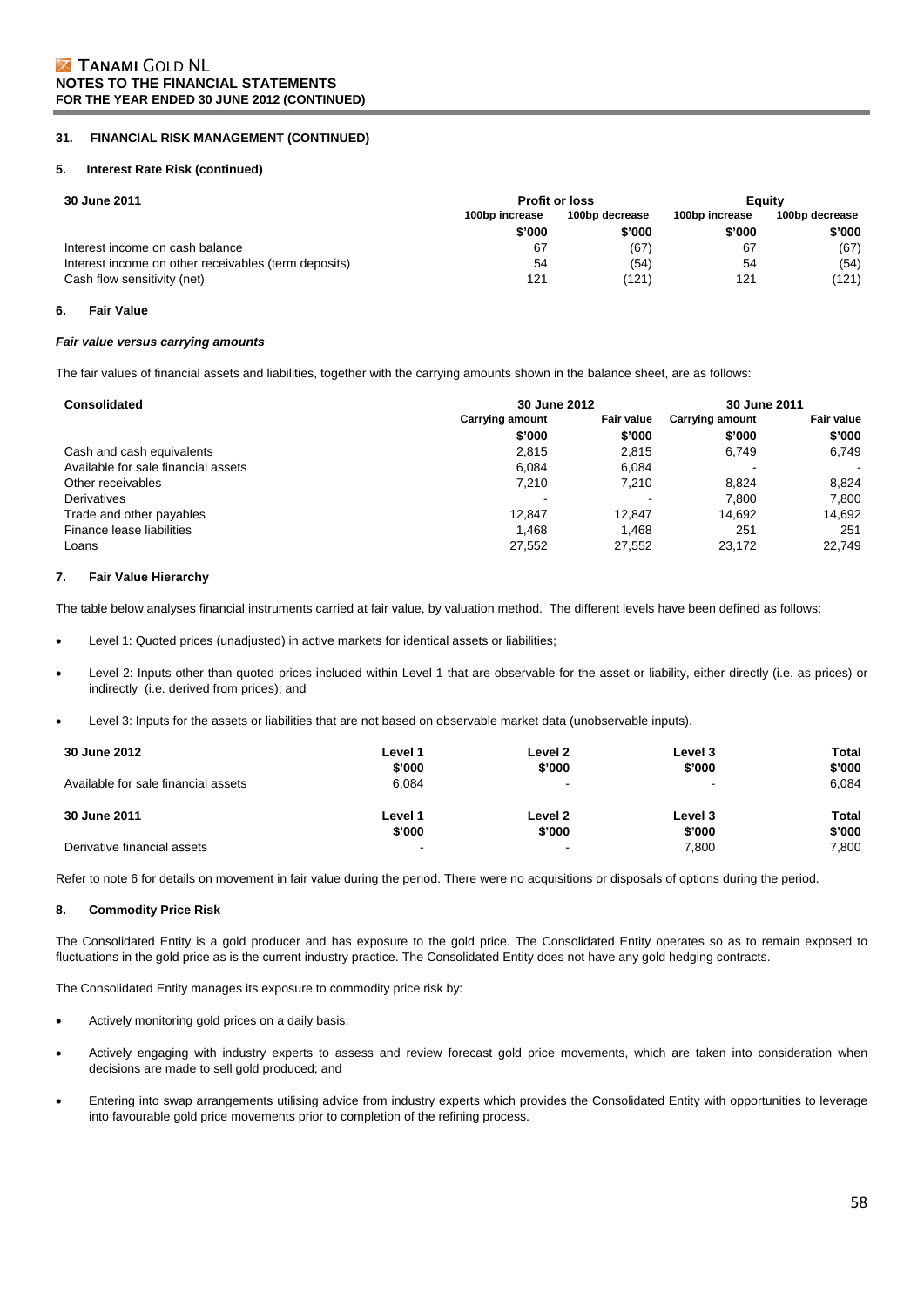### **31. FINANCIAL RISK MANAGEMENT (CONTINUED)**

#### **8. Commodity Price Risk (continued)**

#### *Sensitivity analysis – gold price*

| Judgement of reasonably possible movements                                                                        | 2012<br>\$'000   | 2011<br>\$'000   |
|-------------------------------------------------------------------------------------------------------------------|------------------|------------------|
| Gold Price +50.00 AUD per ounce<br>- Net profit/loss for the year higher/(lower)<br>- Total equity higher/(lower) | 2.061<br>(2,061) | 2.072<br>(2,072) |
| Gold Price -50.00 AUD per ounce<br>- Net profit/loss for the year higher/(lower)<br>- Total equity higher/(lower) | (2,061)<br>2.061 | (2,072)<br>2,072 |

#### **9. Capital Management**

The Consolidated Entity's objectives when managing capital are to safeguard the Consolidated Entity's ability to continue as a going concern, so as to maintain a strong capital base sufficient to maintain future exploration and development of its projects. In order to maintain or adjust the capital structure, the Consolidated Entity may return capital to shareholders, issue new shares or sell assets to reduce debt. The Consolidated Entity's focus has been to raise sufficient funds through debt and or equity to fund development, exploration and evaluation activities.

There were no changes in the Consolidated Entity's approach to capital management during the year. Risk management policies and procedures are established with regular monitoring and reporting.

The Group's debt-to-adjusted capital ratio at the end of the reporting period was as follows:

|                                           | Consolidated |          |  |
|-------------------------------------------|--------------|----------|--|
|                                           | 2012         | 2011     |  |
|                                           | \$'000       | \$'000   |  |
| <b>Total liabilities</b>                  | 48,607       | 43,546   |  |
| Less: cash and cash equivalents           | (2, 815)     | (6, 749) |  |
| Net debt                                  | 45,792       | 36,797   |  |
| Total equity                              | 78,808       | 83,057   |  |
| Adjusted capital                          | 78,808       | 83,057   |  |
| Debt-to-adjusted capital ratio at 30 June | 0.58         | 0.44     |  |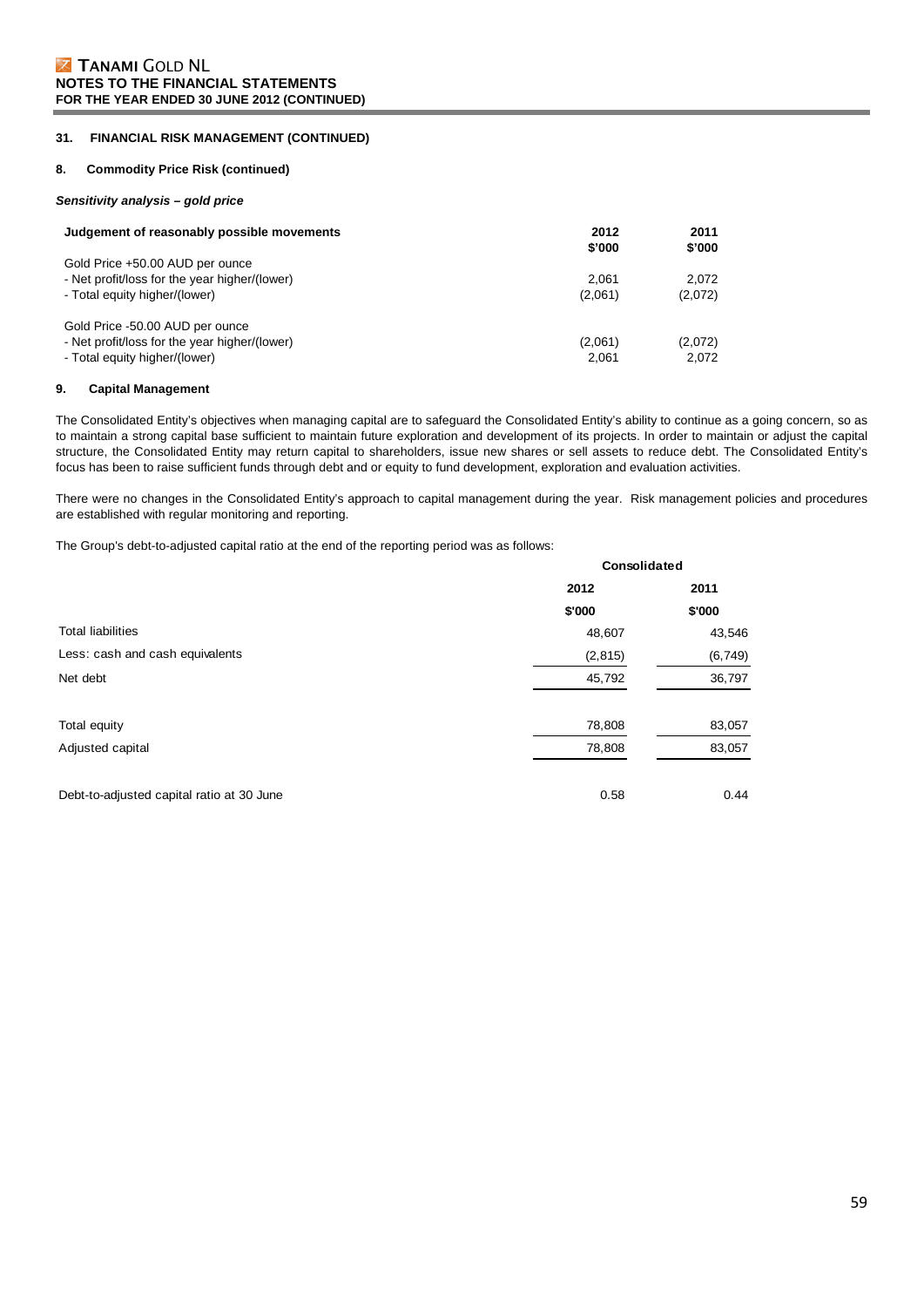### **32. PARENT ENTITY DISCLOSURES**

As at, and throughout, the financial year ended 30 June 2012 the parent company of the Consolidated Entity was Tanami Gold NL.

|                                                     | 2012<br>\$'000 | 2011<br>\$'000 |
|-----------------------------------------------------|----------------|----------------|
| Result of the parent entity                         |                |                |
| (Loss)/profit for the year                          | (6, 493)       | 1,071          |
| Total comprehensive income for the year             | (6, 493)       | 1,071          |
| Financial position of the parent entity at year end |                |                |
| <b>Current assets</b>                               | 292            | 3,035          |
| Total assets                                        | 104,231        | 105,917        |
| <b>Current liabilities</b>                          | (38)           | 22,859         |
| Total liabilities                                   | (27, 590)      | 22,859         |
| Total equity of the parent entity comprising of:    |                |                |
| <b>Issued capital</b>                               | 244,189        | 244,794        |
| Accumulated losses                                  | (168,707)      | (162, 214)     |
| Share based payment reserve                         | 1,159          | 477            |
| <b>Total equity</b>                                 | 76,641         | 83,057         |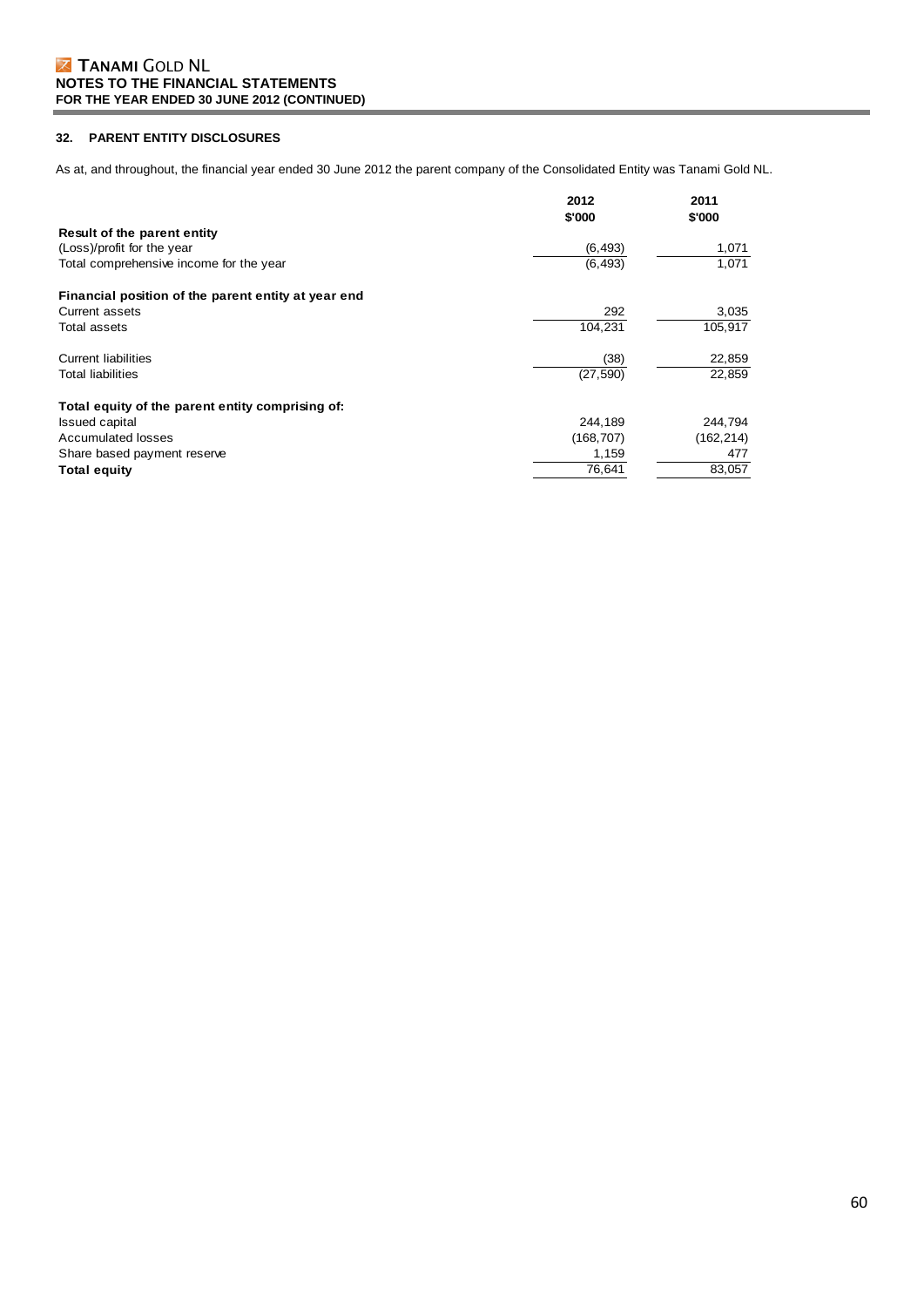In accordance with a resolution of the Directors of Tanami Gold NL (the Company), I state that:

- 1. In the opinion of the directors:
	- a) the consolidated financial statements and notes and the Remuneration report set out in note 13 in the Directors' report are in accordance with the Corporations Act 2001, including:
		- i. giving a true and fair view of the Consolidated Entity's financial position as at 30 June 2012 and of its performance for the financial year ended on that date; and
		- ii. complying with Australian Accounting Standards (including the Australian Accounting Interpretations) and the Corporations Regulations 2001; and
	- b) the financial statements and notes also comply with International Financial Reporting Standards as disclosed in Note 1(b)
	- c) subject to note 1b, there are reasonable grounds to believe that the Company will be able to pay its debts as and when they become due and payable
- 2. This declaration has been made after receiving the declarations required to be made to the Directors in accordance with section 295A of the *Corporations Act 2001* for the financial year ended 30 June 2012.

On behalf of the board

Mr A G Dew Non-Executive Chairman

Perth, Western Australia 28 September 2012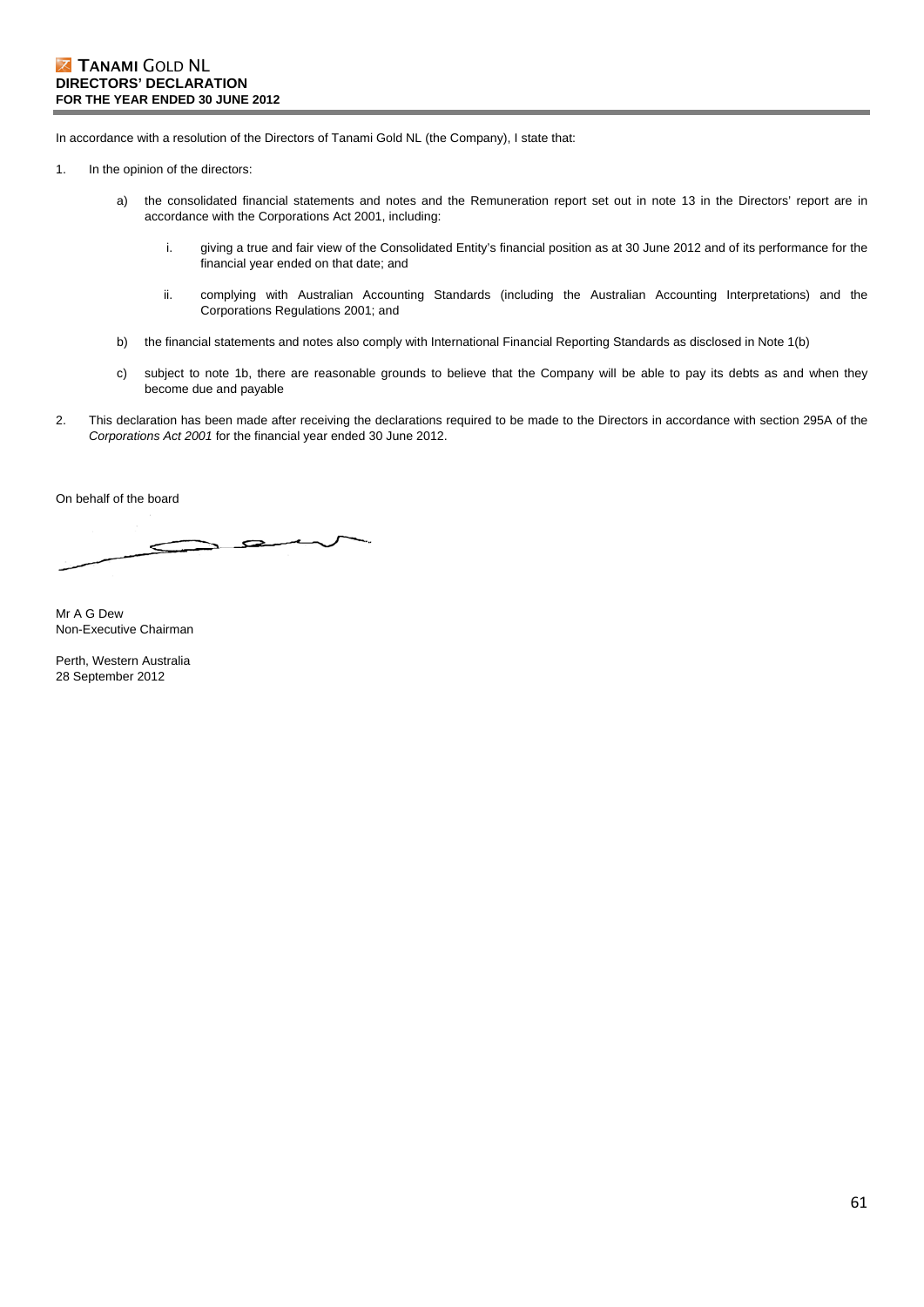

# Independent auditor's report to the members of Tanami Gold NL

# Report on the financial report

We have audited the accompanying financial report of Tanami Gold NL (the Group), which comprises the consolidated statement of financial position as at 30 June 2012, consolidated statement of comprehensive income, consolidated statement of changes in equity and consolidated statement of cash flows for the year ended on that date, notes 1 to 32 comprising a summary of significant accounting policies and other explanatory information and the directors' declaration of the Group comprising the company and the entities it controlled at the year's end or from time to time during the financial year.

### Directors' responsibility for the financial report

The directors of the company are responsible for the preparation of the financial report that gives a true and fair view in accordance with Australian Accounting Standards and the Corporations Act 2001 and for such internal control as the directors determine is necessary to enable the preparation of the financial report that is free from material misstatement whether due to fraud or error. In note 1(b), the directors also state, in accordance with Australian Accounting Standard AASB 101 Presentation of Financial Statements, that the financial statements of the Group comply with International Financial Reporting Standards.

# Auditor's responsibility

Our responsibility is to express an opinion on the financial report based on our audit. We conducted our audit in accordance with Australian Auditing Standards. These Auditing Standards require that we comply with relevant ethical requirements relating to audit engagements and plan and perform the audit to obtain reasonable assurance whether the financial report is free from material misstatement.

An audit involves performing procedures to obtain audit evidence about the amounts and disclosures in the financial report. The procedures selected depend on the auditor's judgement, including the assessment of the risks of material misstatement of the financial report, whether due to fraud or error. In making those risk assessments, the auditor considers internal control relevant to the entity's preparation of the financial report that gives a true and fair view in order to design audit procedures that are appropriate in the circumstances, but not for the purpose of expressing an opinion on the effectiveness of the entity's internal control. An audit also includes evaluating the appropriateness of accounting policies used and the reasonableness of accounting estimates made by the directors, as well as evaluating the overall presentation of the financial report.

We performed the procedures to assess whether in all material respects the financial report presents fairly, in accordance with the Corporations Act 2001 and Australian Accounting Standards, a true and fair view which is consistent with our understanding of the Group's financial position and of its performance.

We believe that the audit evidence we have obtained is sufficient and appropriate to provide a basis for our audit opinion.

> KPMG, an Australian partnership and a member firm of the KPMG network of independent member firms affiliated with KPMG International Cooperative ("KPMG International"), a Swiss entity.

Liability limited by a scheme approved under Professional Standards Legislation.